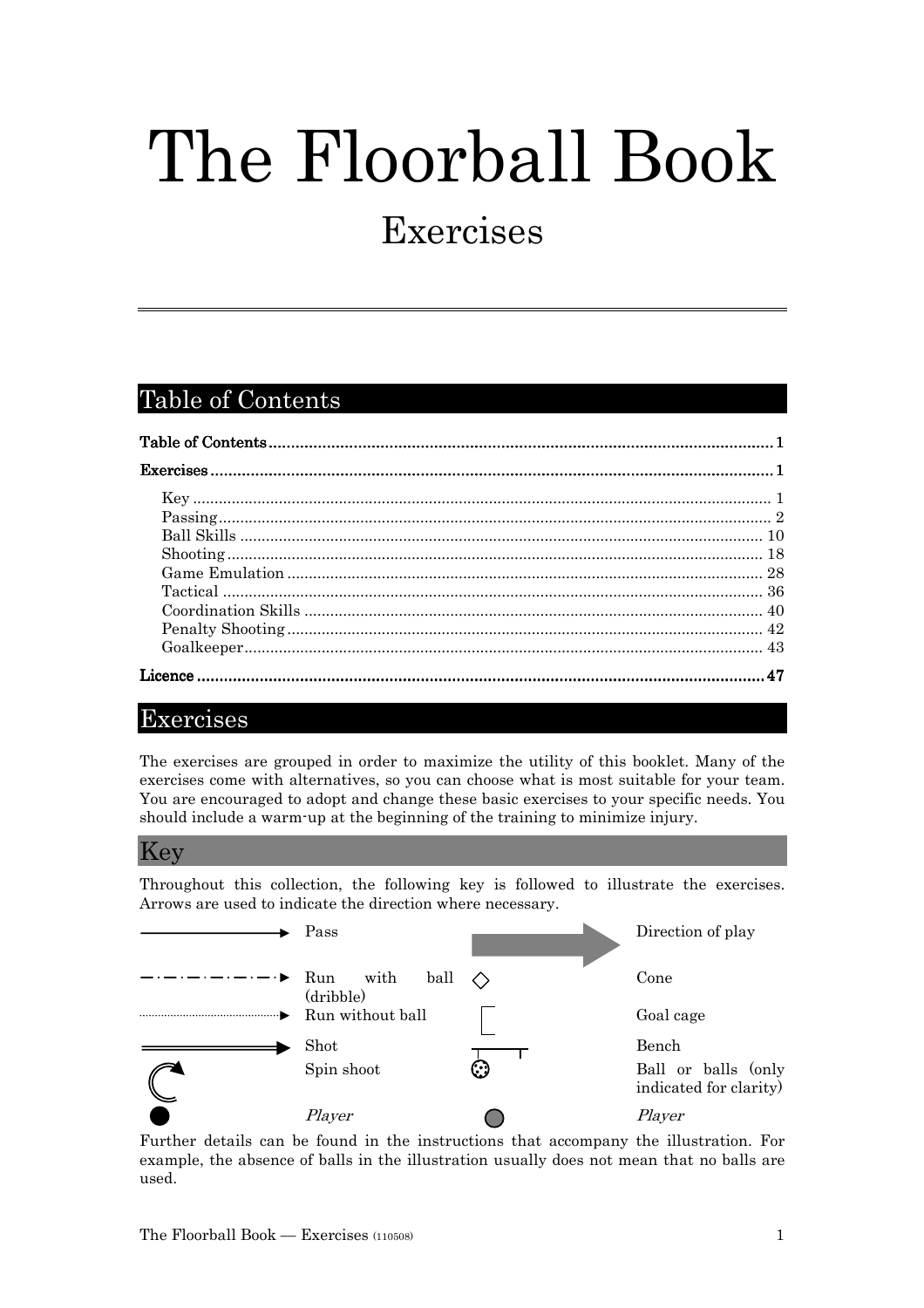## Passing

The following exercises are geared towards improving the passing of the ball.

#### Basic Passes [#1]

Aim: Passing balls in pairs

Set-up: Players divide into pairs. One ball for each pair. One player on either side of the hall.

Exercise: Players pass the ball to each other.

Notes: Beginners stop the ball, more advanced players try to pass the ball without stopping.

Variations: Passes can be high instead of low; passes can be either high or low; the distance between players can be varied from the width of the rink to very close to each other (about 2 metres). For additional workout and orientation on the rink, players may be asked

Figure 1: Basic passes

to turn around after hitting a pass, run to the board, touch it, and turn around to hit the next pass. This exercise can also be done the following way: the two players start far away from each other, and get closer with each pass. Once they get very close to each other (such as they could shake hands), they then move away from each other, and so on.

#### Fox and Hares [#2]

Aim: Precise passing; orientation on rink

Set-up: One player (fox) starts trying to catch the others (hares). There are three balls amongst the hares.

Exercise: The fox tries to catch the hares by touching them. If the fox touches a hare, roles are swapped: the hare becomes the fox. Players (hares) can only be caught if they have no ball (2). The hares thus have to play the ball to each other (3) to protect one another. A hare with a ball is protected (1).

Notes: This exercise can be good for teambuilding. A hare who is caught either is removed or swaps with the fox.

Variations: This game can be played with more or fewer balls. The fewer balls there are, the harder the hares have to work to stay safe. The game can also be played with more than one fox.

#### The Box [#3]

Aim: precise passing and shooting

Set-up: Two teams on opposite ends; a zone in the centre with empty card board box; lots of balls with the two teams.

Exercise: The players shoot on the box and try to move it towards the zone of the opponents. If the box crosses the line, the team wins.





Figure 3: The box

want to allow them to gather balls from the zone in the middle. For safety reasons (shooting), it is a good idea to interrupt the game for a short moment.



Figure 2: Fox and Hares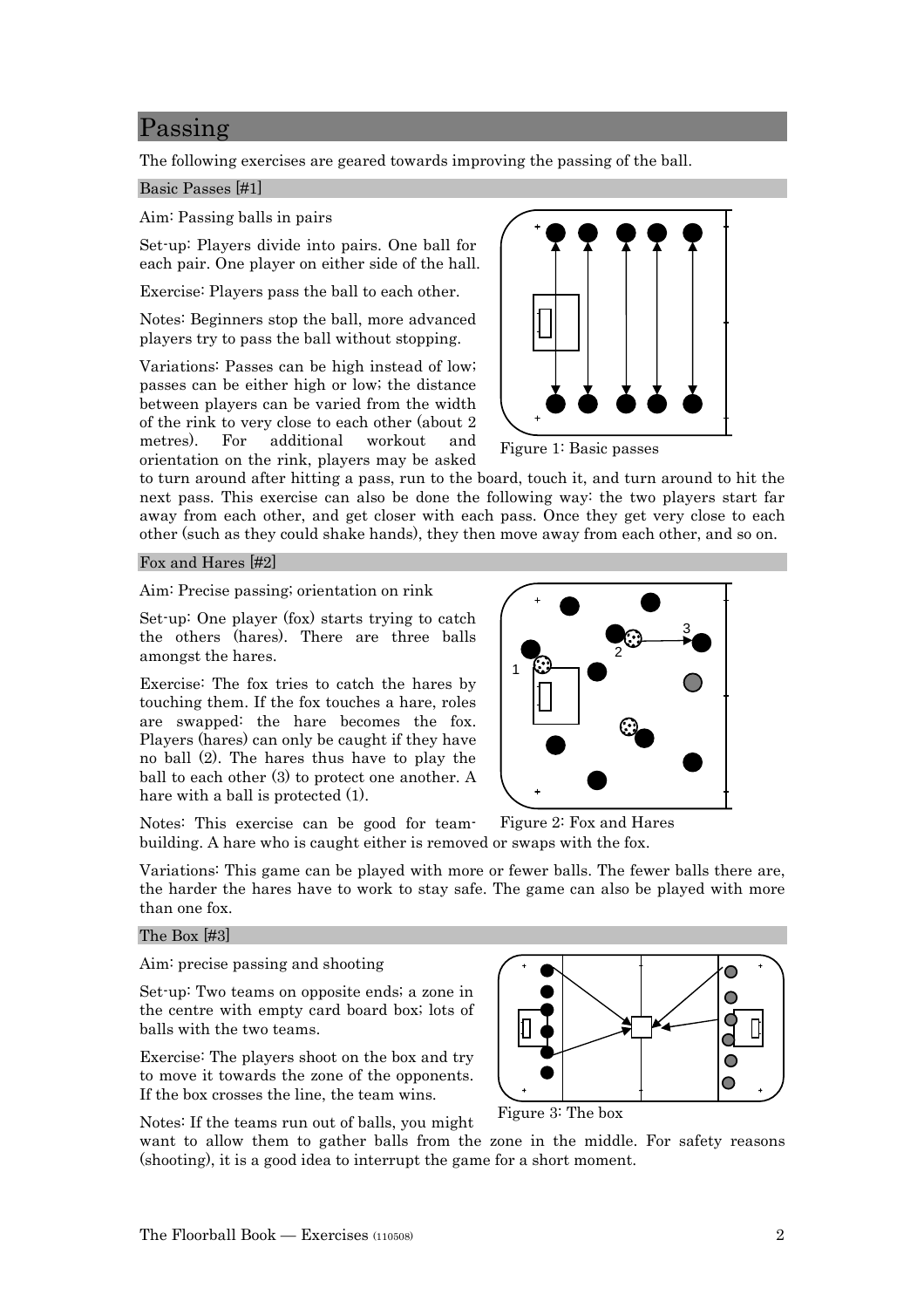Variations: The game can also be played with a big light ball instead of the box.

#### Zones [#4]

Aim: Precise passing

Set-up: The rink is divided into quarters; in each quarter there are only players of the same team (A, B); one ball in each of the quarters, so 4 balls in total.

Exercise: The players try to pass balls through the zone of the opponents; each successful pass counts as a point.

Notes: Passes are allowed on the floor only. Defending is obviously encouraged. Swap positions after a while, since the players in the two central quarters are in more demanding positions.

Variations: Vary the number of balls; allow high passes, but do not count the pass if a high stick is involved; allow high passes, but do not count them.

#### Golden Pass [#5]

#### Aim: Passing skills

Set-up: There are two teams, no goals.

Exercise: Playing on the full rink, each team try to pass as many times as possible. The opposing team tries to prevent them using all fair means. Each successful pass scores a point. The teams may compete for the longest chain of passes without interruption, or for the number of successful passes in a given time.



 $B +$   $A$   $B$   $A$  $\bullet$ 

 $\bigcirc$ 

 $\subset$ 

Figure 5: Golden pass

Figure 4: Zones

Notes: Do not allow dribbling. Players need to run around to open up space. The coach may count out loud after each successful pass.

Variations: Disallow playing back to the player whom the pass was received from; disallow a pass to the previous two players. For more advanced players, only allow direct passes. For intermediate players, limit the number of touches before a pass is hit (e.g. two to stop, one to pass). Limit the area of play to make the exercise more difficult.

#### Pass in Circle [#6]

Aim: precise passing

Set-up: 5 players or more arrange themselves in a circle of about 5 to 10 metres diameter, one ball per circle.

Exercise: Player with the ball passes to any other player in the circle. The players try to hit passes direct.

Notes: Beginners might find it useful to shout the name of the player they pass the ball to. If the exercise seems to be too slow and boring, then an additional ball can be added.

Variations: The size of the circle can be varied,



Figure 6: Pass in circle

from very small (about 2 metres) to much larger (across the rink). The same exercise can also be played with 2 or 3 balls.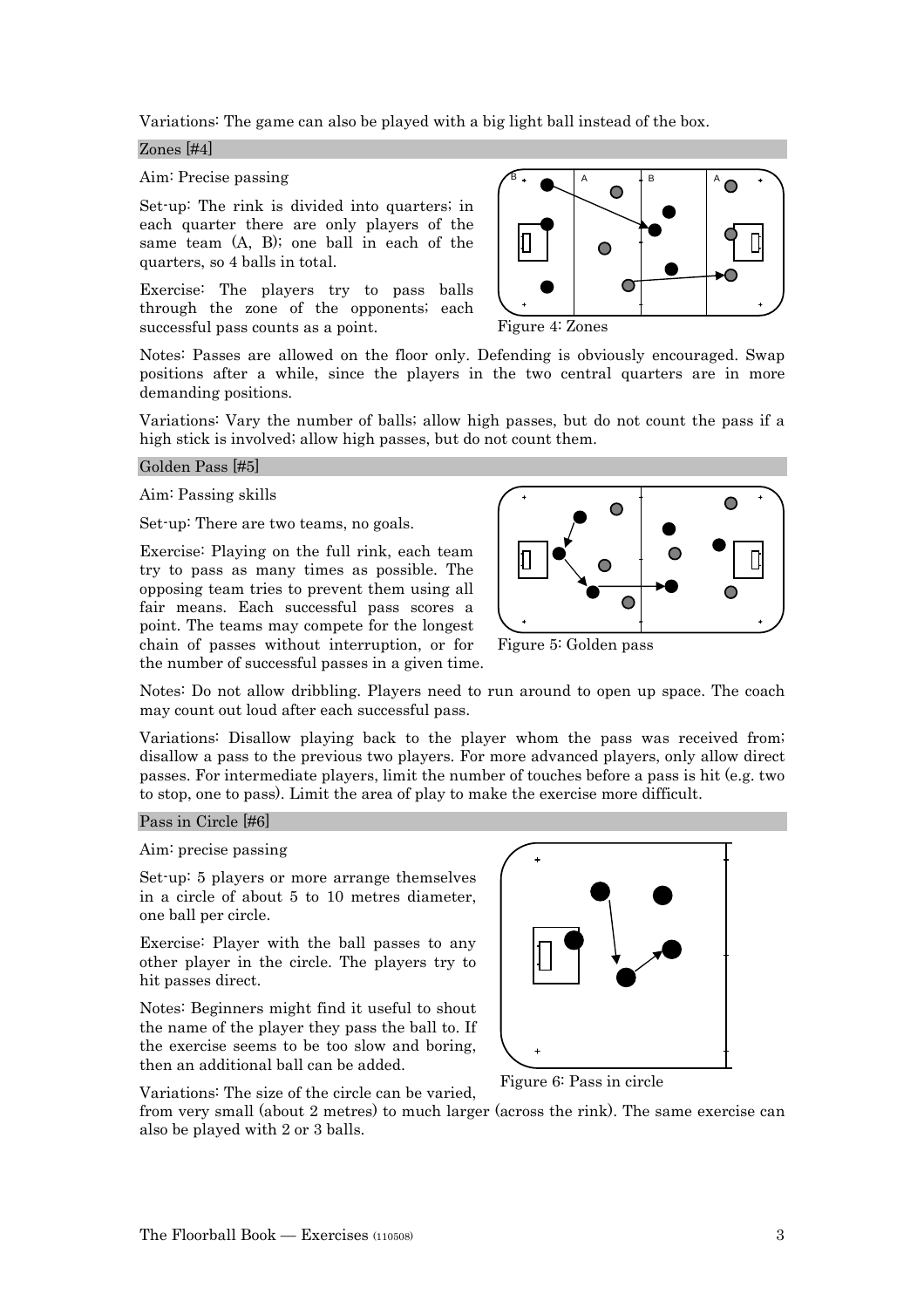#### Random Pair Passing [#7]

Aim: precise passing from different positions

Set-up: Players pair up, one ball per pair.

Exercise: The two players run around randomly in the hall, passing the ball between themselves.

Notes: Players need to watch out for each other, but also take care that they do not crash into other players or the hall. Players may form new pairs from time to time.

Variations: Additional obstacles, such as the goals, benches, or large balls, can be scattered across the hall to make the exercise more



Figure 7: Random pair passing

difficult; reducing the size where the exercise is carried out (e.g. half rink).

#### 3–1 Passing [#8]

Aim: fast and precise passing

Set-up: Four players in each group, with three balls per group. Three of the players line up about 3 metres way from the fourth player. The three players have the balls.

Exercise: Starting from one side, the three players pass the ball to the fourth player in turn. The fourth player passes back direct and quickly. After a while, the players swap positions.

Notes: Groups of three players are possible if the numbers do not match.



Figure 8: 3–1 passing

Variations: The three players can spread out more, so the fourth player needs to turn more, adjusting the angle. The distance can be varied. If the passes are longer, the players may hit the pass before the previous one was returned, keeping the speed up. The exercise can also be done with high passes, or backhand passes exclusively.

#### High/Low Pass [#9]

Aim: high and low passes

Set-up: Players divide into two lines, balls with the line. 6 cones, red and yellow randomly mixed along the side lines of the rink.

Exercise: The first two players of each line are a pair, starting at either end. Both players run forward on their side. The player with the



Figure 9: High/low pass

ball passes the ball to the other player when passing a cone. Is the cone red the pass is low (on the floor), is the cone yellow the pass is high (not on the floor).

Notes: Players need not run very fast, the focus is on the passes. The next pair need not wait for the previous one to finish before starting. The players remain on their side; the ball crosses from side to side. Players rejoin the lines when done, starting from the different corners in turn.

Variations: The width of the exercise can be adjusted, for example playing only half the width of the rink. Rather than rejoining the lines, new lines can be formed at the end, and the exercise done from the other side.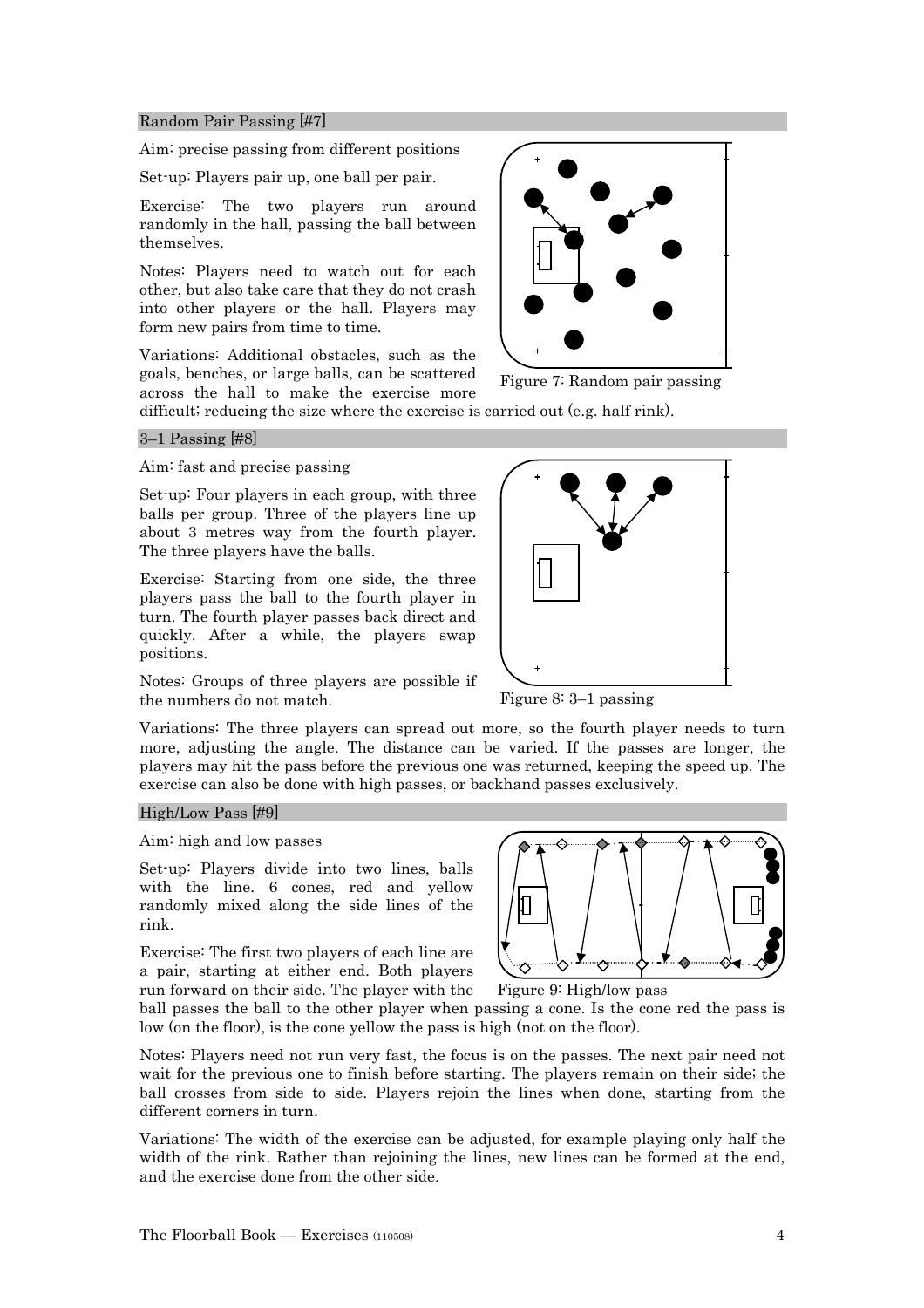#### Central Station [#10]

#### Aim: passing

Set-up: The players are positioned in a large circle. Two players are in the centre of the circle. Two balls.

Exercise: The players in the circle pass the ball into the centre. The players in the centre pass the ball to anyone in the circle. After passing the ball, the players in the centre run to anyone in the circle. This player then runs into the centre. A player in the circle receiving a pass will play it back into the centre.



Figure 10: Central station

Notes: The exercise is relatively easy, once the players understand the different roles. As a player in the circle: (1) if you receive a ball, you play it back into the centre, (2) if a person runs to you, you run to the centre. As a player in the centre: (1) you run to the very centre of the circle, (2) receive a ball, (3) pass the ball to anyone in the circle, (4) run away, to any person in the circle who will then replace you.

Variations: This exercise is much easier with one person in the centre (one ball), but quickly becomes boring. With three players in the centre (three balls), the exercise becomes very challenging. Reduce the radius of the circle to speed up the exercise.

#### Triangle [#11]

Aim: passing with defender

Set-up: Three players in a triangle, one ball. One defender in the middle.

Exercise: The players pass the ball from one to another, the defender tries to intercept the ball.



Notes: Swap roles after a while. The triangle is dynamic in shape. Reduce the area in which the triangle can be formed to make the exercise more challenging.

Variations: Only allow direct passes.

#### Double Pass [#12]

Aim: passing under pressure

Set-up: Players in groups of three, two balls. The players form a line, with the players at the end with balls.



Exercise: The player in the centre return the pass from 1 and immediately turns around to do the same from 2 and so on.

Notes: Swap positions after a while. The second pass may be played shortly before the player has completely turned around to increase the pressure.

Variations: Vary the distance of the passes, or only allow backhand passes.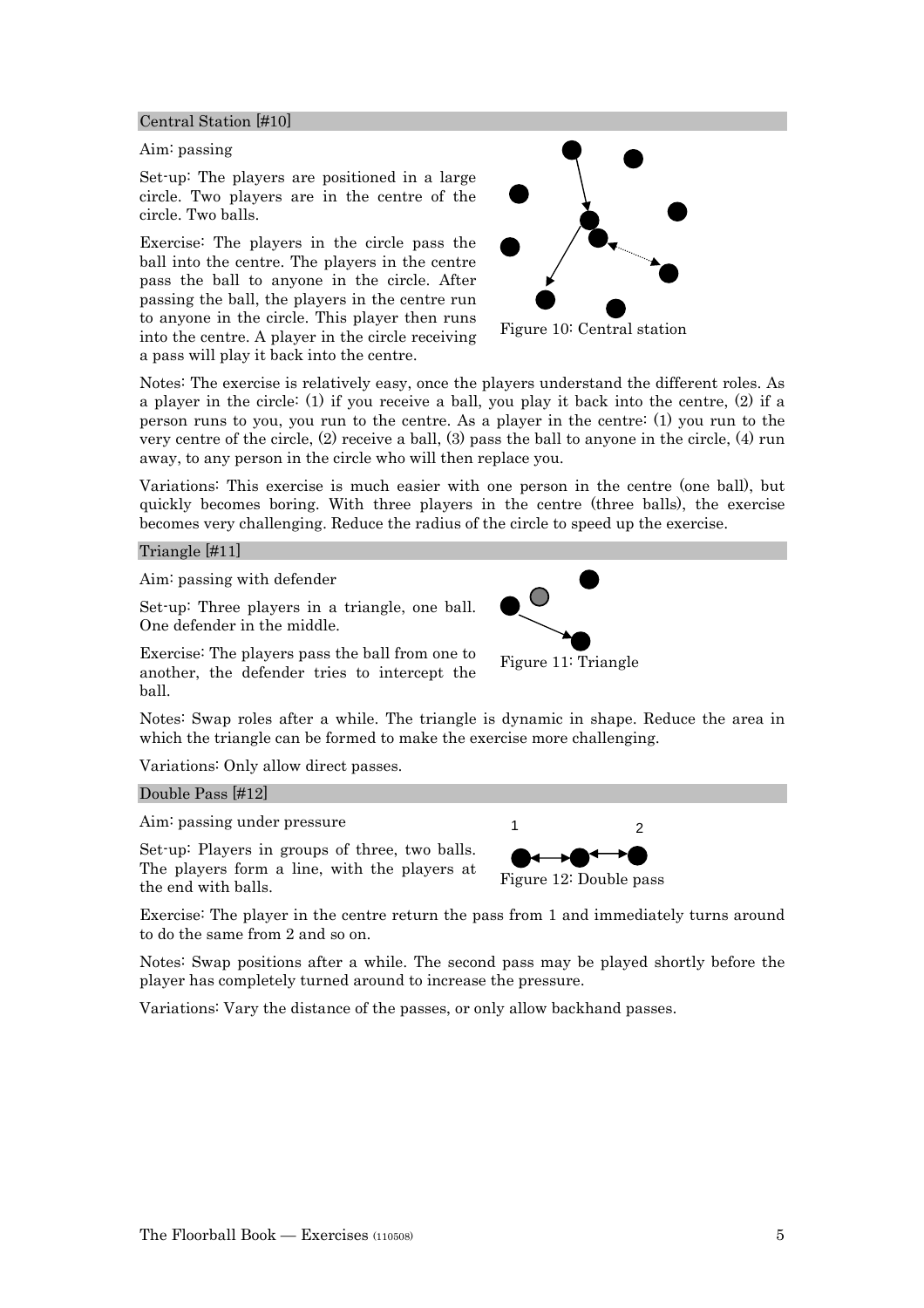#### Pass and Cones [#13]

#### Aim: precise passes

Set-up: Players divided into two lines in the corners. All balls in one of the corners.

Exercise: Players do the exercise as pairs, passing to each others between the cones.

Notes: Repeat from opposite end when done, or let players rejoin the lines. The former is more successful with fewer players, the latter

where there are many players. Encourage direct passes, particularly with advanced players. The second pair can start before the first pair has completed the exercise.

Variations: Add more cones to make passing more difficult.

#### Squared [#14]

#### Aim: passing when running

Set-up: Players in groups of 4 or 5, one ball per group.

Exercise: The ball is played to the next player (1). The player runs in the opposite direction to take up the empty position (2). The ball continues round and round, whilst the players rotate in the opposite direction.



Figure 14: Squared

Notes: Having cones to mark the positions is helpful, particularly when introducing the exercise. Swap after a while. Begin slowly and increase the speed.

#### Passes Don't Stop [#15]

#### Aim: passing

Set-up: Players scattered along the board, 1 ball each where indicated. Cones to mark the passing positions.

Exercise: The players run along the board. Whenever they reach a marked position, they receive the ball and hit it back to the other side. After playing the ball, they run to the next marked position.



Figure 15: Passes don't stop

Notes: Start slowly and gradually increase speed. Swap the direction of running after a while. When playing a pass, the player need not wait for a player to be waiting on the other side, but can play it early so that the player receiving may even try a direct pass back (to the following player).

Variations: Use different coloured balls to denote different kinds of passes (hit, high, backhand, etc.).

#### Round in Circles [#16]

#### Aim: passing when running

Set-up: Players positions themselves in a circle of four or five players. One ball per circle.

Exercise: The players run in the circle, pass the ball in the same direction as they run (forwards).

Notes: Swap sides after a while. Cones may be



Figure 16: Round in circles



Figure 13: Pass and cones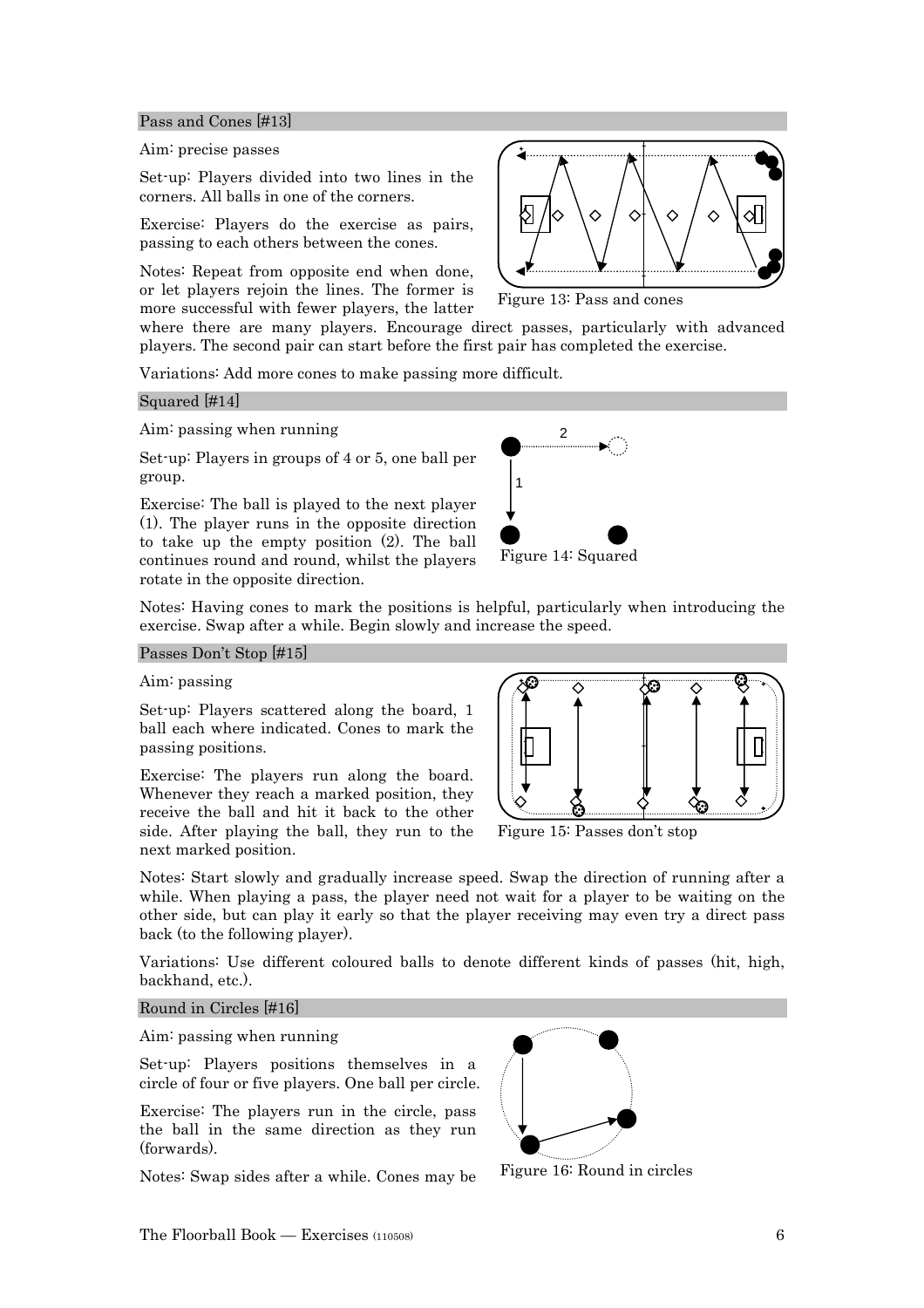places where players find it difficult to keep to a circle whilst involved in the exercise. Players need to pay attention to play the ball slightly ahead of the player he is passing to, thereby ensuring the ball doesn't end up arriving behind the receiving player Variations: Pass the ball backwards to the player behind.

#### Ad Infinitum [#17]

#### Aim: precise passing

Set-up: The line with all the balls is at position 1 in the corner. There are two players at position 2 (centre) and two each in the corners at positions 4 and 6. If there are not enough players, only one player is at these positions, but this slows down the exercise a lot. The goalkeeper is in the goal on the other side from where the line is.



Figure 17: Ad infinitum

Exercise: The first player in line at 1 hits a pass to position 2. The pass is returned to position 3, from where the player passes on the ball to position 4 on the corner. The ball is returned (5) and passed on to the other corner (6). From that corner, the ball is returned once more, and the player shoots on the goal. Players rotate from 1 (after shooting) to 4; from 4 (after passing) to 6; from 6 (after passing) to 2; and from 2 (after passing) to 1.

Notes: The next player can start before the previous one has finished the exercise, but will obviously have to wait for the player at position 2 to be ready.

Variations: The same exercise can be played mirrored from the other side.

#### Survivors [#18]

Aim: passing under pressure

Set-up: Players in pairs, with 1 ball per pair. There are two or three players without a ball ("destroyers").

Exercise: The players in pairs pass the ball back and forth. The destroyers seek to intercept passes. If the ball is intercepted, both players in the pair sit down. Who survives longest obviously wins.

Notes: Limit to two or three touches to prevent players from dribbling on their own when under pressure. Encourage direct passes.



Depending on the number of players, it might be necessary to limit the area of play. Figure 18: Survivors

Variations: The area of the exercise can be divided into three areas. The centre area ("ditch") is where the destroyers operate. The pairs are divided with one player in each adjacent zone, playing the balls through the centre area.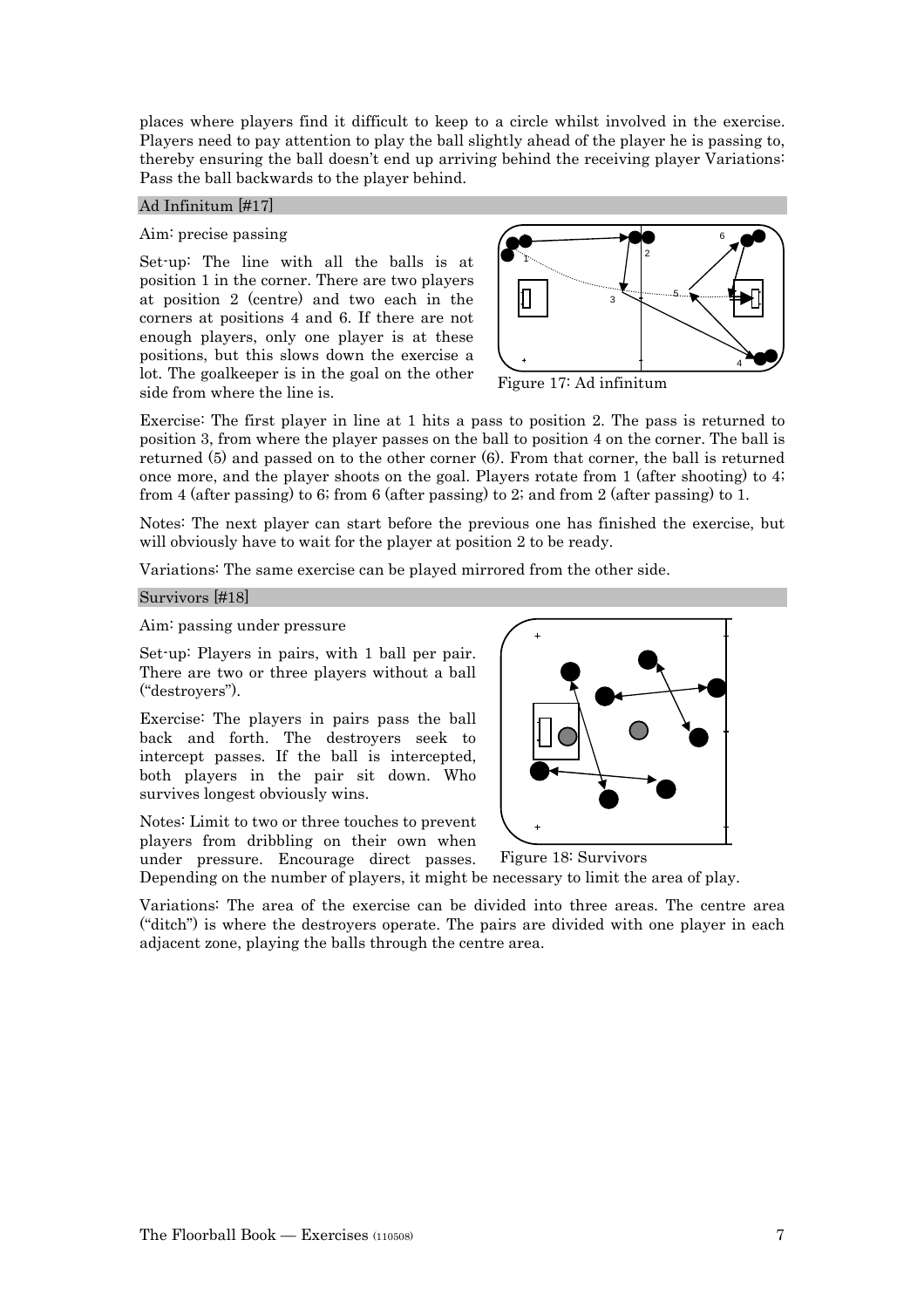#### Survivors II [#19]

#### Aim: passes under pressure

Set-up: All players with a ball, except one player without ball ("hitman")

Exercise: The players dribble freely in a limited area of the hall. The hitman will try to hit the ball away from the players. A player who loses the ball becomes another hitman. Who survives longest?

Notes: Fair moves should be encouraged.

Variations: In order to prevent players staying in a corner, for instance, they may be given a trivial task, such as running from one end of



Figure 19: Survivors II

the area to the other. The smaller the area of play, the more difficult the exercise for the players with ball.

#### Pass till You Drop [#20]

#### Aim: precise passing

Set-up: Players split into pairs, each pair a ball. The players divide, one of the pair on one side of the rink, the second on the other side.

Exercise: The players pass the ball to and fro. Only direct passes are allowed. If the players lose the ball, the stop hitting passes and sit down. Which pair can play passes the longest.

Notes: Swap pairs after each round, especially if the players are of mixed ability.

Variations: Play high passes with only two touches allowed to control the ball. The distance between the players can be varied.

#### Launch Machine [#21]

Aim: short and long passes, launching an attack

Set-up: Two players in the right-hand corner (1), two players in front of the goal (2), and the rest in the left-hand corner (3), all on the same side. The balls (many) are with the players in front of the goal. The goalkeeper is in the goal opposite. Two cones may be placed about two thirds down the rink to mark the target area.



Figure 20: Pass till you drop



Figure 21: Launch machine

Exercise: The first player in position 2 plays a short pass to the first player in position 3. The player at 3 tries to play a direct pass, if not possible as quick as possible. The player at three then plays a long pass to the target area. The first player at position 1 runs as soon as the first pass (from the middle) is played, and receives the pass in the target area. A direct shot or a very quick finish completes the exercise.

Notes: Players rotate from 1 to 3 (after the shot), 3 to 2, and 2 to 1. The exercise should be done at a fairly high speed.

Variations: Sides should be swapped after a while.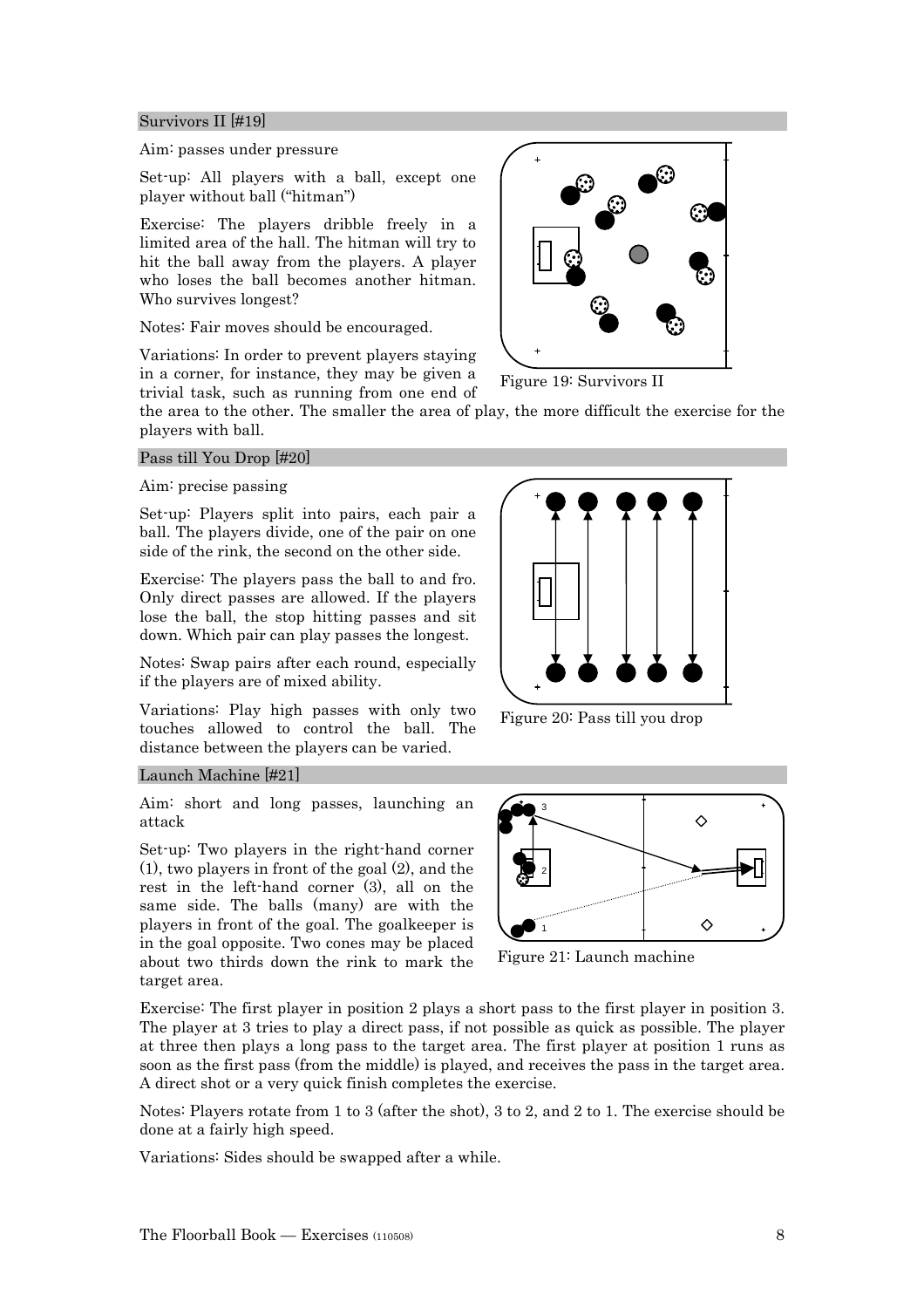#### Target Game [#22]

#### Aim: precise passes

Set-up: A target is placed on one side of the rink; small floorball goals are suitable, for beginners a full-sized goal may be challenging enough. For advanced players, two cones may be placed to create a suitably challenging target. Players line up. The lines used are those painted on the hall floor. If there are no lines painted, cones can be used at regular intervals to mark distances.

Exercise: Players take turn to hit a pass on target. They all hit the pass from the centre. If they hit the target, they progress to the next



Figure 22: Target game

line, if the fail, they repeat from the same line in the next round. For example, players successful on line 2 will progress to line 3 in the next round; those who fail will continue at line 2. In each round each player hits only one pass. The players on the closest line to the target go first, then progressing towards the back.

Notes: Players should be ready to hit the pass quickly after the previous player. A coach may impose time limits. This game can be played until one of the players successfully hits the target from across the whole rink.

Variations: Vary the size of the target; for advanced players you may want to include an obstacle in front of the target, so that only high passes are possible.

Passing Times [#23]

Aim: basic passes

Set-up: Players divide into two lines. One ball per group.

Exercise: The person first in line plays the ball to the first person of the other line, and rejoins the line at the back. The ball is played back and so on.

Notes: Where there are many players, divide the players into separate groups. In this case, it is a good idea to divide the players by skill level.

Variations: Use two balls at the same time. Restrict passes to backhand or high passes.

#### Run away [#24]

Aim: passing and looking up

Set-up: Players into pairs, one ball per pair.

Exercise: The players run around the hall and pass the ball to and fro. The player not currently in control of the ball (or about to



Figure 23: Passing times

Figure 24: Run away

receive it) tries to run away from his or her partner as far as possible. The player receiving the ball will have to look up to see where the partner is and play the ball back.

Notes: The players will need to watch out for each other and avoid bumping into one another.

Variations: Reduce the area of play to increase difficulty. Add obstacles in the play area. Advanced players may try direct passes whenever possible.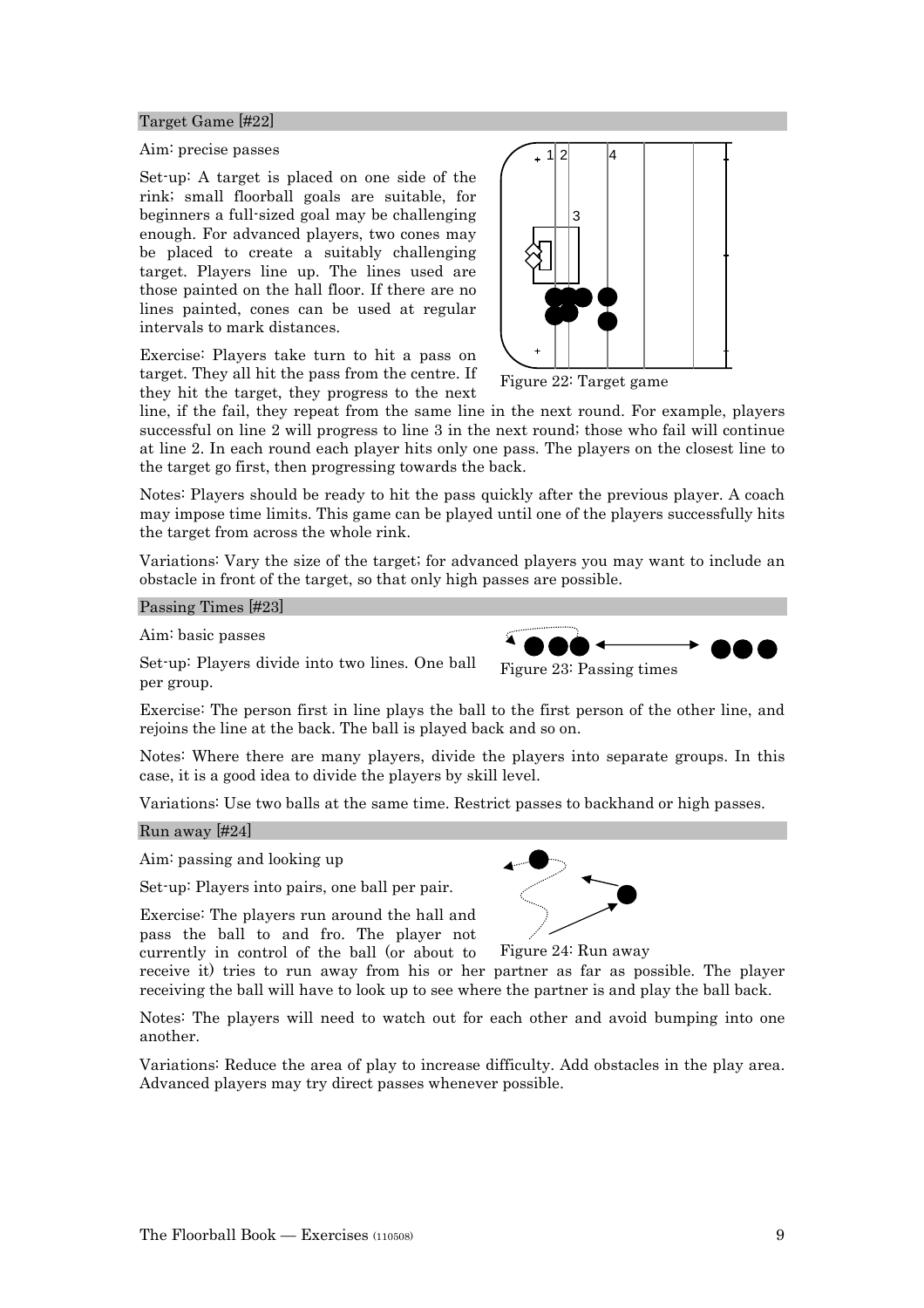#### Centralization [#25]

Aim: fast passes with moving target

Set-up: players in pairs, 1 ball per pair.

Exercise: One player is stationary; the other runs around in a circle around. The ball is played to and fro all the time.

Notes: Direct passes are to be encouraged whenever possible. Swap roles frequently.

#### P for Pass [#26]

Aim: precise passes

Set-up: The players line up at 1 with balls; one player each at 2, 3, 4, and 5. Where there are many players in a team, two players may be placed at 2, 3, 4, and 5.

Exercise: Pass from 1 to 2, from 2 to 3, from 3 to 4, from 4 to 5. Every player having played a pass runs to the position he or she played the ball to. From 5 to 1 the player runs with the ball.

Notes: The passes should be fast and precise.



Figure 25: Centralization



Figure 26: P for Pass

Variations: Add some cones or obstacles between 5 and 1 to increase the challenge, particularly if there are many players. The exercise may be reduced in scale to less than a full rink.

## Ball Skills

The following exercises are geared towards improving general ball skills, such as control over the ball or dribbling.

#### Stealing Balls [#27]

Aim: Shielding the ball; playing one on one

Set-up: Everyone with a ball; 3 players without a ball.

Exercise: The players without a ball try to get a ball off one of the others (fairly). If a player loses the ball, he or she needs to get one off another player.

Notes: Shielding the ball is useful.

Variations: Vary the number of players without ball; make all the players move from one half (or quarter) of the hall into the other, so everyone is on the move as well as trying to



Figure 27: Stealing balls

protect the ball. Vary the area where players are allowed: smaller area means more skills are needed.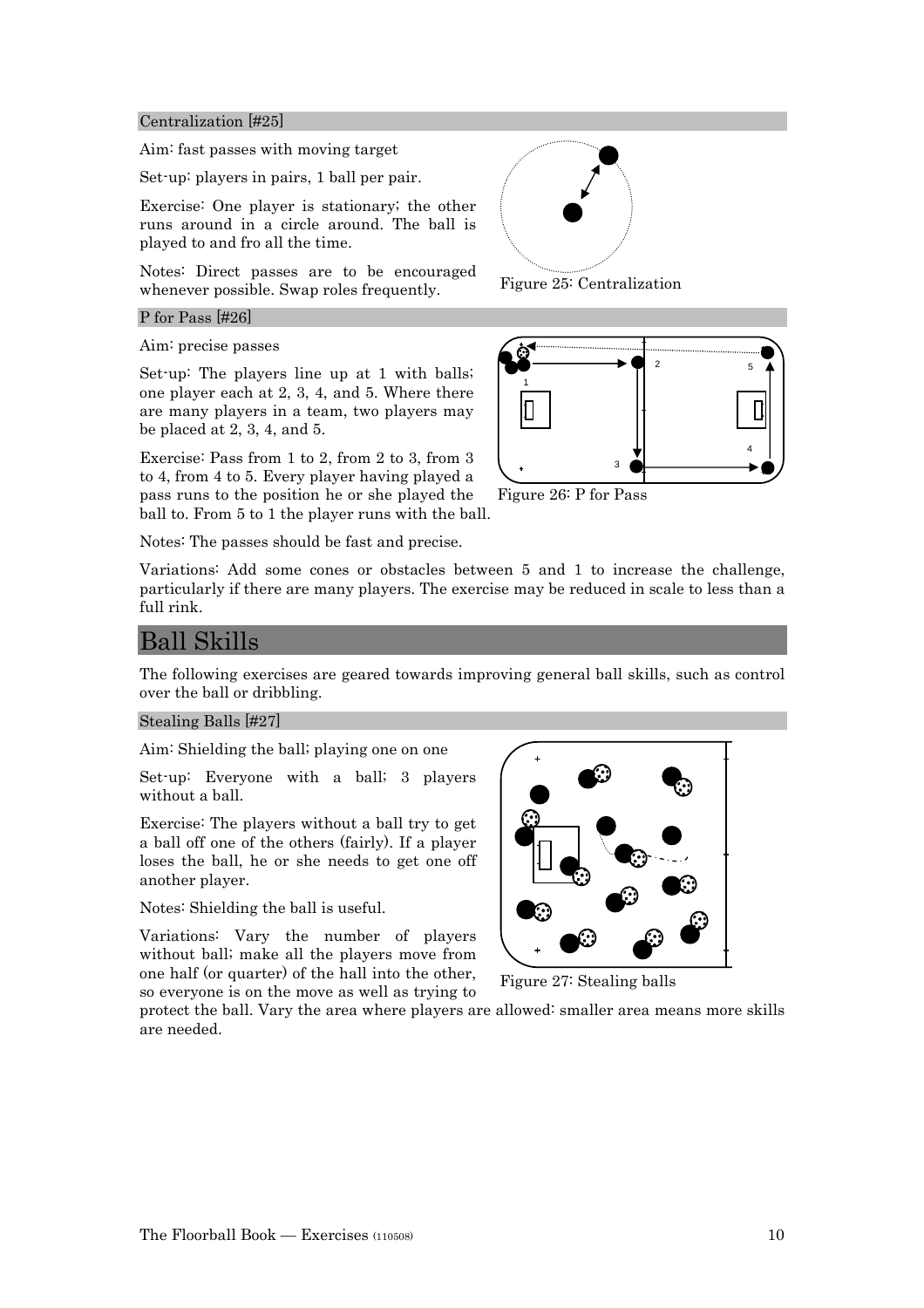#### Swap Balls [#28]

#### Aim: Ball control

Set-up: Everyone with a ball, except for one player. The player without a ball gets a whistle.

Exercise: Players control the ball and run around the hall. The player without ball whistles after a while. At this point, everyone needs to drop the ball and get a new one. The player previously without a ball also gets a ball. The player who ends up without a ball takes the whistle.

Notes: Use as many coloured balls as possible.

Variations: Two players without a ball, both of which can whistle.

#### Human Slalom [#29]

#### Aim: Ball control

Set-up: Groups of six or more players in a line, each player a ball.

Exercise: The lines as a whole run slowly. The player furthest behind in the line runs slalom to the front (fast). The player at the front can direct the line. The next player starts from behind once previous player has reached front.

Notes: This exercise is also a good workout. For workout, the exercise can be done without sticks and balls, but at a higher speed.

Variations: This can be done without balls;

player at back does not wait that long and starts running before the previous player reached the front of the line (more intensive).

Master and Slave [#30]

Aim: Ball control, dribbling

Set-up: Players divide into pairs: one master and one slave, each with a ball

Exercise: The master dribbles with the ball, trying to shake off the slave. The slave tries to stay as close to the master as possible.

Notes: Swap roles after a while.

Variations: As a variation, the master does not attempt to shake off the slave, but attempts to make him or her lose the ball. In this case, the slave needs to follow the moves of the master as accurately as possible. The master will try difficult moves, where the slave loses the ball. Figure 30: Master and slave



Figure 29: Human slalom



Figure 28: Swap balls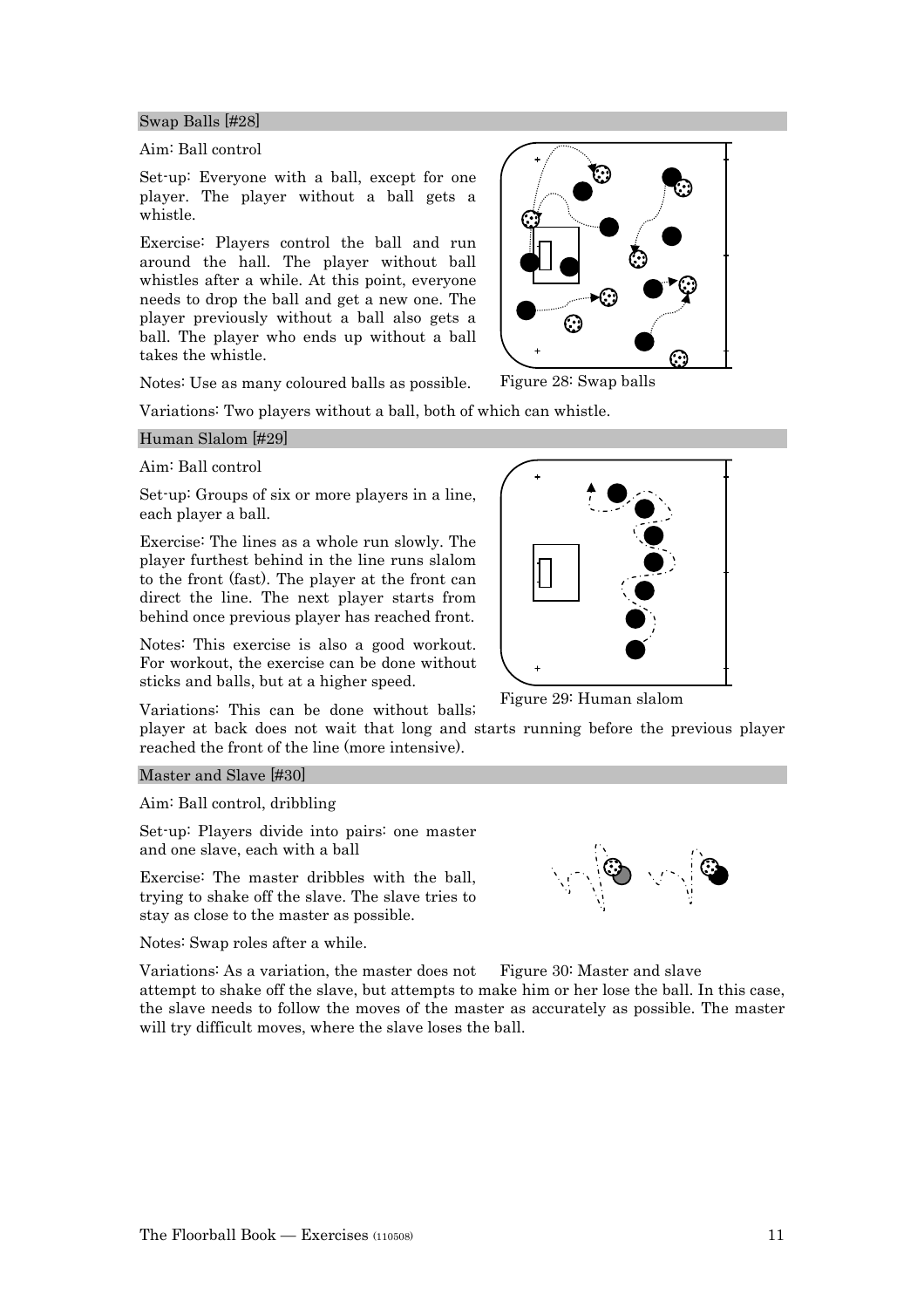#### Bulldog [#31]

Aim: shield the ball, maintain ball control under pressure

Set-up: One bulldog without ball on one side, all others with a ball each on other side

Exercise: All player line up, and on signal by the bulldog, they start running across the hall. The bulldog tries to steal balls or knock them away. The other players try to keep



Figure 31: Bulldog

possession of the ball whilst traversing across the hall. If a player loses the ball on the way, he or she will become an assistant of the bulldog. The exercise is then repeated from the other side and so on. Whoever keeps the ball for the longest wins.

Notes: Only fair tackles should be encouraged. Consider a rematch.

#### Ball Robbery [#32]

Aim: ball control, running with ball

Set-up: Two teams. Goals are placed flat out, with an equal number of balls in each goal (e.g. 20).

Exercise: The teams try to dribble with a ball from the other goal and put it in their own goal.

Notes: Players are not allowed to pass to each other. No goalkeeper is needed for this exercise.



Figure 32: Ball robbery

Variations: Allow or disallow defending of the own goal. In either case, players are not allowed to stand inside the goalkeeper area.

#### Dump the Balls [#33]

Aim: ball skills

Set-up: The players are divided into two teams. Each team plays in one half of the rink. Each player gets one ball. It is possible to add more balls, but always make sure there is the same number of balls in each team to start with.



Exercise: The teams try to shoot or pass as Figure 33: Dump the balls

many balls as possible into the other half. The exercise is continued for a few minutes, after which the coach blows the whistle. Whichever team has fewer balls in their half wins.

Notes: When the whistle sounds, all sticks are held high into air, so no more passes can be played.

#### Crazy Snakes [#34]

Aim: ball control, looking up

Set-up: Players form a single line, each player with a ball.

Exercise: The first player in line runs randomly around the hall. The other players follow, constantly keeping control of the ball.



Figure 34: Crazy snakes

Notes: The players need to look out for others, avoiding bumping into them. Where there are many players in a training session, multiple snakes may be formed.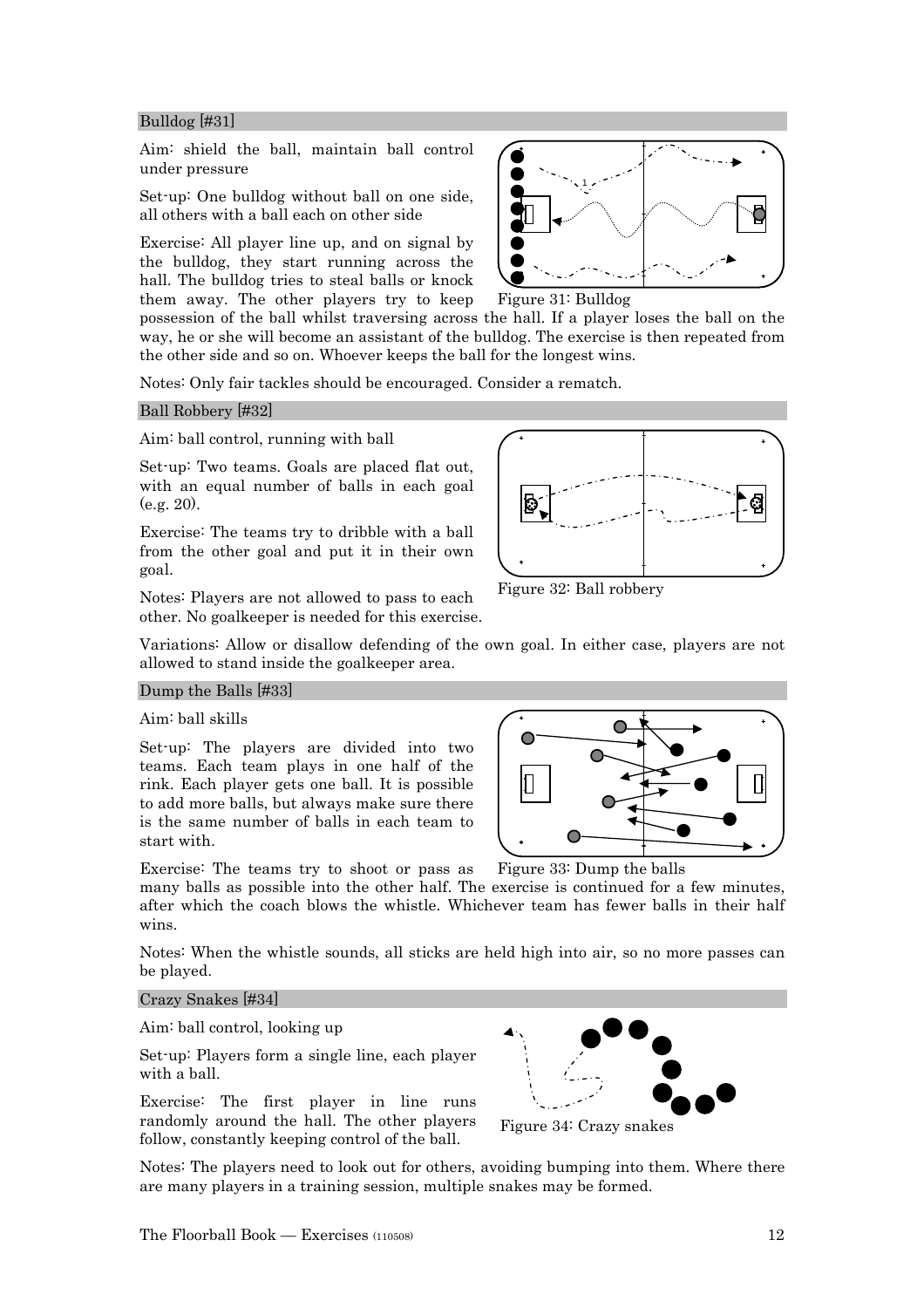Variations: Involve jumps, 360 degree turns, dropping and picking up the stick, or shooting on the goal. If shooting is included, everyone will shoot from the same position, and pick up a new ball afterwards.

#### Orient Express [#35]

Aim: pass from dribbling

Set-up: Balls for half the players at A, players loosely lined up at A and B.

Exercise: Players run in circles around the goals. At A they pick up a ball and dribble with the ball until they reach B. At B they pass the ball across to a player at A.



Notes: The important bit is the pass from B to Figure 35: Orient express

A. All players are on the move all the time. Players who first started at B should receive a pass from across. Change direction after a while.

Variations: Obstacles may be places between A and B to make dribbling more difficult. Rather than running around the goals, with fewer players a shorter route may be chosen.

#### Tracks [#36]

Aim: general ball skills

Set-up: There are many ways to set up a track. Consider the following elements to get you started.

The track in figure 36 begins with balls being dribbled through the cones and the player running past; then a 360° turn around a cone; a pass off the board; 10 jumps; dribbling around the cones; and a shot on the goal. This is just one of the endless variations possible.



Figure 36: Tracks

| Element                  | Player | Ball              | <i>Illustration</i>     |
|--------------------------|--------|-------------------|-------------------------|
| Bench                    | Under  | Over              | ☺                       |
| Bench                    | Under  | Under             | $\overline{\mathbb{O}}$ |
| Bench                    | Over   | Under             | $\odot$                 |
| Bench                    | Over   | Over              | ි                       |
| Bench along<br>on<br>top | Over   | Over              | O                       |
| Board                    | Past   | Via board         | ⋒<br>+∞                 |
| Board                    | Over   | Over              |                         |
| Box                      | Around | On the other side | ⊙                       |
| Box                      | Around | With player       | $\pmb{\mathsf{I}}$      |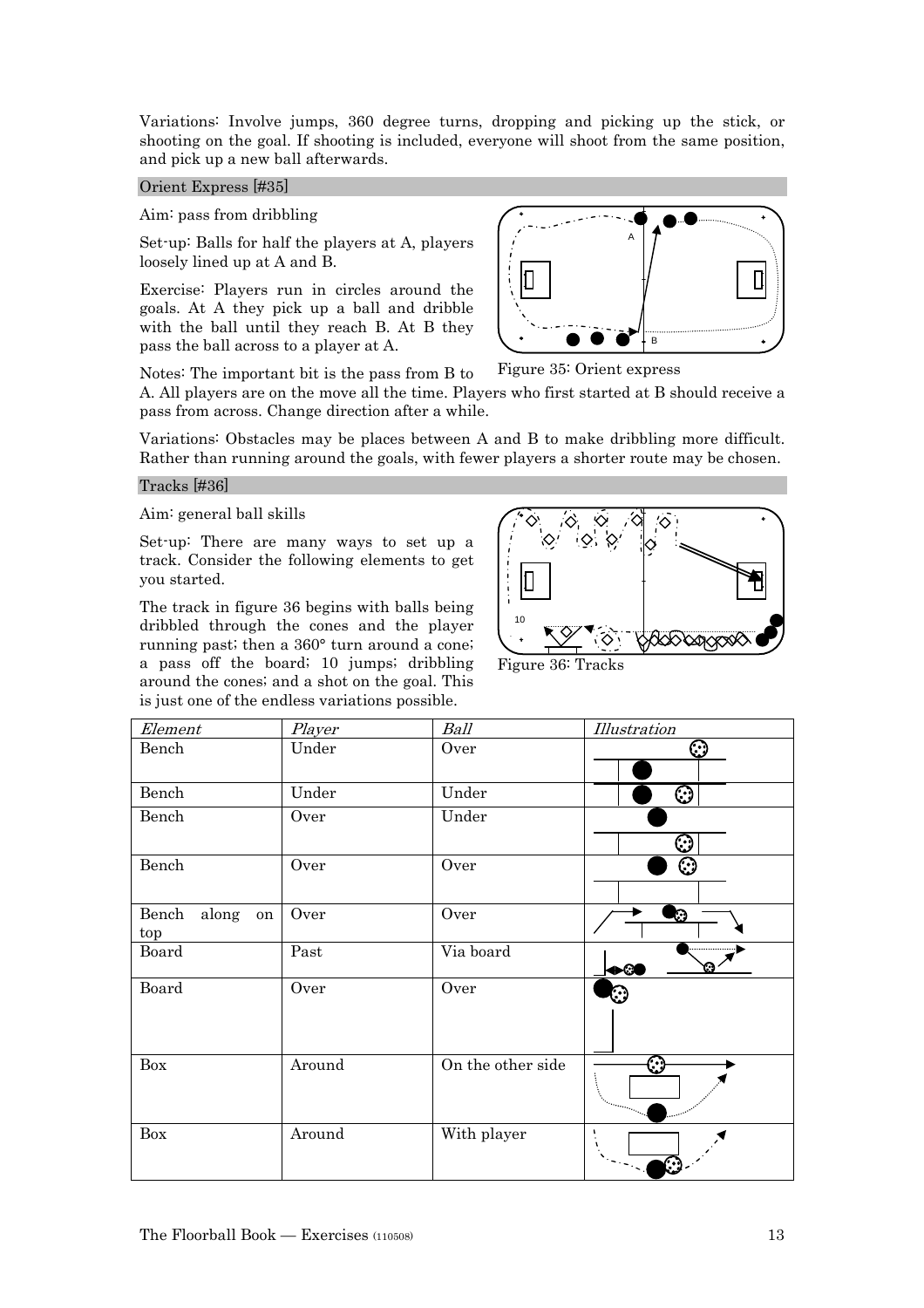| Element                              | Player        | Ball                                             | <b>Illustration</b>                             |
|--------------------------------------|---------------|--------------------------------------------------|-------------------------------------------------|
| Cones                                | Past          | Around                                           | <u>ভিত জু</u>                                   |
| Cones                                | Around        | Around                                           | $\hat{z}$                                       |
| Cones                                | Around        | Past                                             | $\langle \diamond \rangle$                      |
| Defender                             | Past          | Past (shielded)                                  |                                                 |
| Goal                                 | Shoots        | Into goal                                        | ⊙                                               |
| Goal placed on top<br>of box         | Shoots        | Into goal                                        |                                                 |
| None                                 | Runs reverse  | With player                                      | Ø                                               |
| None                                 | Runs sideward | With player                                      |                                                 |
| Two benches/ one<br>bench near board | Between       | Between                                          |                                                 |
| Two benches and<br>defender          | Between       | with<br>Between:<br>player<br>via<br>or<br>board |                                                 |
| Cones<br>between<br>benches          | Around cones  | Around cones                                     | $\cdot$ $\circ$ $\circ$ $\circ$ $\circ$ $\circ$ |
| Cones<br>between<br>benches          | Past cones    | Around cones                                     |                                                 |

Exercise: Players take it in turn to complete the course.

Notes: Players do not have to wait for the previous player to finish the course to begin. Many tracks are also suitable for warm-up. Involve players to create part of the track.

Variations: Using various elements in different ways and orders. The way the ball can be hit can be restricted, such as no dragging, or only backhands. Players playing left can do a relay with a stick on the right. This can increase general ball skills, if not overdone.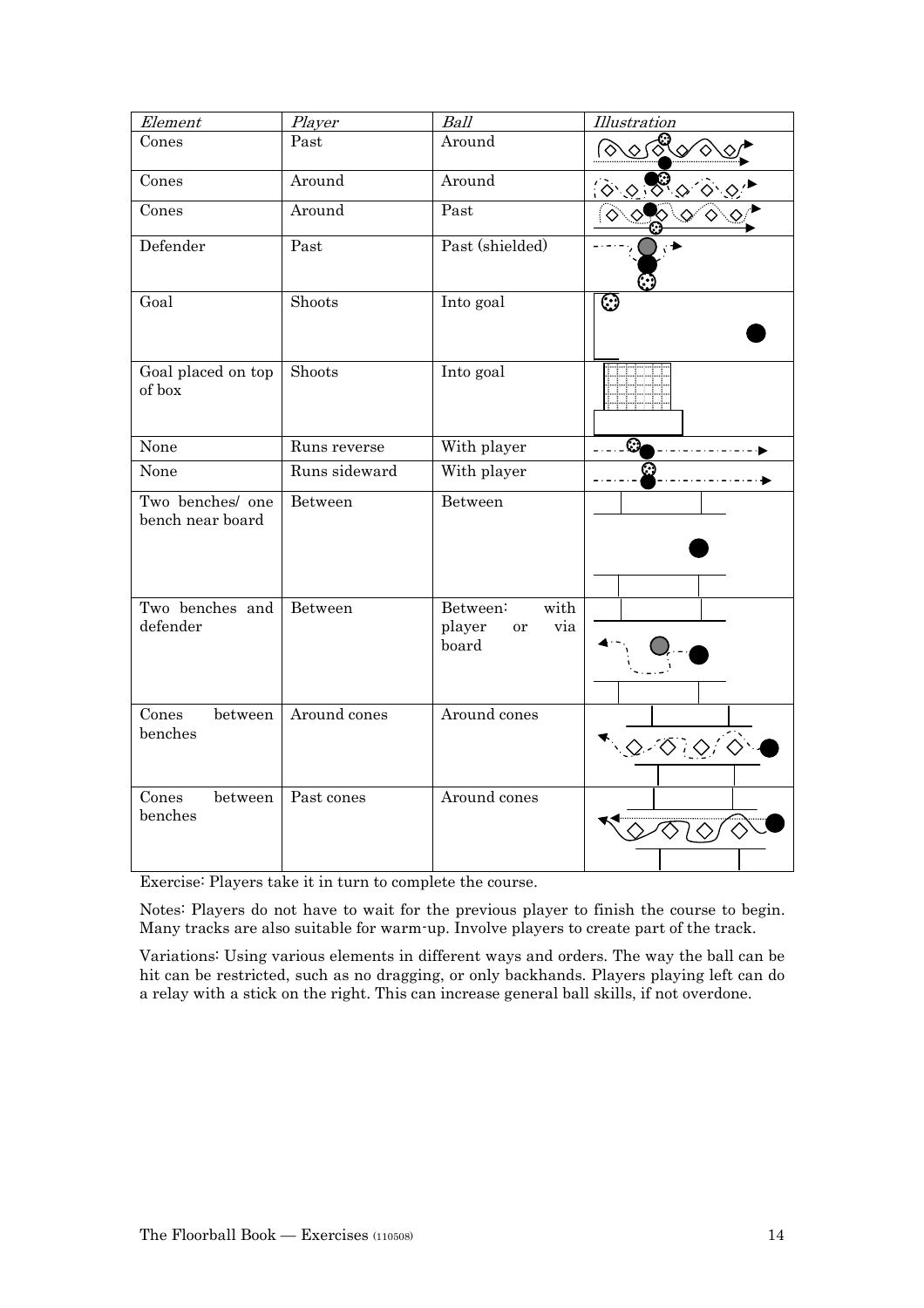Destroyers [#37]

Aim: ball control

Set-up: Every player with a ball, plus two players without a ball ("destroyers")

Exercise: The players dribble around the hall keeping the ball under control. The destroyers try to hit the ball away. If a player loses control over the ball, he or she stops with their legs ajar. The player can be released if another player passes the ball between the legs.

Notes: Only fair tackles should be encouraged. A released player picks up a new ball and rejoins the game. Figure 37: Releasing a player

Variations: To release a player, a free player needs to pass their ball between the legs of the player to be released to another free player. The other player passes his or her ball between the legs, leaving both players with a ball. Increase the number of destroyers or reduce the size of the rink to make this exercise more challenging.

#### Express Delivery [#38]

Aim: ball control when running

Set-up: All players are behind a given line (A). They dribble around. Each player is assigned a number, with two or three players sharing the same number. A zone is marked on the other side of the rink.

Exercise: The players dribble behind the line.

The coach shouts out a number. The players with this number run across the rink and drop the ball inside the zone. The ball needs to be resting inside the zone. Who is fastest? Figure 38: Express delivery

Notes: Make the marked zone small with advanced players.

Variations: Involve the players behind the line in a little game (perhaps on small goals). You may add obstacles on the way, such as benches to jump over.

#### Flash Fingers/Rock-Scissors-Paper [#39]

Aim: ball control without looking at the ball

Set-up: Players divide into pairs, one ball per pair. One of the players may put his or her stick away.

Exercise: The player without the stick randomly runs around the hall. The player with the ball follows his or her partner, trying to look at the partner all the time. The player without stick holds up his or her fingers to



display a number. The player with the ball shouts this number, and after a while, a new number is displayed. Figure 39: Flash fingers

Notes: Care needs to be taken that players do not bump into each other when they concentrate too much on the figures being shown. Varying the speed of running can increase the benefit of the exercise. For players a bit more advanced, extra obstacles, a limited space, or chasers can be beneficial.

Variations: The player without the stick may count how many times the partner looks down or loses the ball. This can be played competitively, seeing who manages the fewest such looks. For more advanced players, you may want to add further obstacles, such as

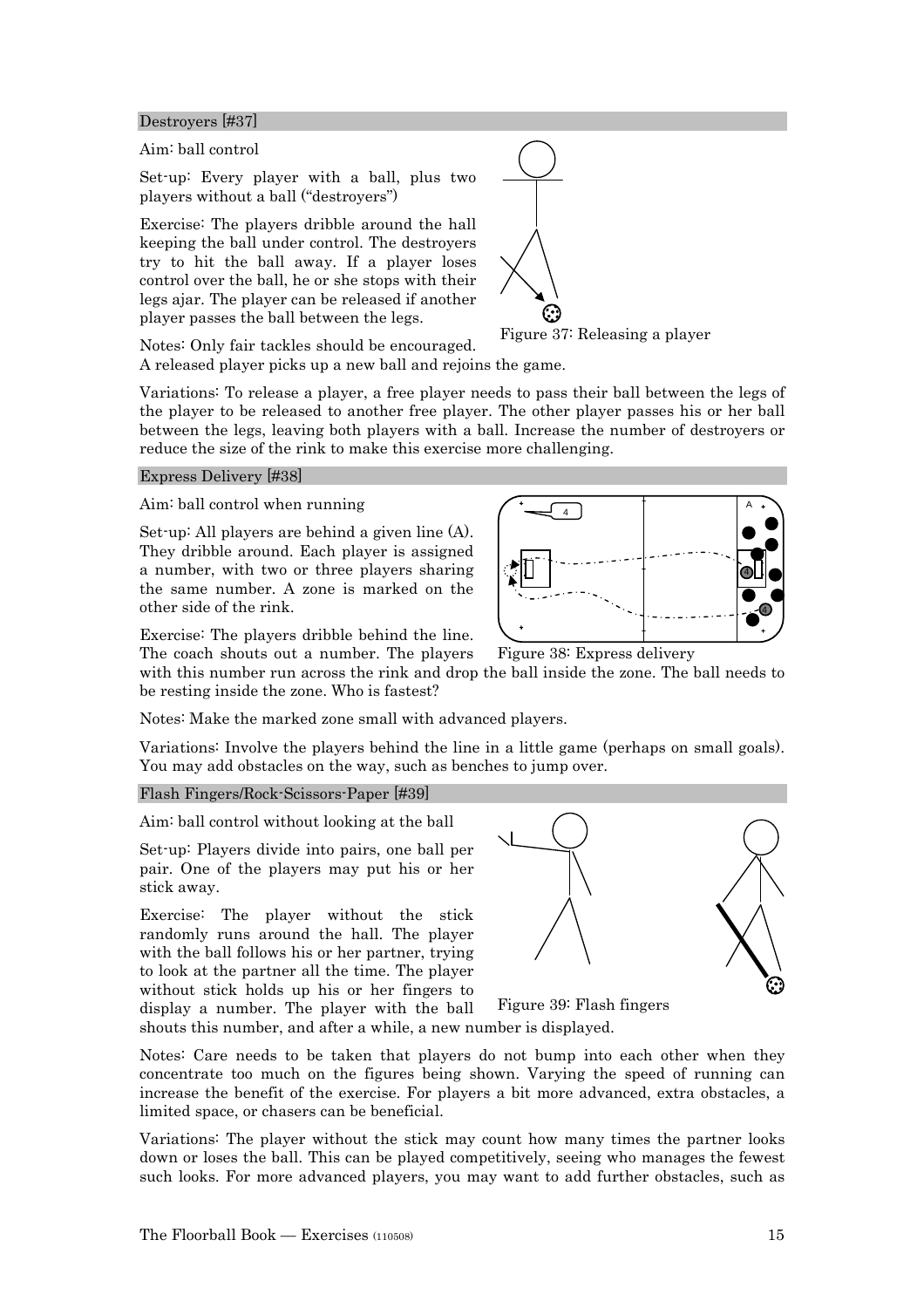the goals, stick bags, or boxes around the hall, making ball control more challenging. Similarly, you may want to restrict the area for the exercise, such as half the hall only. Instead of obstacles, or in addition to them, one or more chasers can be introduced. Their task is simply to chase the ball off the players. A player losing the ball becomes a chaser, and the former chaser takes up his or her role. Rather than flashing fingers, player without the ball can point at objects in the hall to be identified, point at differently coloured lines on the ground, or use rock, scissors, paper signs.

#### Cones and Passes [#40]

#### Aim: Ball control and transition to passing

Set-up: Players divide into lines at one end of the hall, all balls with either of the lines.

Exercise: The first two players form a pair. Only one ball is used per pair. The players dribble through the cones (ball around cones, player past), and then pass the ball to the other player.



Figure 40: Cones and Passes

Notes: The player not dribbling can jog slowly. Players should swap lines after completion, to train both forehand and backhand. More advanced players may want to encourage higher speeds.

Variations: The number of cones used may be varied, as may the distance between the lines (pass length).

#### The Chase [#41]

Aim: stick skills under pressure

Set-up: Cones to mark a track, a certain line or cone as the starting line. Players in pairs, each player with a ball.

Exercise: The first player starts dribbling through the cones. Once the first player crosses the starting line, the second player starts at the beginning of the track. The aim



Figure 41: The chase

of the first player is to finish the track first, the aim of the second player is to catch up. If the ball is lost, the players can fetch it, and return to the last cone where the ball was still under control.

Notes: Depending on the layout, players may be asked to run around the cones with the ball, or run past the cones with the ball being dribbled through. If a long track is chosen, two pairs may be sent onto the track at the same time, with the second pair starting when the first one is about half way through.

Variations: The track can be varied. Ball fetching may be disallowed. The starting line may be moved to make the chase more challenging.

#### Speed Challenge [#42]

Aim: stick skills

Set-up: A long track is laid out, with all players in a corner.

Exercise: The players take turns to finish the track as fast as possible. Their completion time is noted, and a winner declared at the end. The track is completed when the ball is brought to a rest in a designated area at the end.



Figure 42: Speed challenge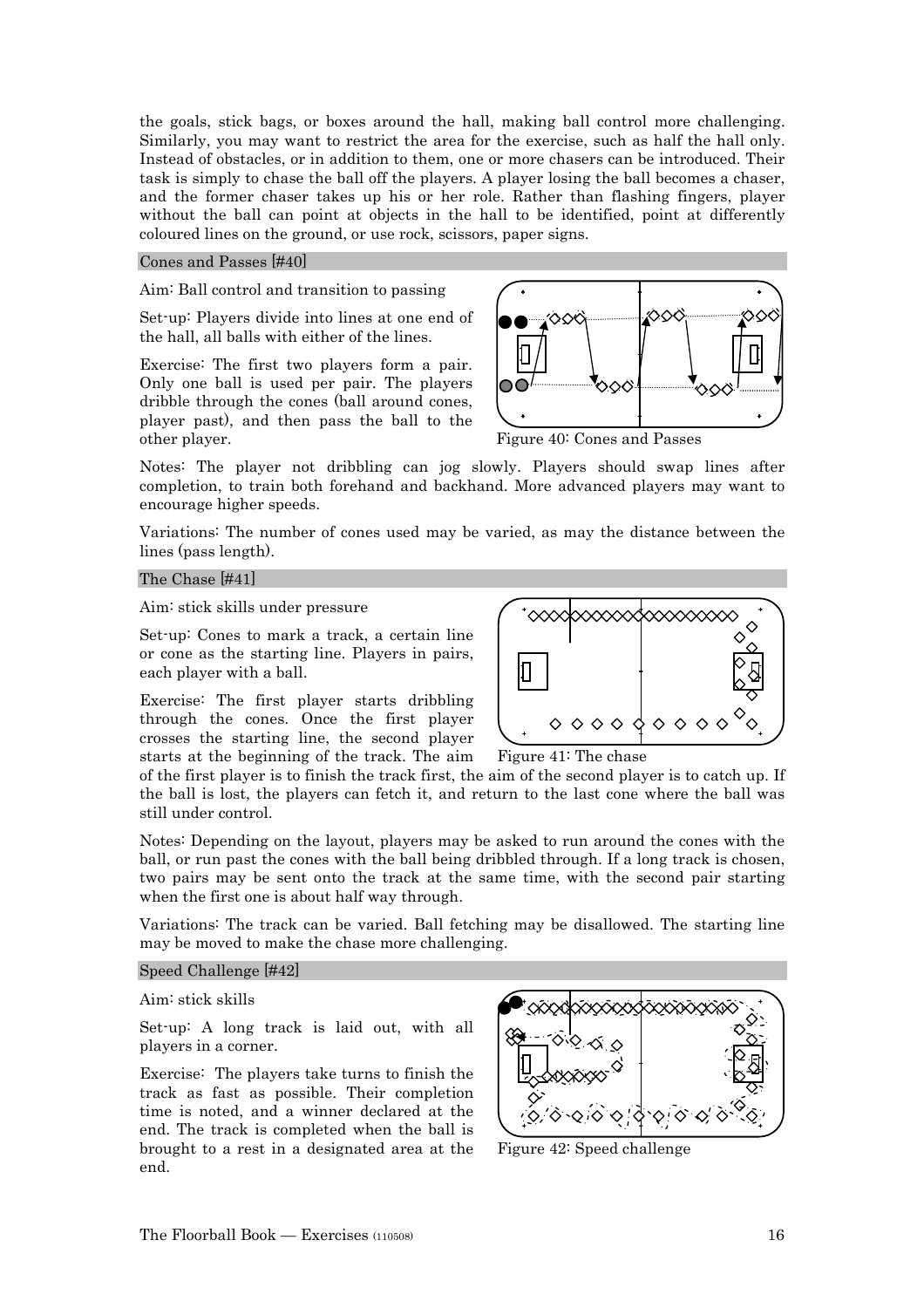Notes: More than one player can be on the track at once if players are sent at regular intervals. If the ball is lost, the player needs to fetch it and resume where the ball was last controlled. Time penalties may be imposed for every time the ball is lost.

Variations: The layout of the track may be changed.

#### Speed Slalom [#43]

Aim: stick skills under pressure

Set-up: Two identical lines of cones to dribble through. Players in two lines behind these cones. Each player with one ball.

Exercise: Players race each other through the cones.

Notes: Depending on the layout, players may be asked to run around the cones with the ball,

or run past the cones with the ball being dribbled through. Make sure the starting and finishing line are clearly defined, and the players adhere to the kind of dribbling determined.

Variations: The times may be noted to determine the fastest player after several rounds; or the exercise may be used in a knock-out fashion where the faster player gets another go. Players who lose the ball may be considered the losers, asked to restart from the beginning, or just asked to fetch the ball and return to where they last controlled the ball.

Stamina [#44]

Aim: ball control

Set-up: A long track of cones is laid out; player all in a single line.

Exercise: Players dribble through the cones until they lose the ball. The player who managed to get furthest wins.

Notes: To prevent players from going very slowly, you may incorporate time limits, or

stop them when the following player closed the gap. In this case, the players need to be sent at regular intervals.

Variations: The layout of the track may be changed.

#### Hollywood [#45]

Aim: ball control; passing under pressure

Set-up: Five or six players scatter around one side of the rink (2), one player in the corner (4), and the other players in the other corner (1) with balls.

Exercise: First player at (1) takes a ball, dribbles behind the goal, and then dribbles through the players (2). Just before getting to

the last person  $(3)$ , a pass is played to the person in the corner  $(4)$ . Players rotate from 4 to 3, from 3 to the last position at 2, in two all one position forward, the first position at 2 joins the line at 1; and the player originally starting from 1 takes position in the corner  $(4)$ .

Notes: The player receiving the ball at (4) can keep the balls for a later switch of sides, or pass them along towards (1). Depending on the skills level of the players, the players at (2) can be more or less active in defending the ball. A player losing the ball rejoins the line at (1), and no rotation takes place. Care should be taken that the players at (2) are in







Figure 45: Hollywood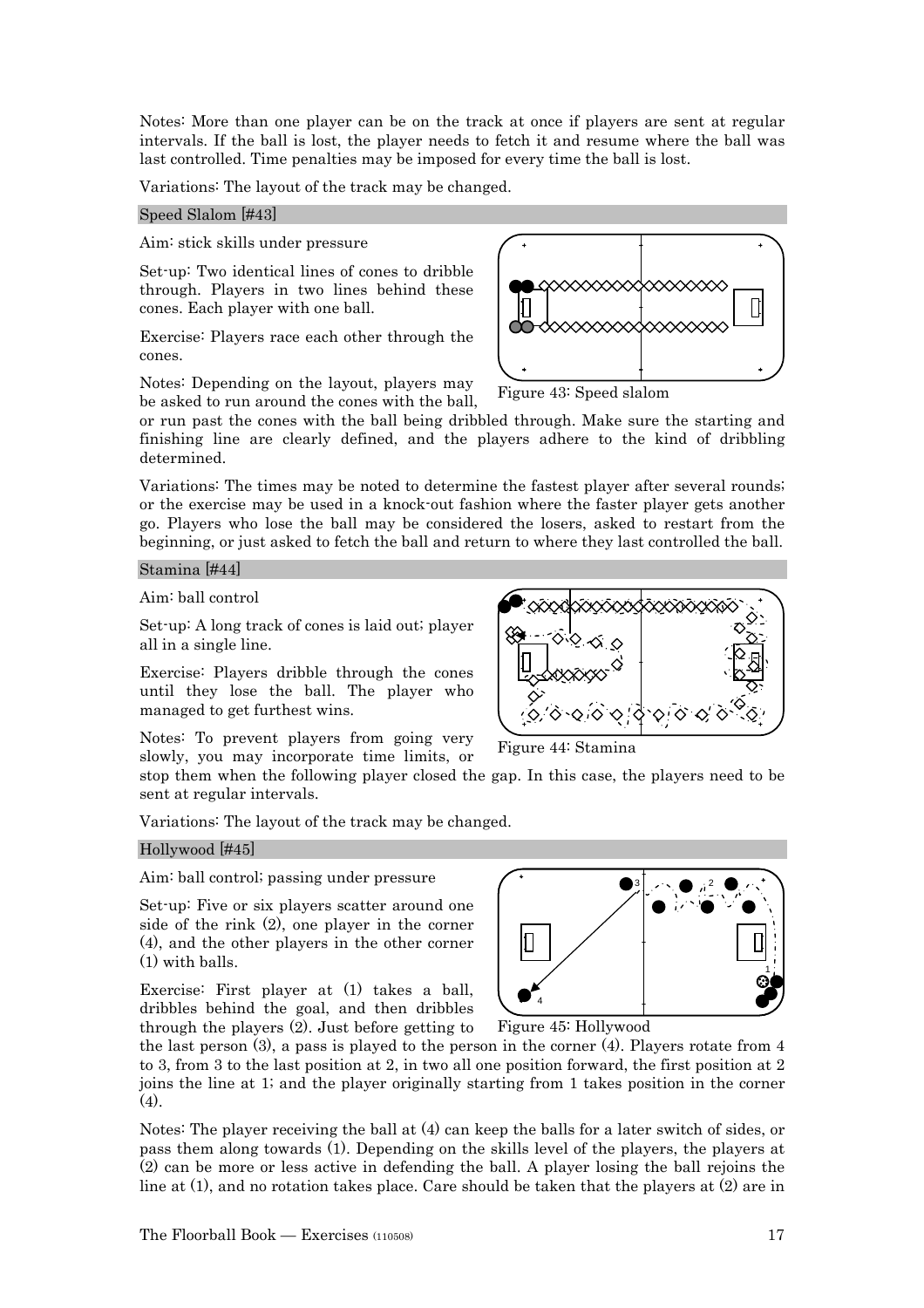position before the player runs: the aim is that the attacker has to dribble past them one by one.

Variations: After the final pass to (4), a pass back into the slot can be added, so that the attacker finishes with a shot on the goal. The rotations are in this case unchanged.

#### The Long Shield [#46]

Aim: shielding the ball

Set-up: Players are divided into two groups, one ball for each player. One player is designated a defender, and a stick bag is placed on one side of the rink (1).

Exercise: The players start at opposite ends and dribble through the cones. The ball is shielded with the body against each cone,



particularly where there is a real defender. Lift the ball over the stick bag. Figure 46: The Long Shield

Notes: Swap defender after a while. All players are on the move at the same time.

Variations: Increase the number of real defenders. A player losing the ball to a defender may be asked to do 10 press ups. The distance between the cones may be varied.

#### Directions [#47]

Aim: ball skills, looking up when controlling the ball

Set-up: All players with a ball, facing the coach.

Exercise: The coach points out a direction and all the players run with the ball in said direction. The coach changes the direction frequently yet irregularly.

Notes: More advanced players may do fakes to make the exercise more interesting.

Variations: The coach may point at specific items in the hall (e.g. goal, door), and the players run towards that point.



Figure 47: Directions

## Shooting

The following exercises are geared towards improving shooting of the ball.

#### Shooting Relay I [#48]

#### Aim: shooting under pressure

Set-up: Two teams lining up at the centre line, ball with players

Exercise: The teams take turns to attack on the goalkeeper. If they score, they can sit out, if not, the player rejoins the line. The team to finish first wins.

Notes: As players shoot left or right, this exercise should be repeated with the teams swapping sides.

Variations: Penalty shot rules may be applied (no drawing back of ball).



Figure 48: Shooting Relay I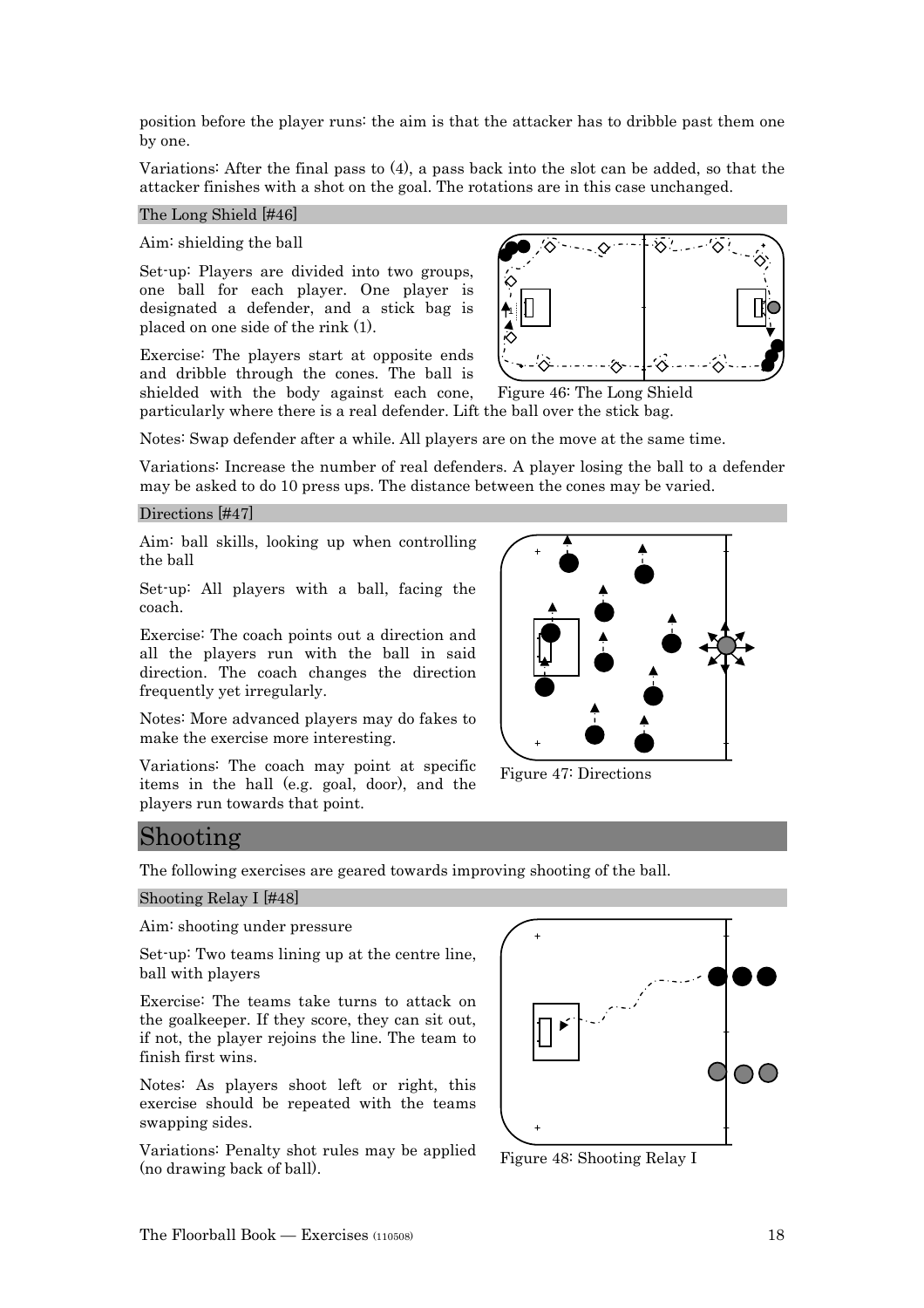#### Shooting Relay II [#49]

#### Aim: shooting under pressure

Set-up: Two teams lining up in opposite corners. Each team gets 20 balls.

Exercise: First player of each team runs forward, and shoots before passing the cones. If the ball goes into the goal, the goal is counted. In any case, the player rejoins the line. The exercise is played until one team has scored 20 goals. The next player can start as soon as the player in front actually shoots.

Notes: Because balls go astray, count the goals scored, not the balls left.

Variations: The number of balls can be varied; this exercise puts players under more pressure than exercise 48.

#### Long Shooting Relay [#50]

Aim: Shooting under pressure

Set-up: Two teams lining up in opposite corners. Each team get 20 balls.

Exercise: First player of each team runs forward, runs around the opposite goal, and shoots before passing the cones. If the ball goes into the goal, the goal is counted. In any case, the player rejoins the line. The exercise



Figure 49: Shooting relay II

 $\Diamond$ 

♦

⌒

♦

Figure 50: Long relay

is played until one team has scored 20 goals. The next player can start as soon as the player in front has passed behind the opposite goal.

Notes: Because balls go astray, count the goals scored, not the balls left. This exercise can be quite a hard workout. Consider a rematch.

Variations: The number of balls can be varied.

#### Single Shooting Relay [#51]

Aim: Shooting under pressure

Set-up: Two teams lining up in opposite corners; each player with a ball. If one team has a player more, one of the other players runs twice. Cones are used to mark a given distance to the goal

Exercise: First player of each team runs

forward, and shoots before passing the cones. If the ball goes into the goal, the goal is counted. This exercise is played until 20 goals are scored. The next player starts once the shot is released.

Notes: The exercise can be good workout. Consider a rematch.

Variations: The distance to the goal may be varied. Generally, the cones can be left quite close to the goals, because shooting early speeds up the game.



Figure 51: Short shooting relay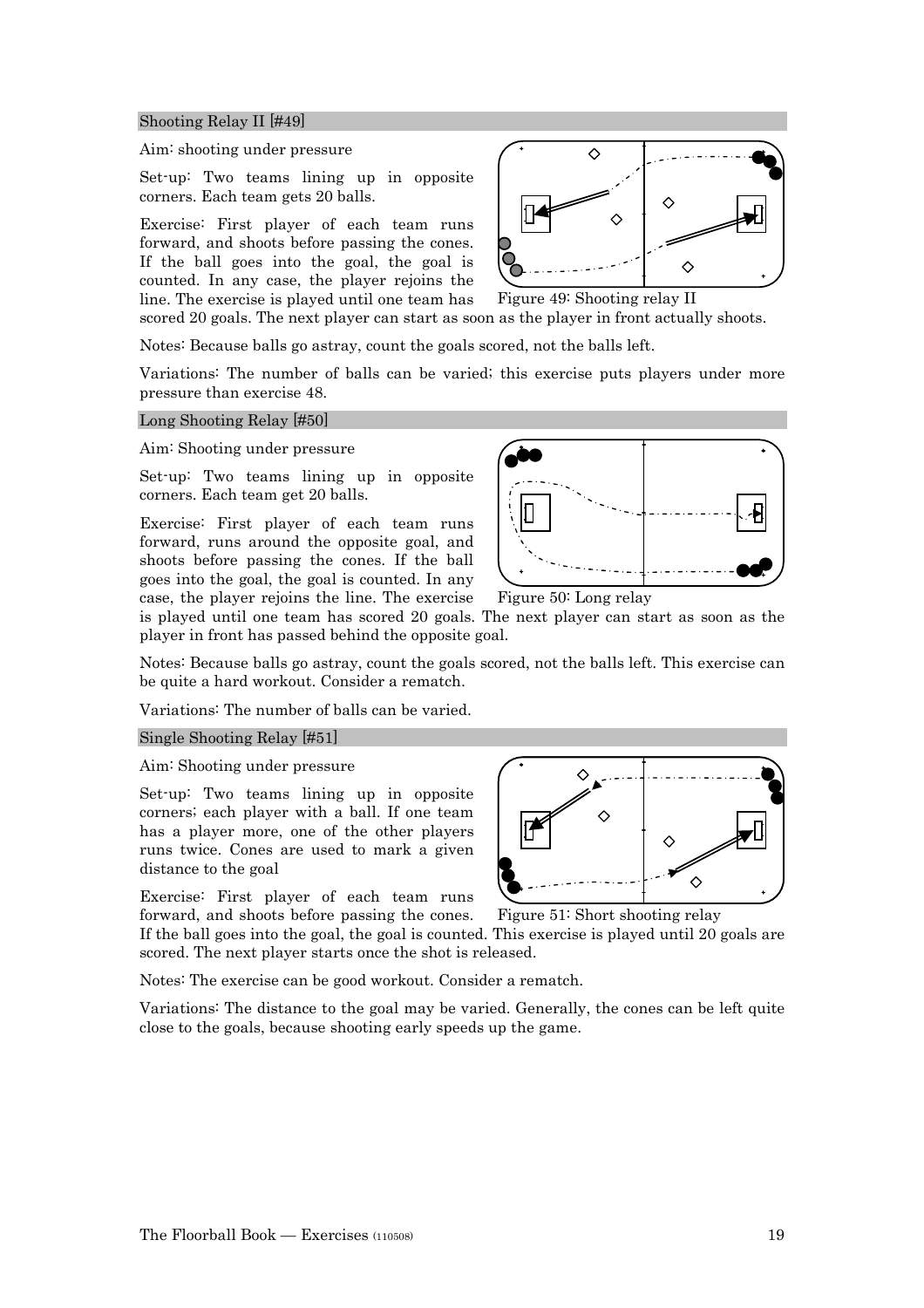#### Merry Go Round [#52]

#### Aim: shooting

Set-up: Players divided into two corners, all balls in the corners.

Exercise: The first player from corner B runs in a semi circle, and receives a pass from A in front of the goal. The player passing the ball at A then runs and receives the pass from B. After shooting, the players join the line in the opposite corner.

Notes: Take care to play precise passes and play on the forehand. If the players do not run close enough to the centre line, cones may be placed to run around.



Figure 52: Merry go round

 $\begin{picture}(20,20) \put(0,0){\line(1,0){10}} \put(15,0){\line(1,0){10}} \put(15,0){\line(1,0){10}} \put(15,0){\line(1,0){10}} \put(15,0){\line(1,0){10}} \put(15,0){\line(1,0){10}} \put(15,0){\line(1,0){10}} \put(15,0){\line(1,0){10}} \put(15,0){\line(1,0){10}} \put(15,0){\line(1,0){10}} \put(15,0){\line(1,0){10}} \put(15,0){\line(1$ 

Variations: The kind of shot can be restricted, or players may be required to shoot backhand on one of the sides. The distance to the goal where players release the shot may be restricted. Before the exercise is done, it should be decided whether direct shots are required, or the ball can be received and controlled first.

Straight Attack [#53]

Aim: shooting

Set-up: Players line up with balls.



Notes: When fetching the ball after a missed goal, players need to watch out for the shot of other players. Keep this exercise fairly fast. For beginners, this exercise can also be done without a keeper.

Variations: Put something flat into the goal, such as a bench or stick bag. This way the players are forced to shoot high. To add a competitive dimension, count how many goals each player scores.

#### Pass to Shoot [#54]

Aim: shooting from passes

Set-up: Players line up at 1 with balls; one player at 2 and 3.

Exercise: Pass from 1 to 3, from 3 to 2, from 2 into the slot, where the player from 1 shoots on the goal. Players rotate from 1 to 2, from 2 to 3, from 3 to 1.

Notes: This exercise should be carried out at high speed. Start slowly and then increase speed. Direct passes should be encouraged. Swap sides after a while. Having two players at 2 and 3 respectively increases the danger of slowing the exercise down.

Variations: Vary the distance to the goal.



Figure 54: Pass to shoot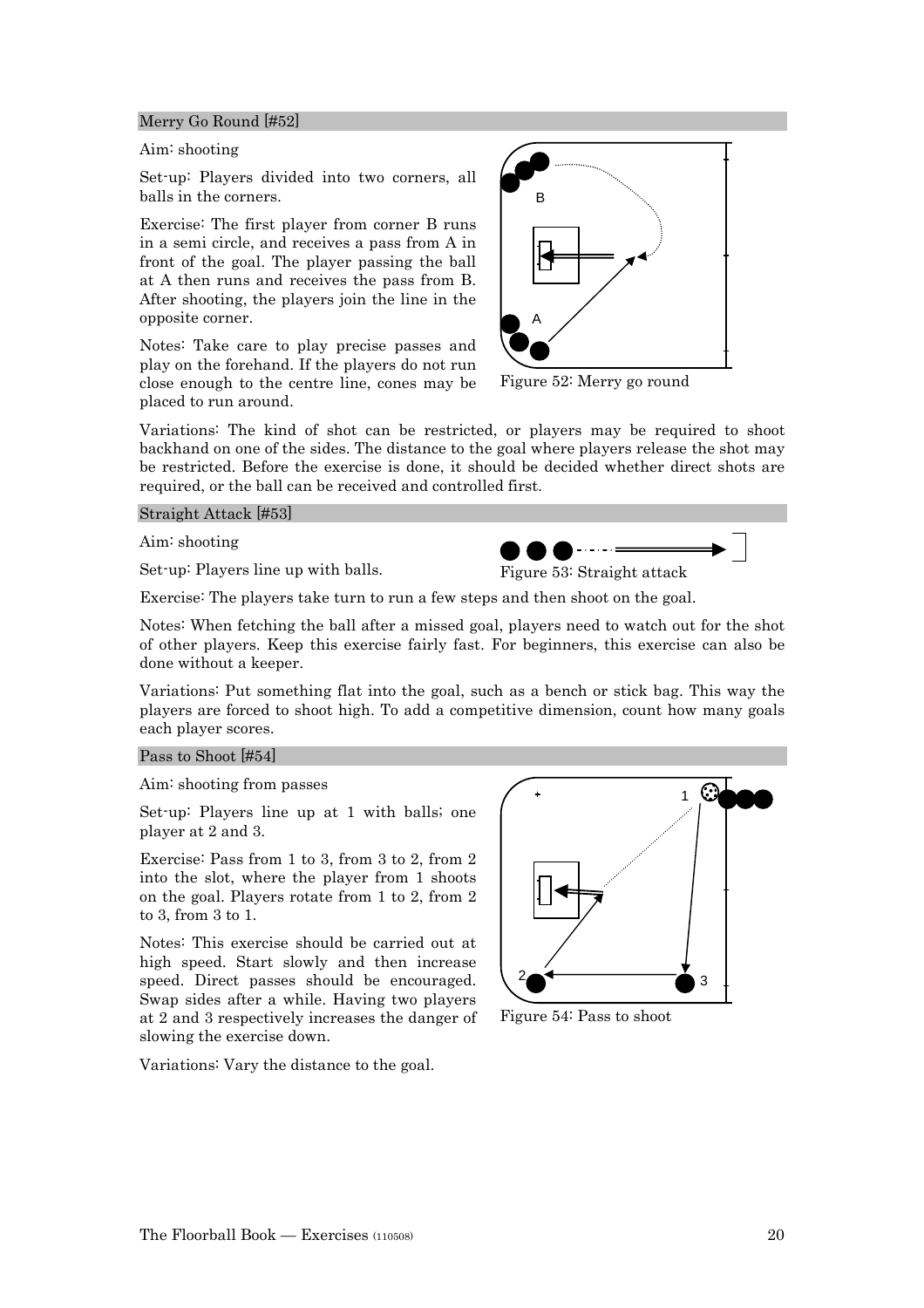#### Alternative Merry Go Round [#55]

#### Aim: shooting

Set-up: Players are divided into two corners, all balls in the corners.

Exercise: The first player from corner B runs in a semi circle, and receives a pass from B in front of the goal. The first player at A then runs and receives the pass from A. After shooting, the players join the line in the opposite corners.

Notes: Take care to play precise passes and play on the forehand. If the players do not run close enough to the centre line, cones may be placed to run around.



Figure 55: Alternative merry go round

Variations: The kind of shot can be restricted, or players may be required to shoot backhand on one of the sides. The distance to the goal where players release the shot may be restricted. Before the exercise is done, it should be decided whether direct shots are required, or the ball can be received and controlled first.

#### Merry Go Round with Back Pass [#56]

Aim: shooting from passes

Set-up: players divide into both corners, balls in both corners.

Exercise: The first player runs from 1 to 2. A pass is played from 1 to 2. The player at 2 hits a direct pass to 3, where the pass is returned immediately. The player shoots from 4, and rejoins the line at 3. The player who has just passed from 3 runs to 5 and the exercise is continued.

Notes: As a player at 1, you first pass to the person in front of you (1 to 2). You then return the pass (from 5 to 1 back to 4), and then run



Figure 56: Merry go round with back pass

(1 to 2). When introducing this exercise, start slowly and then speed up.

#### Shoot in Line [#57]

#### Aim: shooting

Set-up: Players line up at about the same distance to the goal. Everyone with a ball.

Exercise: The players shoot onto the goal one by one.

Notes: The coach may determine how many shots need to go into the goal, and the exercise can become a competition between the field players and the goalkeeper(s). For example, if more than 50% of the shots go in, the goalkeeper does 10 press-ups, otherwise the players do 10 press-ups. The level of goals to



Figure 57: Shoot in line

be scored needs to be adjusted according to the level of the players and the goalkeeper. If this exercise is not taken competitively, individual players who shoot over the goal, or miss the target, may be required to do press-ups. Such additional rules need to be determined clearly before the exercise is done. The exercise as such is a good warm-up,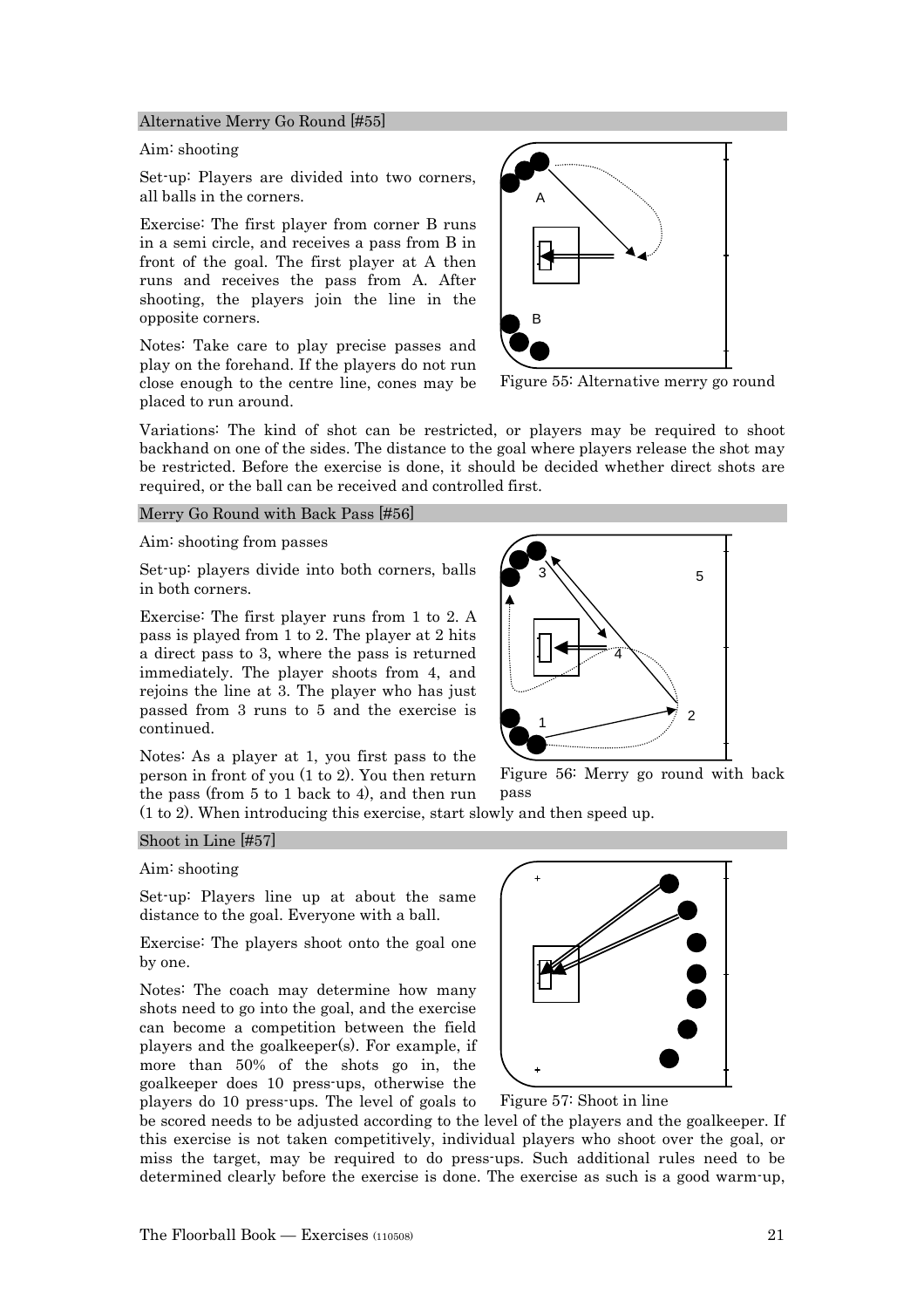both for the players and the goalkeepers. In this case, start with soft wrist shots, moving on to fast wrist shots, then dragged shots, and slap-shots. High and low shots can be taken separately. This exercise also works with spin shots, and other specialized shots. For the goalkeeper it is important to narrow the angle. Players can swap positions from time to time.

Variations: The players can start on the left and the move to the right; start on the right and move to the left; the sides may be alternated, so that one shot is from the left, followed by one on the right, followed by one on the left, and so on. The kind of shot used for this exercise can be varied.

#### Variations in Line [#58]

#### Aim: shooting and attacking

Set-up: Players line up at about the same distance to the goal. Everyone with a ball.

Exercise: Starting on one side of the line, the first player shoots. The second player attacks on the goalkeeper. The attack needs to be quick. The third player shoots again, the fourth player attacks, and so on.

Notes: If the goalkeeper is in no position to defend a shot after an attack (e.g. lying on the floor), the next player needs to wait a little bit. These waits should not be too long, as the goalkeeper should get back into position quickly.



Figure 58: Variations in line

Variations: The players can start on the left and the move to the right; start on the right and move to the left. The kind of shot used for this exercise can be varied. The coach may stand behind the goal (to the side) and indicate whether the player is to attack or shoot direct.

#### Shoot Only when Called [#59]

#### Aim: shooting without much preparation

Set-up: Players line up at about the same distance to the goal. Everyone with a ball. Each player is assigned a number.

Exercise: The coach shouts a number, and the player with that number shoots. Players swap positions after shooting.

Notes: The exercise should be done at a fast pace. This exercise is hard on the goalkeeper, but getting into position is part of the exercise. However, a break should be included frequently to give the goalkeeper a bit of time to breathe.



Figure 59: Shoot only when called

Variations: The kind of shot may be restricted during the exercise, or individual players are asked to shoot in a particular way (e.g. players 1 to 4 use slap-shots, players 5 to 7 use wrist shots, and so on). Some of the players may be asked to attack rather than shoot.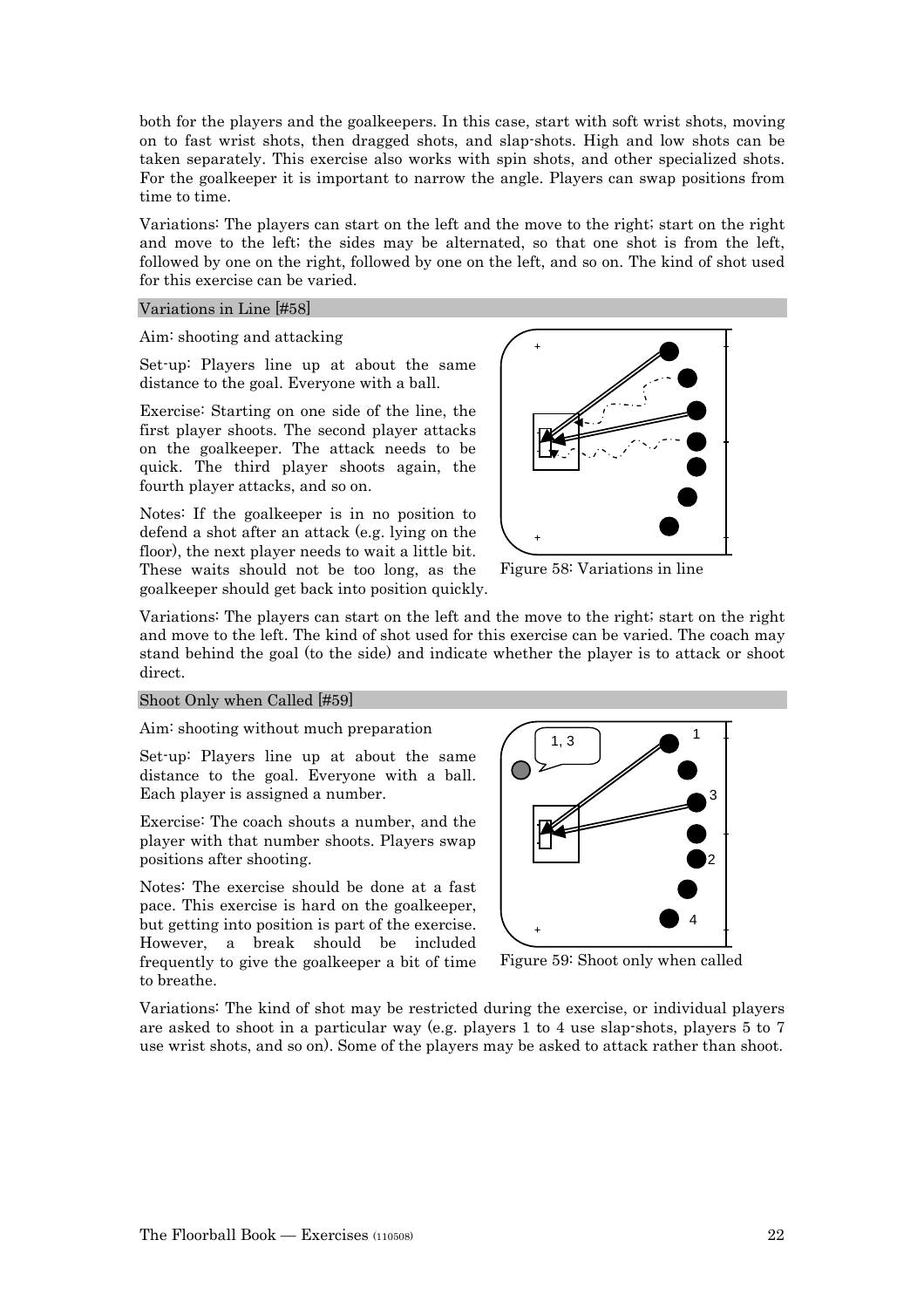#### Shoot in Line with Pass [#60]

#### Aim: shooting from pass

Set-up: Players line up at about the same distance to the goal. One player in the corner with all the balls.

Exercise: The player in the corner plays a pass to any player in the line, who in turn shoots direct.

Notes: Players may need to shout if they intend to shoot if the pass is not very precise. Alternatively, the player hitting the passes can shout the name fist. The goalkeeper needs to adjust their position accordingly. The player



Figure 60: Shoot in line with pass

hitting the passes may need to be substituted after while. The passes should be played at a high frequency, and this can be exhausting.

Variations: The same exercise can also be played from the other side.

#### Four Shots [#61]

Aim: shoot quickly

Set-up: There are four cones in a line about 5 to 10 metres from the goal. If there is a line on the floor, no cones may be necessary. The players line up near the board on the height of the cones. There is a ball with each cone; and the other balls are kept nearby, behind the cones.

Exercise: The first player starts with the cone nearest to the line, shoots and immediately moves on to the next ball, shoots, and so on. As soon as the first ball is shot, the second player in the line (2) starts putting a ball with



Figure 61: Four shots

each cone again. The first player in the line (1) can start shooting as soon as the previous player has finished. After placing the balls, the second player in line rejoins the line as the first player (next to shoot).

Notes: This exercise needs a bit of discipline to keep the speed up. Where there are many players, the players in the line (except for the first two) may line up in pairs and play very short passes to keep them occupied.

Variations: The kind of shot may be varied, such as wrist shot, slap-shot, or spin shot. It is also possible to assign one kind of shot to each cone. Swap sides after a while, and possibly vary the distance to the goal.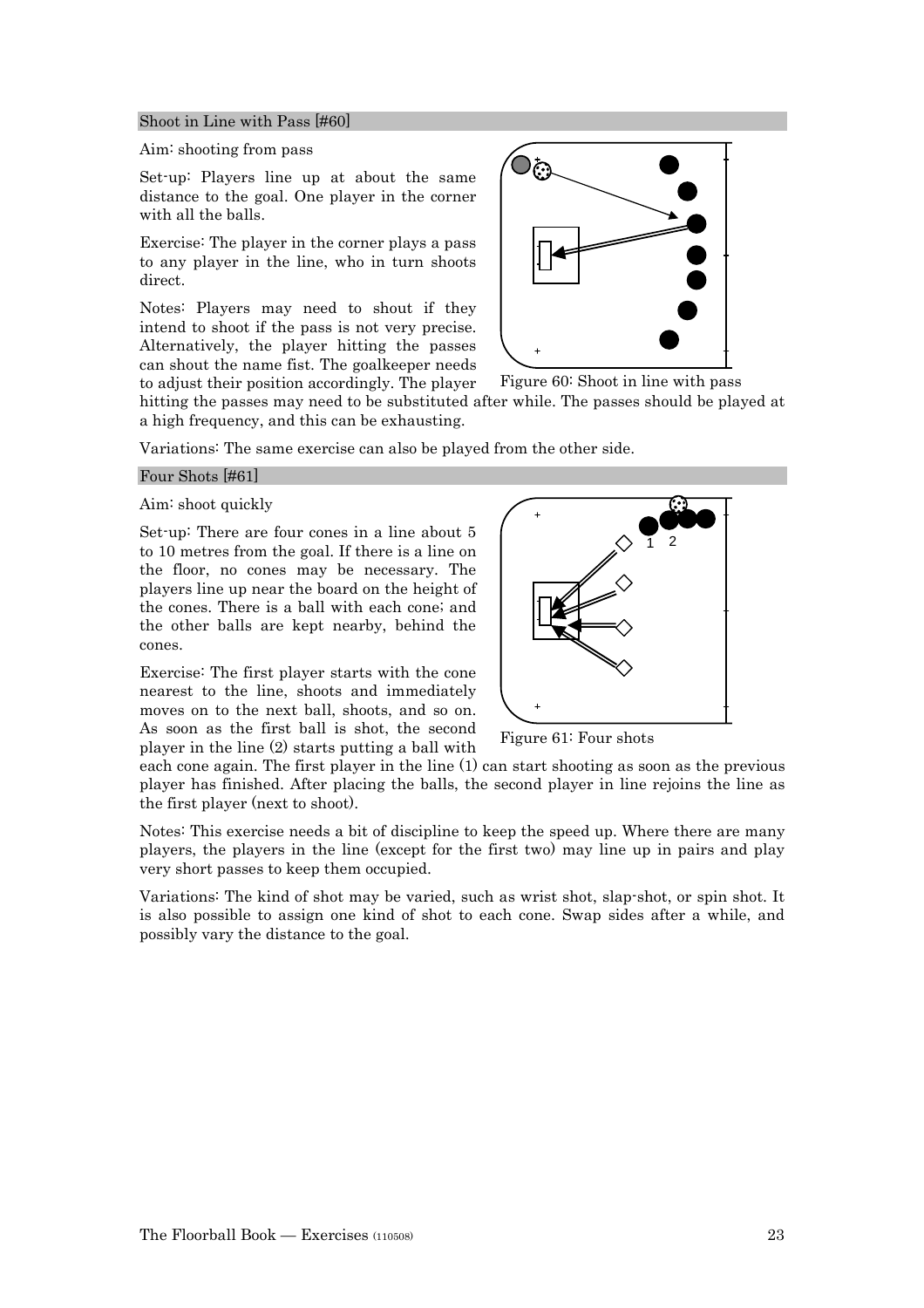## centre line (2) without balls, two players in the

corner with balls (1). The coach is positioned behind the goal (to the side), but essentially so that the goalkeeper cannot see. Exercise: The first player in (1) passes the ball

Set-up: Players line up a bit in front of the

to the first player in (2) who has run forward a few steps. The player from (2) shoots where the coach indicates. The coach can indicate any of the four corners, as well as half heights.

Notes: Players failing to shoot on target may be asked to do a few press-ups. This exercise

also works without a goalkeeper. If players find it difficult to control the ball, additional cones may be placed to indicate the last point from where the shot can be hit. The pass will be aimed slightly behind the cones.

Variations: The distance to the goal may be varied.

#### Round We Go [#64]

Aim: shooting from running

Set-up: The players divide into four groups at 1, 2, 3, 4. The balls are behind both goals. The players at 1 and 3 may start with a ball.

Exercise: The players run in a large circle. The first player with a ball hits a pass to the first player without ball across the rink. The player shoots direct. After shooting, the player runs on in the circle and picks up a ball behind the goal.

Notes: Care must be taken when shooting, that no other player is hit when running behind the goal. For safety reasons players should restrain themselves if necessary. Once started, this exercise simply goes on and on, with all players on the move at the same time.

Variations: Running in the other direction.

Figure 63: Shoot as you are told with pass

Shoot as You Are Told [#62]

#### Aim: precise shots

Set-up: Players line up slightly in front of the centre line, with the balls. The coach is positioned behind the goal (to the side), but essentially so that the goalkeeper cannot see.

Exercise: The first player in the line runs forward a few steps, and shoots where the coach indicates. The coach can indicate any of the four corners, as well as half heights.

Notes: Players failing to shoot on target may be asked to do a few press-ups. This exercise also works without a goalkeeper.

Variations: The distance to the goal may be varied.

### Shoot as You Are Told with Pass [#63]





1 2 3 4



Figure 62: Shoot as you are told

Figure 64: Round we go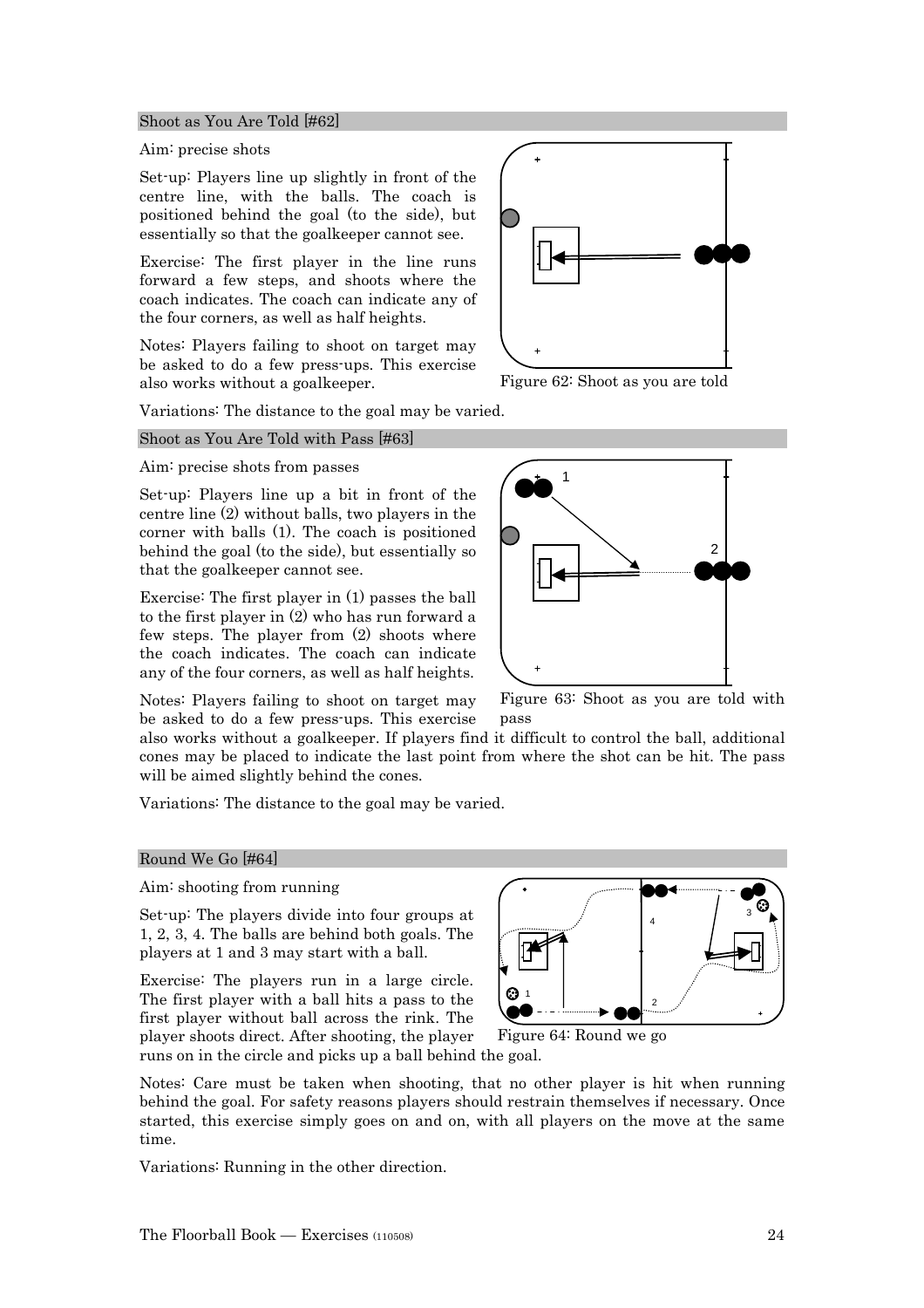#### Trick Shot [#65]

Aim: Trick to get past defender and then shoot

Set-up: Players line up in the corner at A, one player at B.

Exercise: Pass from A to B. At B, the player uses a trick to get past the stylized defender (cone), and shoots from C. Players rotate from A to B, and B to A.

Notes: The trick should involve shielding of the ball, probably involving a turn. A pass from B to C to get past the cone may also be appropriate. The tricks in figure 65 are just two effective moves. In the trick on the left, the player plays the pass in front of the cone, but turns around backwards to run past behind the cone to shoot subsequently. In the trick on the right, the player hits the pass and



Figure 65: Trick shot

then turns around in the front of the cone, with the back towards the cone. In order to shoot, the player will need to run backwards a bit. Swap sides after a while.

Variations: A real defender may be placed at B for more advanced players.

#### Shielded Shot [#66]

Aim: Shooting directly from shielding the ball

Set-up: All players line up at A with balls. One player starts as a defender at B. The goalkeeper is in goal.

Exercise: The first player in line at A starts running with the ball, shields the ball at B, and then shoots. After shooting, the attacker becomes the defender and the defender joins the line at A.

Notes: Depending on the skills of the attackers, the defender may choose anything from just standing there to actively chasing the ball.



Figure 66: Shielded shot

#### Back Shot [#67]

Aim: shoot from a pass from behind

Set-up: Players line up near the centre. Balls with the players.

Exercise: First person in line runs forward towards the goal. The second person in line plays a pass from behind (B), and the first person (A) shoots direct. After passing, the player runs forwards.

Notes: Vary the places from where the line is placed. Care must be taken to play on the forehand.



Figure 67: Back shot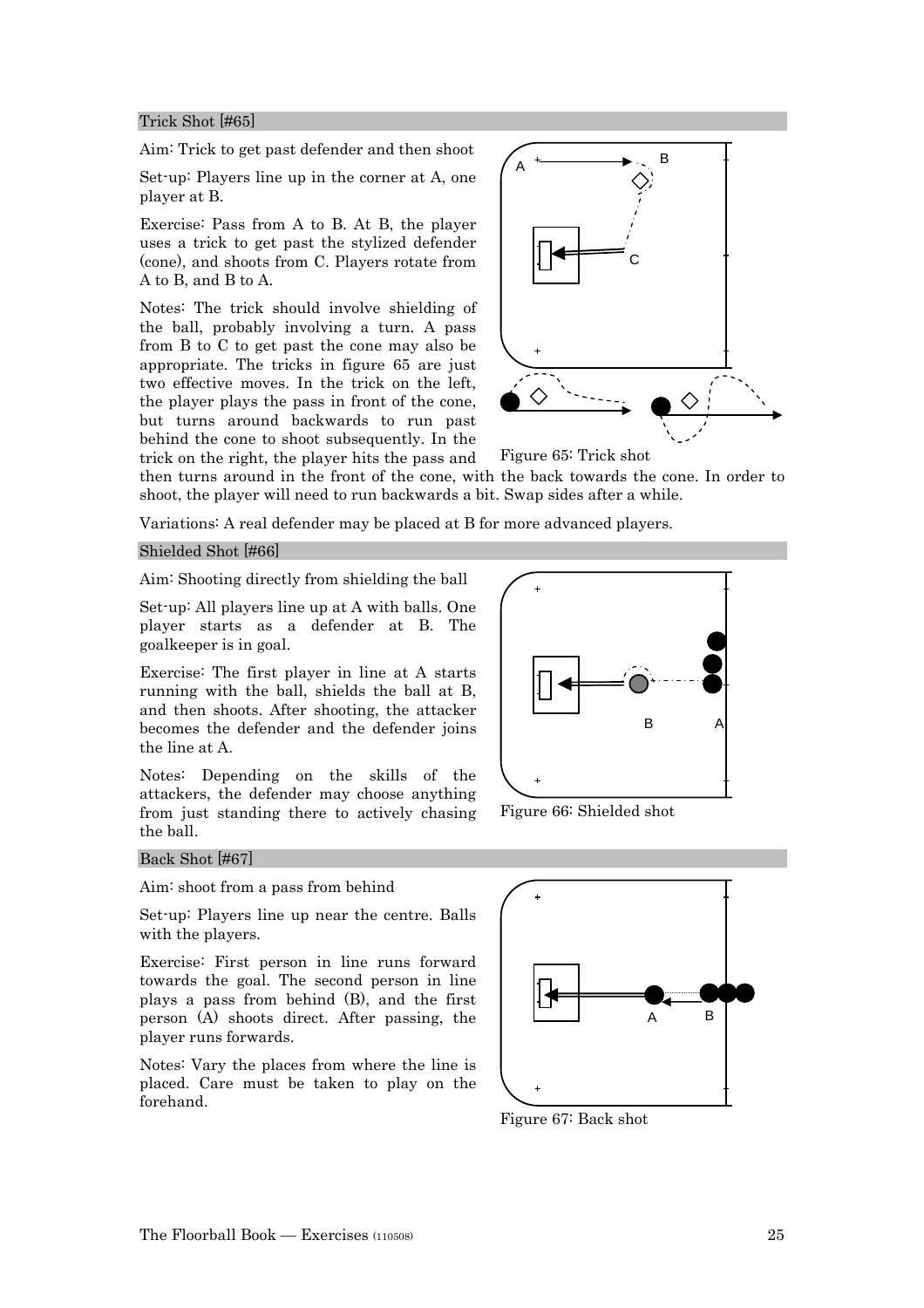#### Cliff-hanger [#68]

Aim: shooting from short back pass

Set-up: Players line up at the centre spot with the balls (A). There are two players about 3 to 5 metres in front (B).

Exercise: A pass is played from A to B. The player hitting the pass starts running towards the goal. At B, the pass is played straight back to the player from A, and a direct shot is ventured on the goal. Rotation from A to B, and from B to A.

Notes: The passes need to be precise and relatively fast. Swap sides after a while.



Figure 68: Cliff- hanger

Variations: The exercise can be carried out closer to the goal, or at an angle (players start near the board).

#### Short Machine [#69]

#### Aim: direct shots

Set-up: Two players are in one of the corners, with the balls (many). The other players line up about 3 metres in front of the centre spot.

Exercise: A pass from the corner to the centre, where the first player in line shoots direct.

Notes: Care must be taken with forehand and backhand when passing the ball. Direct shots are important in this exercise. A fast pace is necessary to keep this exercise interesting. Players rotate from the corner (after passing) to the centre, where they join the line; and from the centre (after shooting) to the corner.



Figure 69: Short machine

Variations: Swap sides after a while. You can restrict the kind of shots (slap-shot, dragged) for a while.

#### Two Goal Shooter [#70]

Aim: Shooting with the head up

Set-up: Two goals are placed on the same side of the rink, about 5 metres apart. In the middle of the goals, one player (A) plays passes. All the balls are with player A. The other players line up near the centre (B). One goalkeeper in each goal.

Exercise: A pass is played from A to the first player at B. The player at B runs forward to take the shot. Just before the ball reaches player B, player A indicates which goal to shoot on. Player B shoots on that goal and rejoins the line.



Figure 70: Two goal shooter

Notes: Swap the player at A after a while. Keep the speed up to challenge the goalkeepers. The exercise also works without goalkeepers.

Variations: To speed up the exercise, the player who points the direction and the player hitting the passes at A may be two different players. There are thus two players at A. The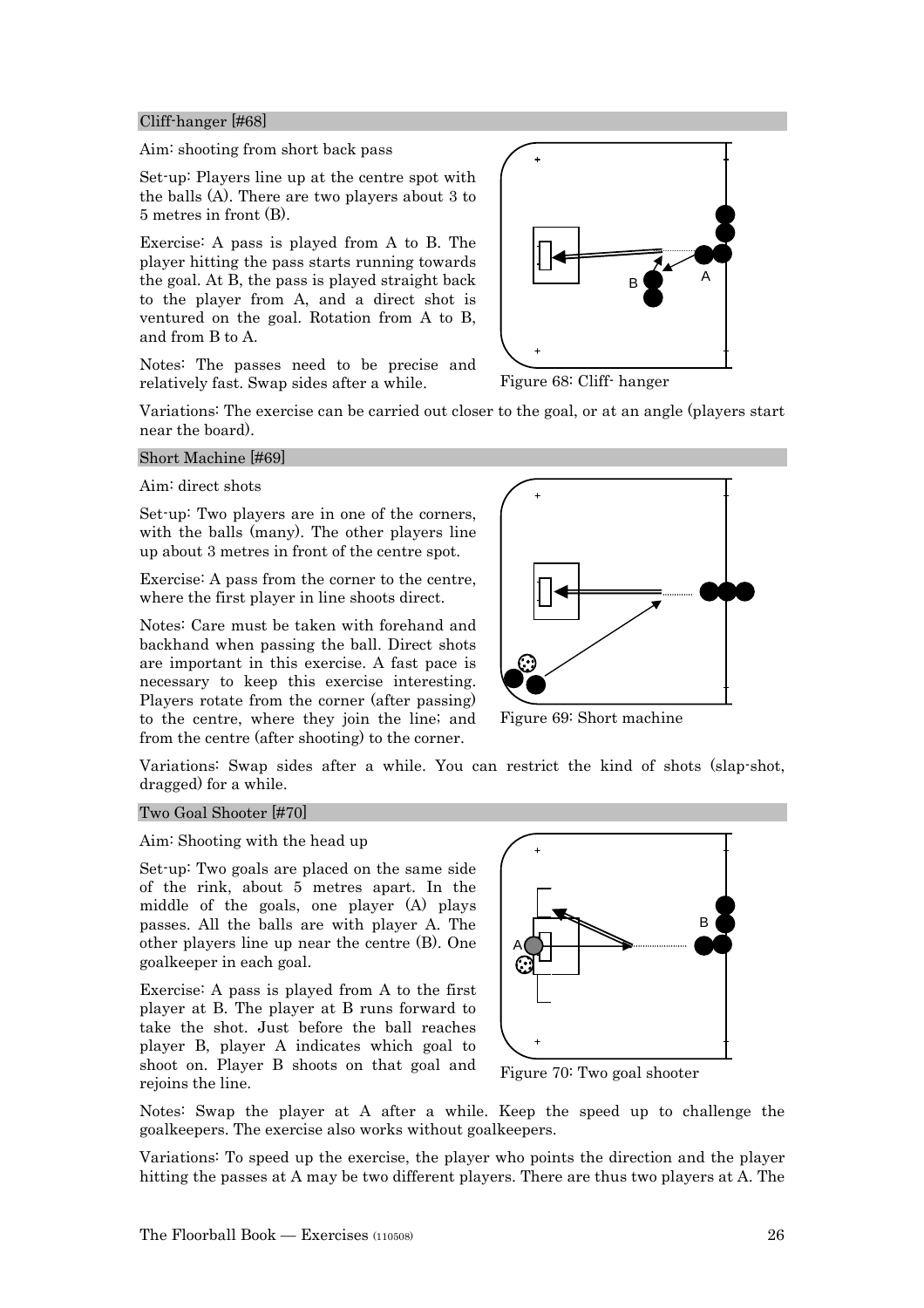player indicating the direction may walk or run around behind the goals to make the exercise more difficult. Small training goals may be used for target practice, too.

#### Side Shooter [#71]

#### Aim: shots from short pass

Set-up: Players line up at centre spot without balls. Two players line up with all the balls, about 3 metres in front of line.

Exercise: The first player in the line at the centre steps forward, receives a pass from the first player with ball, and shoots direct. After shooting, the player joins the line at B; after passing the player joins the line at A.

Notes: Short, fast and precise passes are necessary. If necessary, have a line of 3 players at B. Swap side of the passes after a while.



Figure 71: Side shooter

Variations: The distance to the goal can be varied. Decide what kind of shot is being done before doing the exercise, and maybe swap in between. The distance of the pass at B can be varied, too.

#### Double Side Shooter [#72]

#### Aim: shots from short pass

Set-up: Players line up at centre spot without balls. Two players line up with half the balls, about 3 metres in front of line, two players line up about 2 metres in front of the goal with the other half of the balls.

Exercise: The first player in the line at the centre steps forward, receives a pass from the first player at B, and shoots direct (1). Just after, a pass is played from C, and a direct shot is used (2). After shooting, the player joins the line at C; after passing at C the player joins the line at B; after passing at B the player joins the line at A.



Figure 72: Double side shooter

Notes: Short, fast and precise passes are necessary. This exercise requires quite a few players to get running, in case slow down a bit between the players. Swap which side position B and C pass from after a while. After the first shot, the player keeps running.

Variations: The distance to the goal can be varied. Decide what kind of shot is required before doing the exercise, and maybe swap in between. It is possible not to restrict the second shot (close to the goal), but restrict what kind of shooting is allowed at the first shot.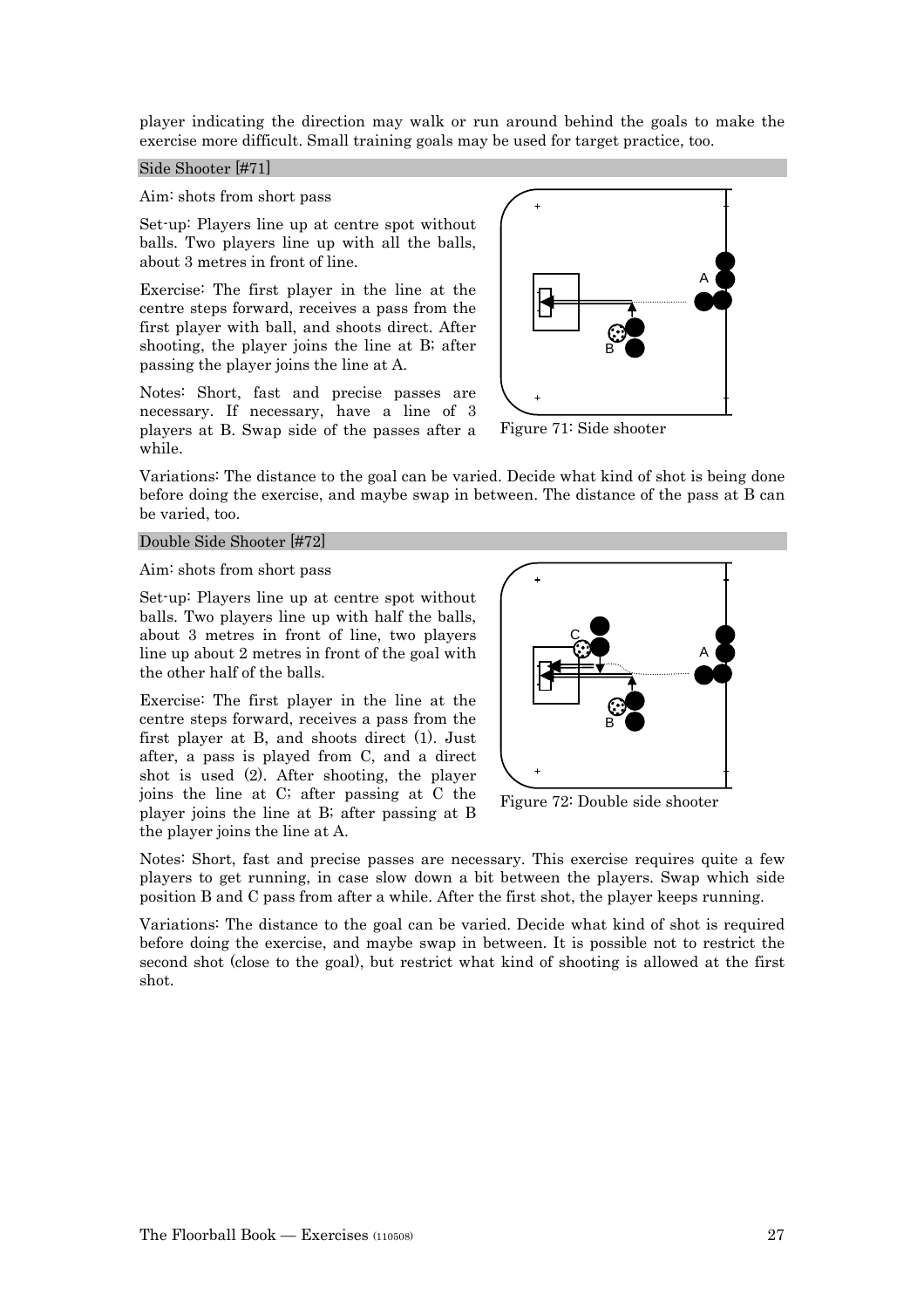#### Box Shot [#73]

#### Aim: shooting under pressure

Set-up: Players line up at A. Balls at A, C, and D.

Exercise: Players start at A, shooting on the goal. The then jump over the box (B) and shoot straight away at C. They then pick up a new ball at D and slalom through the cones to rejoin the line. As soon as the second shot was released, the next player can start. This puts the goalkeeper under more pressure.

Notes: The height of the box may be adjusted according to the players' fitness level and floorball skills. Swap sides after a while.



Figure 73: Box Shot

## Game Emulation

The following exercises are geared towards training certain aspects of game play. Such exercises automate certain aspects of playing floorball.

#### Lord of the Ring [#74]

Aim: defend zone

Set-up: Three or four rings are placed on the rink. Each ring is about 1 to 2 meters in diameter (the larger the more difficult). A ring may be marked with a few cones. There is one defender for each ring (the "lord"), and one or two attackers per ring. The defenders are designated to a ring, whilst the attackers are free to move to any ring. There is one ball per ring.



Figure 74: Lord of the ring

Exercise: The attackers try to pass the balls, and shoot into or through the rings. Each defender tries to defend his or her ring. The ring needs to be defended against all sides.

Notes: The number of rings depends on the number of players. Defenders are only allowed to hit away a ball, not to control it.

Variations: Two or three attackers may be designated to a specific ring. Alternatively, have only two rings, and play in teams. In this case defending is allowed as in a normal floorball game.

#### Rebound [#75]

#### Aim: taking rebounds

Set-up: Normal floorball game, but instead of goals have long benches. No goalkeepers are needed for this exercise.

Exercise: A goal only counts if a player of the same team can get the rebound and control the ball.

Notes: Only count rebounds from the front of the bench.

Variations: A Team mate needs to shoot again after controlling the ball to make the goal count.



Figure 75: Rebound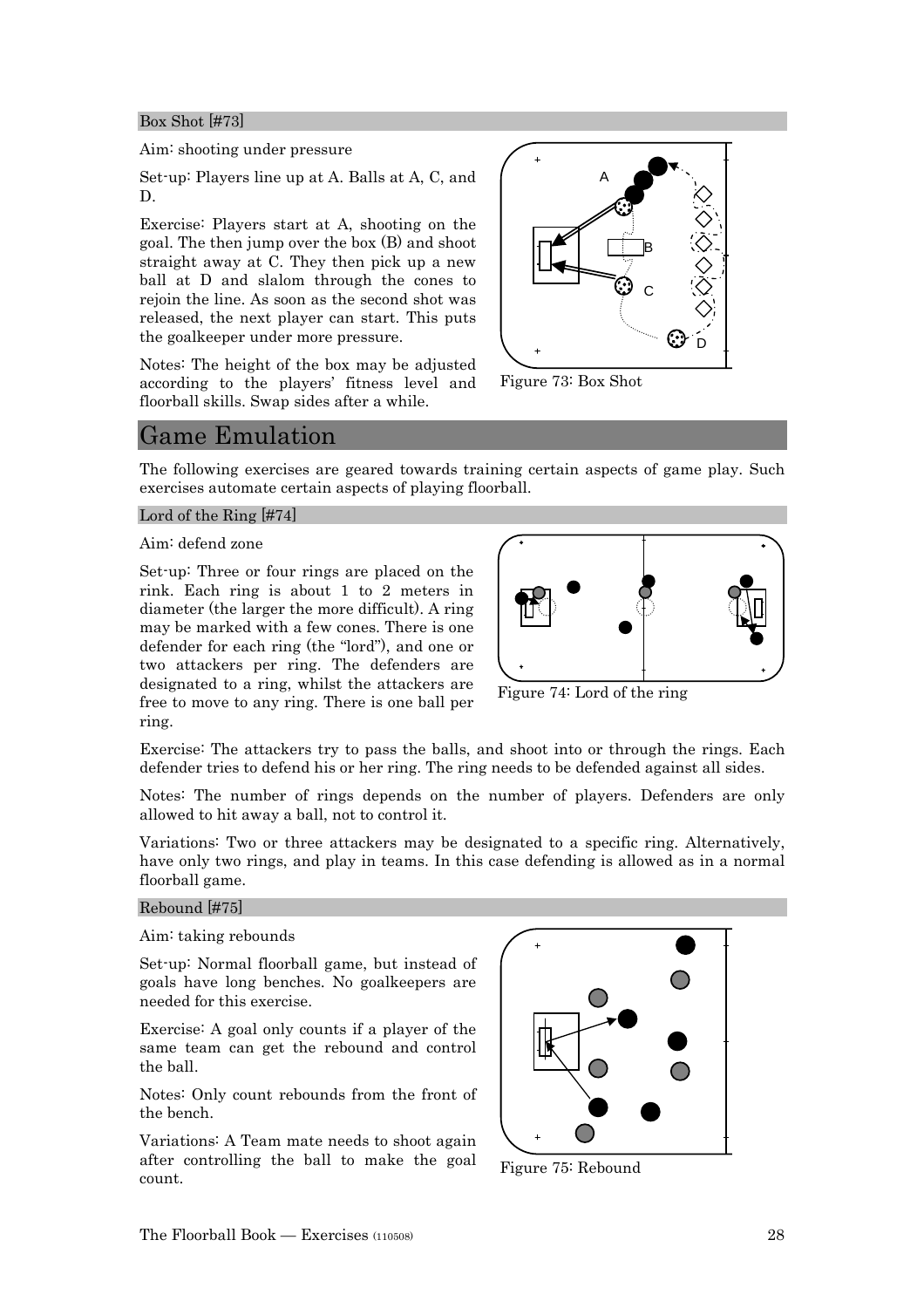Set-up: Players line up with balls, two defenders without ball.

Exercise: Players take turn to dribble past the defenders. They take care to shield the ball. At the other end, they form a new line, and the exercise is repeated from the other side.

Notes: Depending on the skill level of the players, the defenders are more or less active. Change defenders after every round.

#### Race to Attack [#76]

Aim: fast attack, defending when under pressure

Set-up: The players divide into two lines at one end of the rink. . One player in between the lines hits passes towards the other goal; all balls are with this player.

Exercise: The first two players face forward. The player hits the pass without warning.

Both players race to control the ball. The player getting to the ball first will be the attacker; the other will have to defend. The aim for the attacker is to score.

Notes: Special attention may be paid to the rules for fair defending. Hitting the stick from behind without a real possibility to play the ball leads to a bench penalty.

Variations: The players may be requested to lie down before the pass is played. The players may be requested to lie down on their backs. An obstacle may be placed about 3 metres in front of the lines, such as a bench to jump over. The pass may be played low or high, or alternating.

#### One on One [#77]

Aim: defend the ball

Set-up: Two players team up, one ball per pair

Exercise: The player with the ball tries to shield the ball. The other player tries to chase the ball off the player with the ball.

Notes: This exercise is intensive, so include breaks every minute or two. Only allow fair tackles.

Variations: Delimit the area for each pair, perhaps marking this with cones.

#### Shield Doctors [#78]

Aim: shielding the ball



Figure 77: One on one

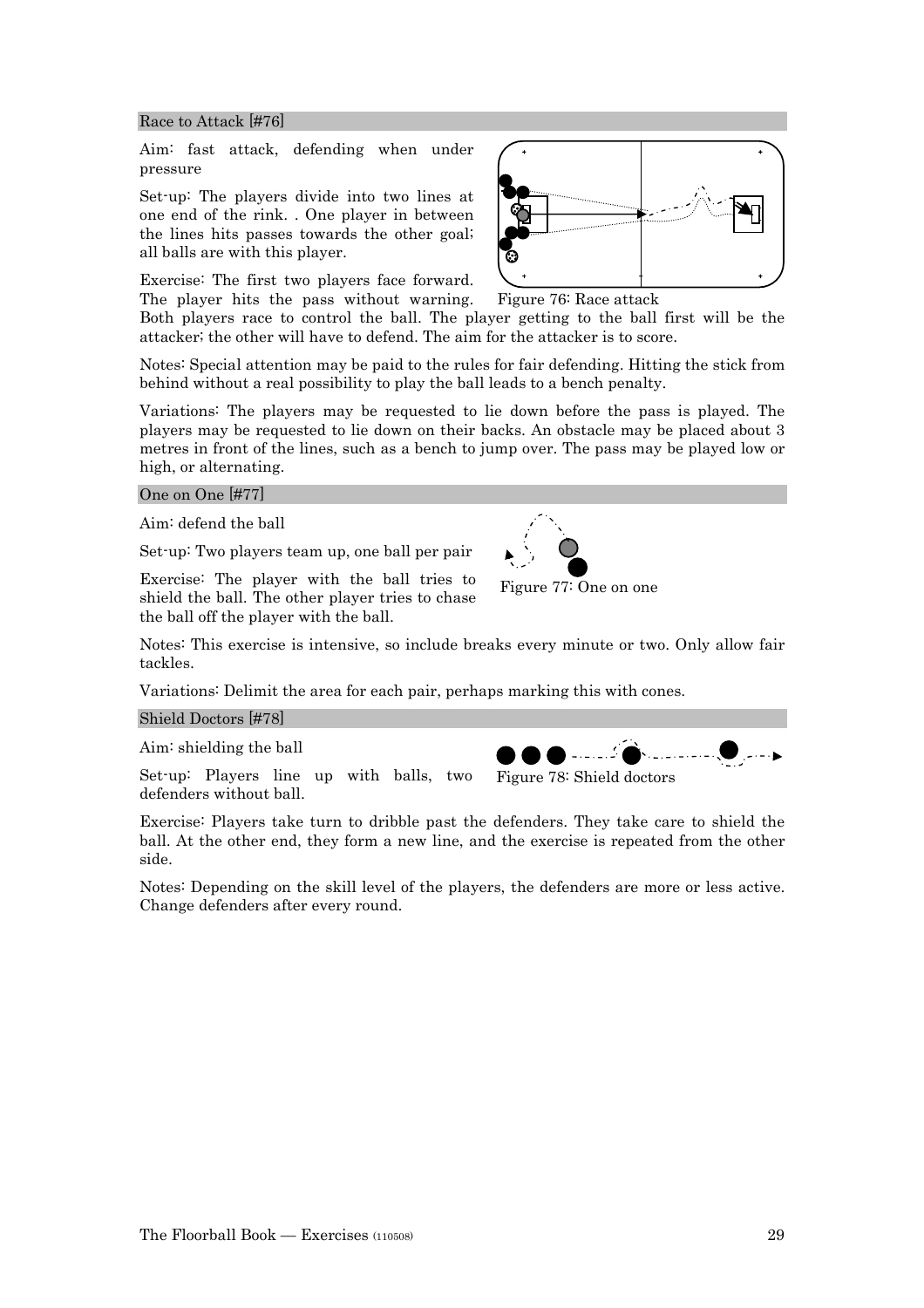#### Timed Attack [#79]

#### Aim: quick attacking

Set-up: One timer in the corner with balls. Three attackers at the centre line, two defenders.

Exercise: The timer hits the ball out to the attackers, who must score as many times as possible in 2 minutes. The defenders can either hit the ball out, or hold on to the ball to bring the clock down.

Notes: Two teams may compete against each other where the exercise is played on two parts of the rink.

Variations: Do not let the defenders hold on to the ball.

#### 2–1 Attack [#80]

Aim: attacking with a defender

Set-up: One defender, and pairs of attackers. The attackers line up at the centre line.

Exercise: The attackers try to outplay the defender and score a goal.



Figure 79: Timed attack



Figure 80: 2–1 Attack

Notes: The defender tries to intercept the ball, but only fair tackles are allowed. If the attackers fail or lose the ball, the next pair can attack. This exercise needs to be carried out at a fast pace. The attacker who shot or last controlled the ball takes the position of the defender in the next round.

#### Deflections [#81]

Aim: deflections, and shots that can be deflected

Set-up: Players line up at the centre spot, with one player in front of the goal, just outside the goalkeeper area. One player waits next to the goal.

Exercise: The first player in the line shoots on the goal, so that the ball is about on knee-level when reaching the player in front of the goal. The player in front of the goal tries to deflect the ball into the goal. After deflecting, the player joins the line at the centre. The player next to the goal takes up position in front of



Figure 81: Deflections

the goal, and the player shooting runs into position next to the goal.

Notes: Deflections are always direct.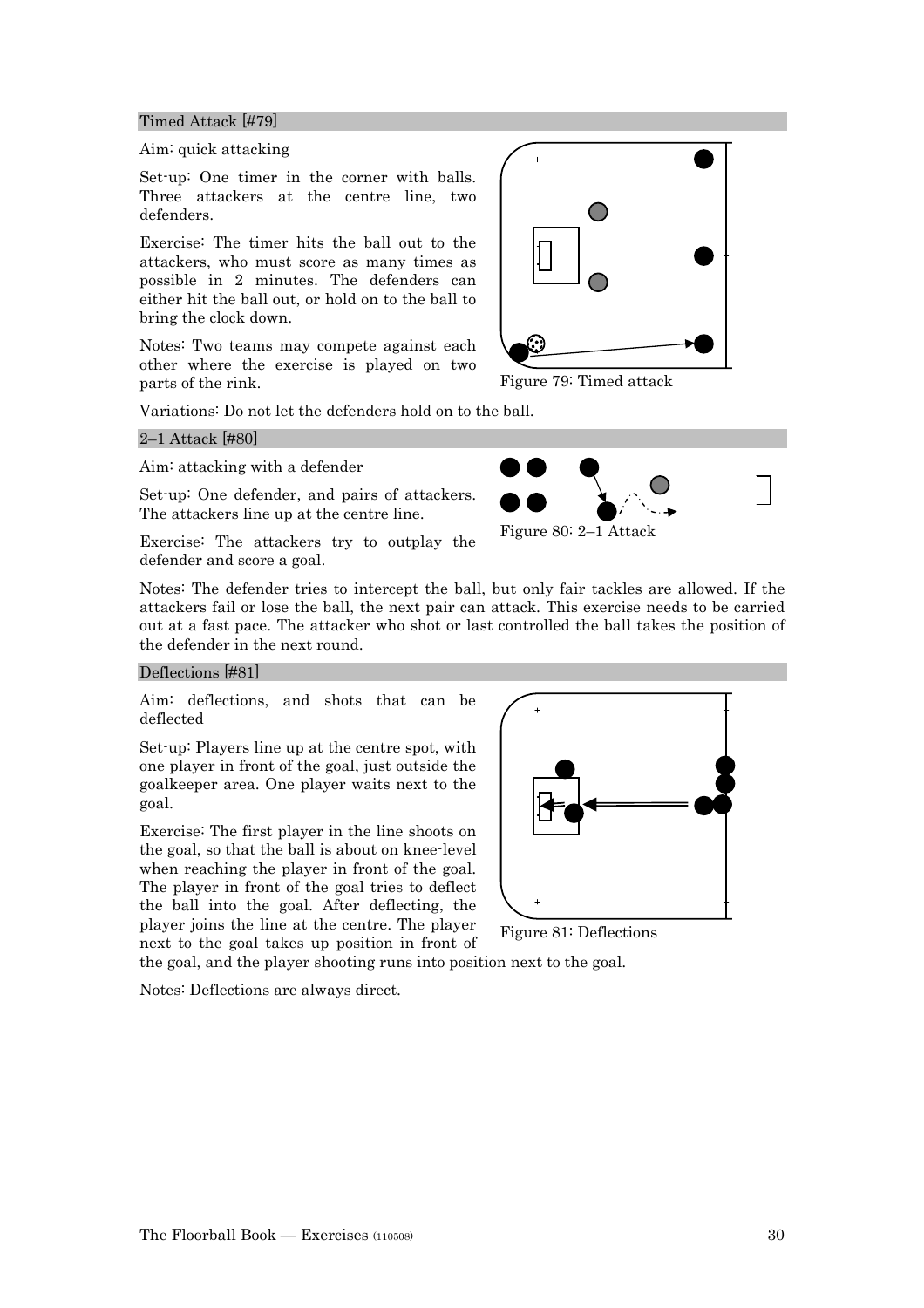#### Slot Game [#82]

#### Aim: deflections

Set-up: One player in the slot, without a ball. Five lines with balls to play passes. Cones can be used to mark the position of these lines, especially where there are not that many players.

Exercise: The players first in line take turns to play a pass to the player in the slot. The player in the slot tries to deflect the pass into the goal. After all five passes have been played, another player takes up position in the slot.



Figure 82: Slot game

Notes: The exercise should be played at a relatively high speed. It is possible to rotate in a smooth way. The first player from the line who played the pass first will be the next to take position in the slot. The other players who hit passes join the line next to them (towards the direction where the first pass was played). The player previously in the slot joins the line furthest away from where the first pass was played.

Variations: The coach may point out from which line the pass is played rather than having the passes played in turn. High passes may be used as an alternative.

#### Free Slot [#83]

Aim: being free to receive a pass in the slot

Set-up: One player each at position 2 and 3; all other players at position 1. All balls at position 1.

Exercise: The aim is to play a pass from (1) to player (3), with a short shot. The player at (3) starts facing (1). The player at (2) is the defender, but plays passively. The player at (3) turns around with their back towards 2, and then rolls around the defender, with their back constantly towards player (2). Player (1) then hits a fast pass, followed by a shot in the slot. Players rotate from  $(1)$  to  $(2)$ , from  $(2)$  to (3), and from (3) to (1).



Figure 83: Free slot

Notes: This exercise is essentially about being free in the slot; advanced players may want to make the defender (2) more active. Players may turn around the back, as illustrated, but also towards the goal. Swap sides after a while.

Variations: Allow the player at (3) to use any way to receive the pass.

#### Free-Hit Game [#84]

Aim: Trying free-hits and defensive walls

Set-up: Normal floorball game.

Exercise: The exercise is essentially a normal floorball game. Frequently, at random intervals, a free-hit is awarded to either of the teams. The aim is to practice taking free-hits from many different positions, as well as building appropriate defensive walls.



Figure 84: Free-hit game

Notes: Watch out for the 3 metres distance. It might be necessary for the coach/referee to mark the position of the free-hit to avoid confusion. It is important that free-hits may be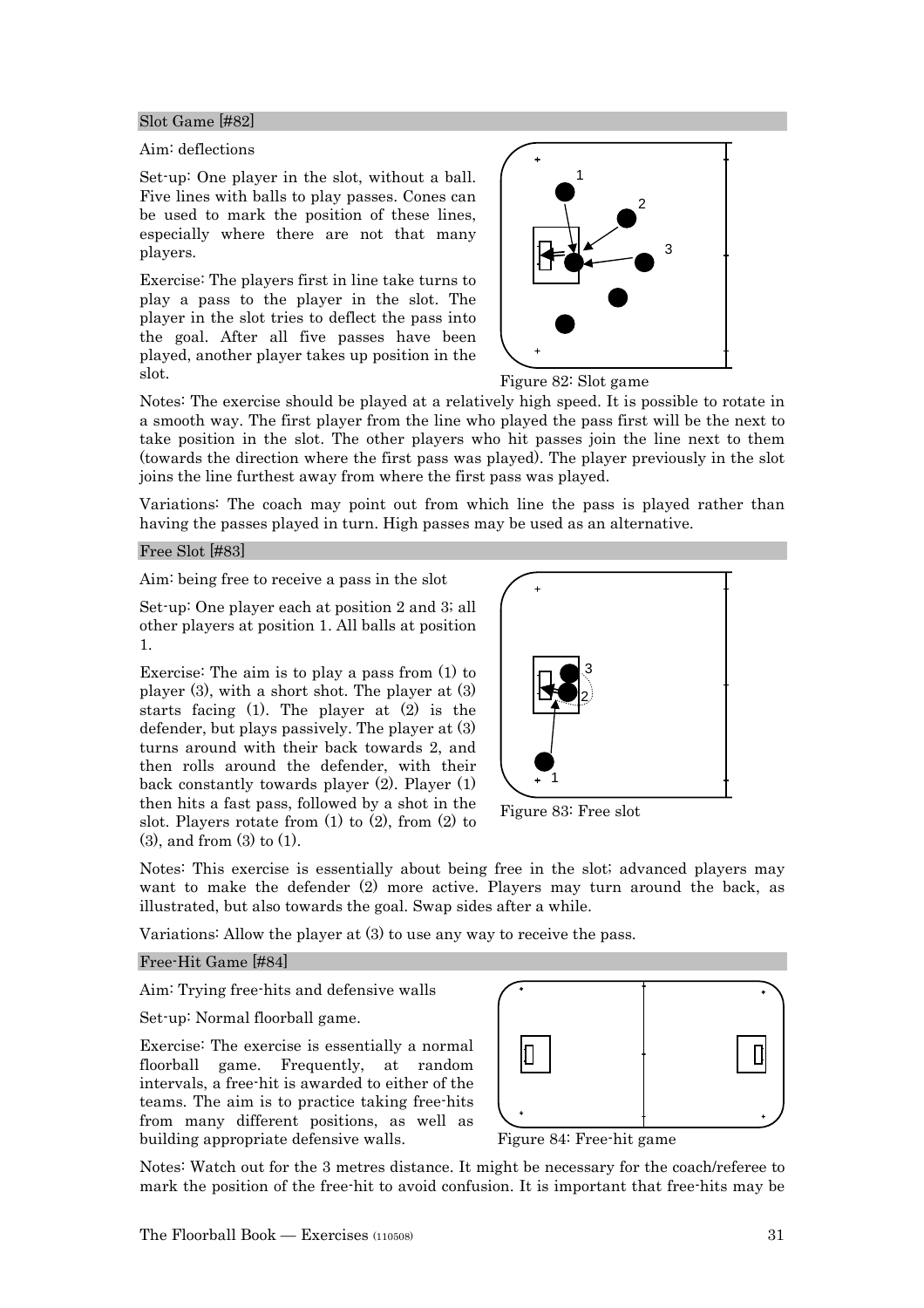taken quickly. Before this exercise is carried out, it is important that the players understand that the free-hits in this exercise are random, and have nothing to do with the game. This is an exercise, not extra game time. It might be beneficial to have the teams discuss free-hit variations before starting the exercise.

#### Deep Pass [#85]

#### Aim: long pass to launch an attack

Set-up: One player without ball at position 3; the other players divide into two lines. The balls are with line 1. The goalkeeper is in the goal opposite the lines.

Exercise: A wide pass is played from 1. The player at 2 runs and controls the ball well after the centre line. From near the corner, a



Figure 85: Deep pass

pass is played to position 3, from where the ball is shot on the goal. The players rotate from 1 to 2 (after passing); from 2 to 3 (after passing); from 3 to 1 (after shooting).

Notes: The goalkeeper should change position so as to expect a shot from the player running from line 2. If this does not work, a few players may actually shoot from that position, as indicated by the coach.

Variations: A high pass can be used to start the exercise. In this case, a bench may be placed in the centre of the rink to prevent low passes.

#### Drop [#86]

Aim: quick passes to shot

Set-up: Players line up at the centre line. Balls with players.

Exercise: The first player in line runs from A to B. The second player in line passes from A to B, from where a direct pass is played to C. The second player runs from A to C and shoots direct at C. Both players rejoin the line at the centre.

Notes: Starts slowly and increase speed.

Variations: Start from different places in the rink.



Figure 86: Drop

#### Drop with Defender [#87]

Aim: quick passes to attack

Set-up: Players at the centre line. Balls with players. One defender in front of the goal.

Exercise: The first player in line runs from A to B. The second player in line passes from A to B, from where a direct pass is played to C. The second player runs from A to C and attacks from C. The player who played the pass (at B) becomes the defender for the next move, both the attacker and defender rejoin the line at the centre.

Notes: Only allow quick attacks to keep the speed up.

Variations: Start from different places in the rink.



Figure 87: Drop with defender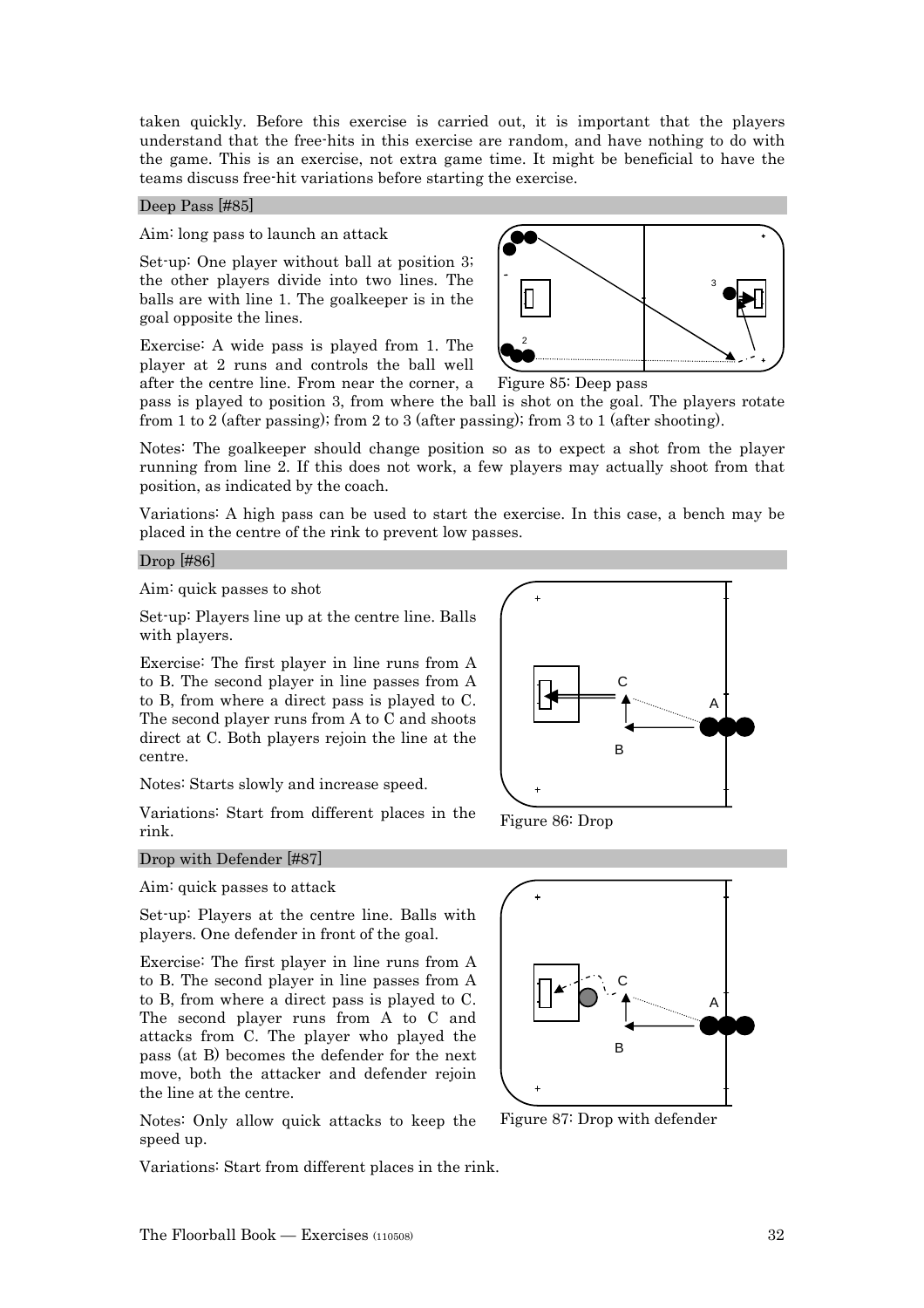#### Tunnel Vision [#88]

Aim: precise passing and finish with limited space

Set-up: Two benches before goal, to limit where ball can be played, pairs of players with one ball per pair, lined at the centre.

Exercise: The pair attack on the goal, passing the ball between them. They finish very close to the goal.

Notes: No shots before the player enter the goal crease. The goalkeeper should not come out of the goalkeeper area in this exercise. Two benches can be used to make the tunnel longer.



Figure 88: Tunnel vision

Variations: Instead of benches, cones can be used. The benches can also be arranged at an angle, about 30°, so that rather than a tunnel, the benches constitute a funnel: the area for the player gets smaller as they approach the goal.

#### The Free-Hit Machine I [#89]

Aim: Executing free-hits, and building defensive walls.

Set-up: The players line up near the centre. A place is designated as the free-hit spot, somewhere half way between the centre line and the goal. Two defenders build a defensive wall.

Exercise: The first two players in the line step up and execute the free-hit. They are free on which side of the wall they want to play. After shooting, the attackers become the defenders. The players previously in the defensive wall rejoin the line.



Figure 89: Free-hit machine

Notes: This exercise can be carried out on both goals at the same time. A goalkeeper is not necessary, but a useful addition for advanced players. Take care to take the correct distance to the place where the free-hit is carried out.

Variations: The place of the free-hit can be varied. If the free-hit is far away, there will probably only be one defender. Instead of defensive walls, a box can be used. This can be useful if the players want to try out shooting close past the defensive wall.

#### The Free-Hit Machine II [#90]

#### Aim: Free-hits from different positions

Set-up: players divide into groups of 4 to 6. One player chooses a place on the rink to take the emulated free-hit. Lots of balls are gathered at this place. A defensive wall is imagined in front of the free-hit, and the other players form two lines, one on either side of the wall.

Exercise: The player taking the free-hit plays a short, fast and precise pass to the first player of either line. Both players are ready to shoot. The player who shot will rejoin the line.



Figure 90: Free-hit machine II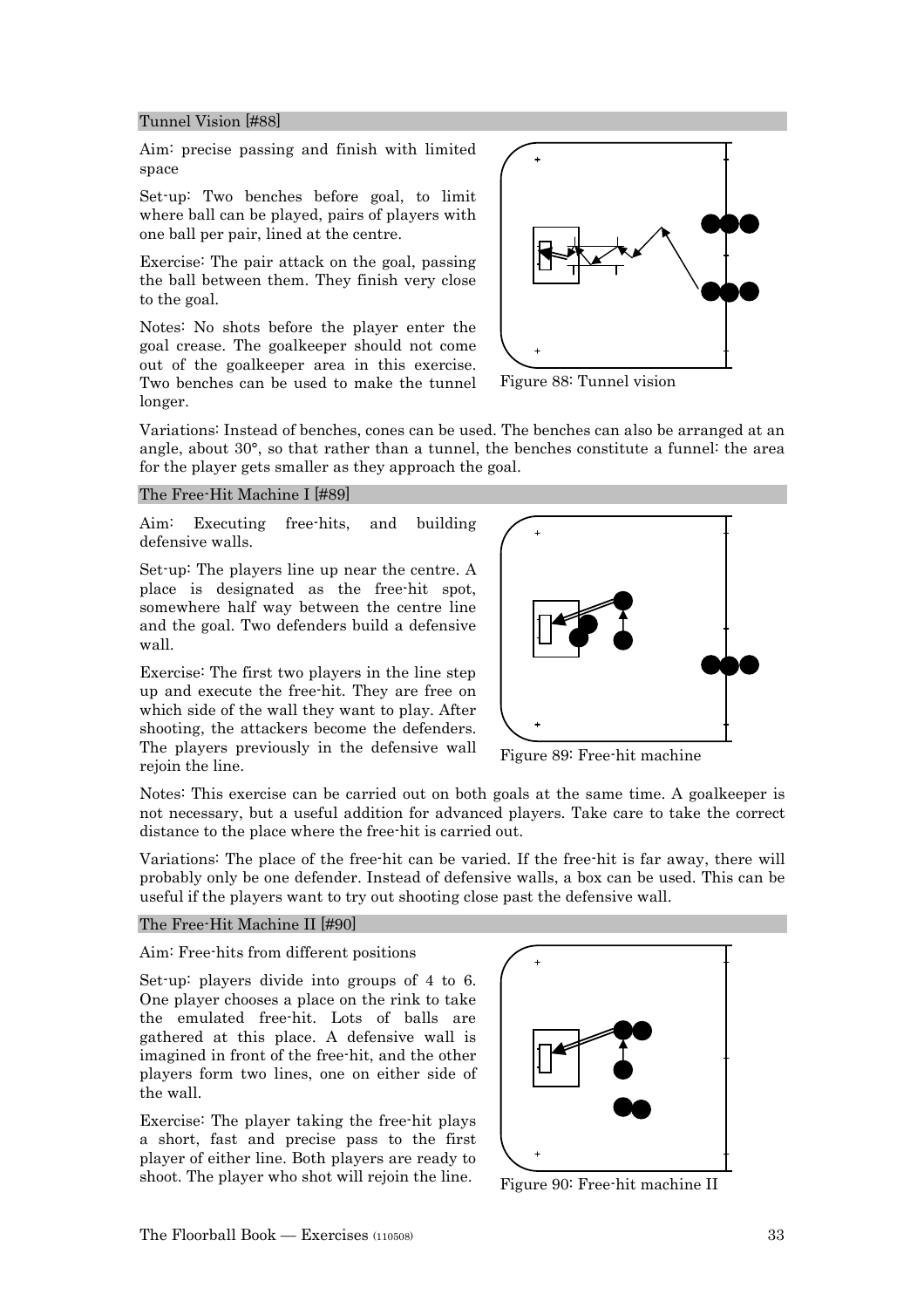Notes: A real defensive wall can be placed, or a box put instead. The exercises should be done at quite a high speed. Swap the player taking the free-hit after a while, such as when running out of balls.

Variations: Vary the place on the rink.

#### Launch Pad [#91]

Aim: wide passes and direct shot

Set-up: Two lines on one side of the rink, one line with balls (A).

Exercise: The first person in line A and the first person in line B pass the ball 3 times. The passes are fast and precise. After the fifth pass, player B passes wide for player A. Player A runs and shoots direct if possible. This is a shot from quite far out.



Figure 91: Launch pad

Notes: Swap sides after a while. The players second in line can start playing passes before those first in line have completed the exercise. They start passing right where the line is, and work their way about 2 metres forward during the five passes. They should not move forward too far, otherwise the wide pass will be lost.

Variations: Instead of the 3 passes only 1 pass can be played. The two lines can also be placed quite close to each other, and then 5 quick passes can be played.

Launch Pad with Turn [#92]

Aim: wide passes and direct shot

Set-up: Two lines on one side of the rink, one line with balls (A).

Exercise: The first person in line A and the first person in line B pass the ball 3 times. The passes are fast and precise. After the fifth pass, player B passes wide for player A. Player A runs, takes control of the ball, turns



to play the pass into the slot, where the other person shoots direct if possible. Figure 92: Launch pad with turn

Notes: Swap sides after a while. The players second in line can start playing passes before those first in line have completed the exercise. They start passing right where the line is, and work their way about 2 metres forward during the five passes. They should not move forward too far, otherwise the wide pass will be lost.

Variations: Instead of the 3 passes only 1 pass can be played. The two lines can also be placed quite close to each other, and then 5 quick passes can be played.

#### Pass from Behind [#93]

Aim: pass from behind with quick finish on goal

Set-up: Two lines in front of one goal, both lines with balls

Exercise: The first player of line B runs, and the pass is played from A just a short while after, so that B can reach the ball a bit after the centre line. Cones can be placed to help



Figure 93: Pass from behind

aiming. The player tries to shoot direct, or shoots after touching the ball only once to control it. The player who passed the ball (A) is next to run, receiving the ball from (B).

Notes: Players need to pay attention to play the ball on the side of the running player. Advanced players will pay attention to forehand and backhand.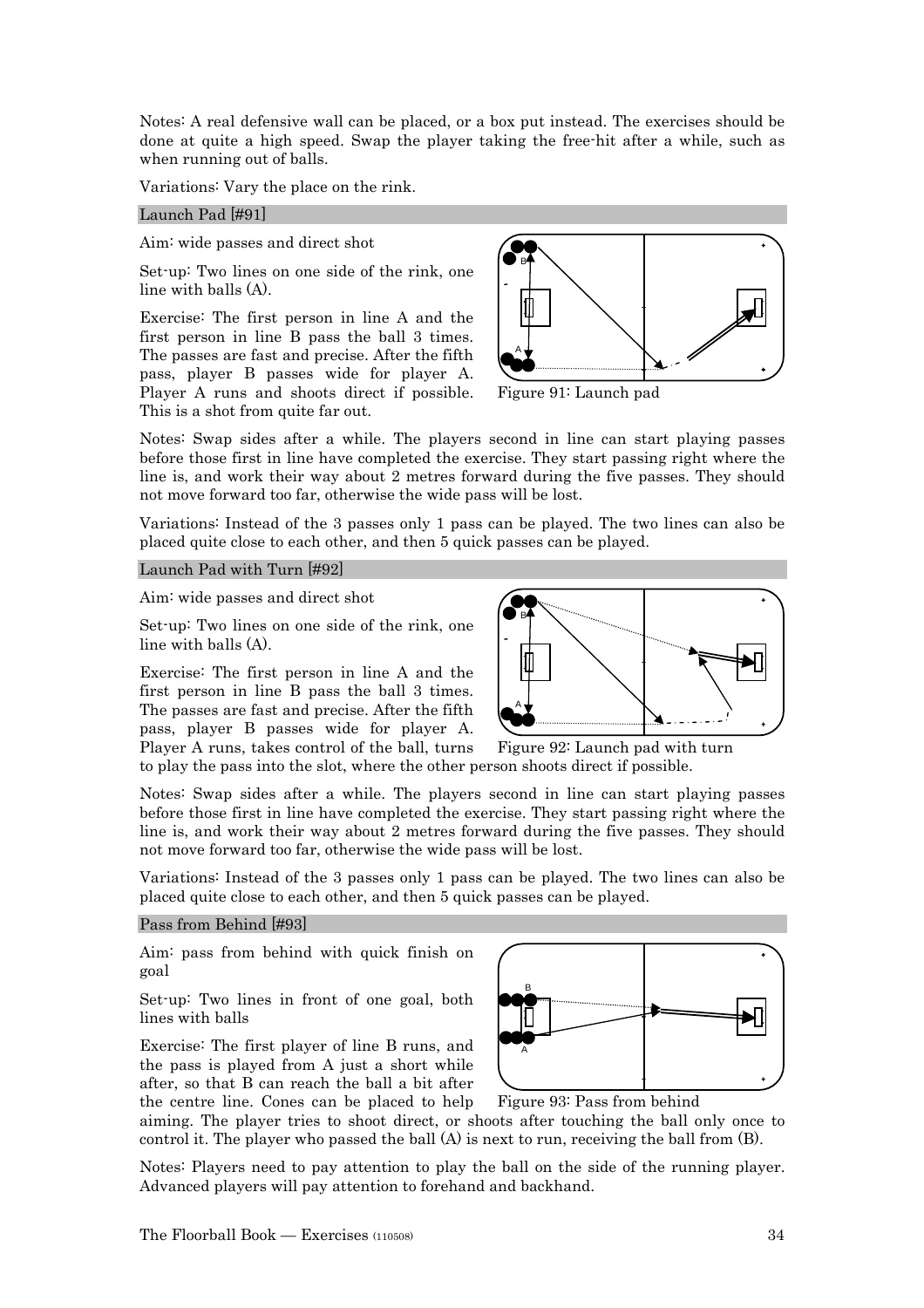Variations: High passes instead of low passes. Only one or two touches allowed to control the ball. Instead of normal shots, the players can be asked to do a spin shot. The means they turn around, facing the lanes, when receiving the pass. They then shoot at once.

#### Counter Attack [#94]

Aim: quick and decisive counter attacks, fast and precise passes

Set-up: Two lines, one line with balls (B)

Exercise: The first person of line B runs without a ball. At the same time the first person of line A runs parallel on the other side of the rink. The second player on line B now plays a long pass that can be received a bit





after the centre line. The ball is passed on direct to the other player who shoots direct. The player who passed the ball will start running next. The two running players swap lines after the exercise.

Notes: The whole exercise should be carried out at a considerable speed. It might be necessary to have one run slowly so that the players understand how it works.

Variations: The second line (A) can be placed in the middle. The two players attacking can alternatively attack on the goalkeeper, rather than play the pass direct.

#### Counter Attack with Defender [#95]

Aim: quick and decisive counter attack with finish, fast and precise passes

Set-up: Two lines, all balls with line B.

Exercise: The first player of line B (3) is ready to run. The second player of line B (2) starts the exercise by hitting a long pass to be received at C. At this moment, player 1 (line A) and the first player of line B (3) run to launch the counter attack. Player 2 runs to



become the defender. Players 1 and 3 attack on the goal, with player 2 being the defender.

Notes: The first pass needs to be fast enough. The attackers have to finish quickly, otherwise the exercise is cancelled. Players swap positions after each run.

Variations: Line A can be placed in the middle, right in front of the goal, rather than in the corner.

#### 1 on 1 with Pass [#96]

Aim: pass from behind, one on one attack

Set-up: One line with balls just in front of one of the goals. One player in the corner opposite.

Exercise: The first player in the line runs, and receives a pass from behind from the second player in the line. The ball should be received around the centre spot. As the ball is passed, the player in the corner moves forward to



Figure 96: 1 on 1 with pass

become the defender. One on one attack. The attacker moves to the corner to defend in the next round, the player who passed begins the next round running.

Notes: The attacker has to finish quickly, otherwise the exercise is cancelled.

Variations: Swap corners for the defenders, and start in a corner rather than in front of the goal (attack from the side).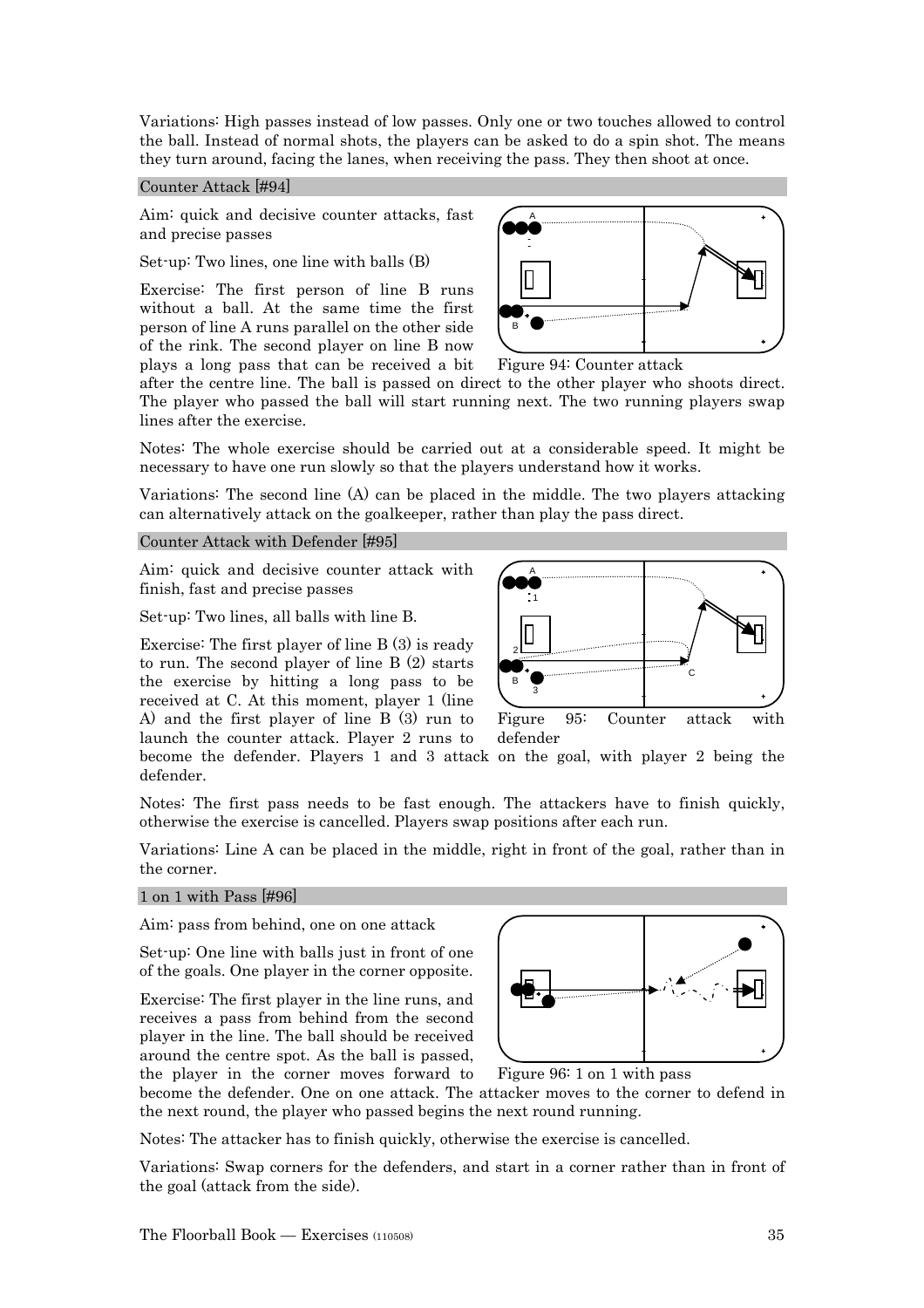#### Short Shot [#97]

Aim: short precise pass with direct shot, as if taking a basic free-hit

Set-up: Players divide into groups of 5 or more (4 is bare minimum). One player with lots of balls sets up at a given point on the rink. The others line up not more than 1 or 2 metres away, the same distance to the goal. The setup is as if taking a free-hit.

Exercise: The player with the balls passes to the first player in the line who shoots direct. The pass should be fast and precise. After shooting, the player rejoins the line at 2.



Figure 97: Short shot

Notes: This exercise can be played on two goals at the same time. The player with the balls needs to be replaced from time to time. The exercise should be done at a high speed. After a while the balls will need to be collected. The defensive wall in front of 1 is imagined only.

Variations: Swap sides and positions on the rink, closer and further away from the goal. Different shots can be used: restrict the kind of shot before the exercise begins.

## Tactical

The following exercises are geared towards improving tactical aspects of floorball. These exercises vary some of the parameters of normal floorball play.

1

Four Seasons [#98]

Aim: Players learn to spread out

Set-up: Normal floorball game, but with four goals, one in each corner.

Exercise: Normal floorball is played, with each team defending two goals (1 or 2 respectively).

Notes: Where a team lacks sufficient numbers of goals, cones may be used as alternatives.

The goalkeepers are free to change goals, but normal floorball rules apply.

Variations: Two or more balls may be used to increase the intensity of the exercise.

#### Extra Ball [#99]

Aim: play floorball with two balls

Set-up: As if a normal floorball game

Exercise: The players play a normal floorball game, but there are two balls in play at the same time.

Notes: Normal floorball rules apply otherwise.

Variations: Play with three, four, even five balls at the same time.



Figure 99: Extra Ball



1

2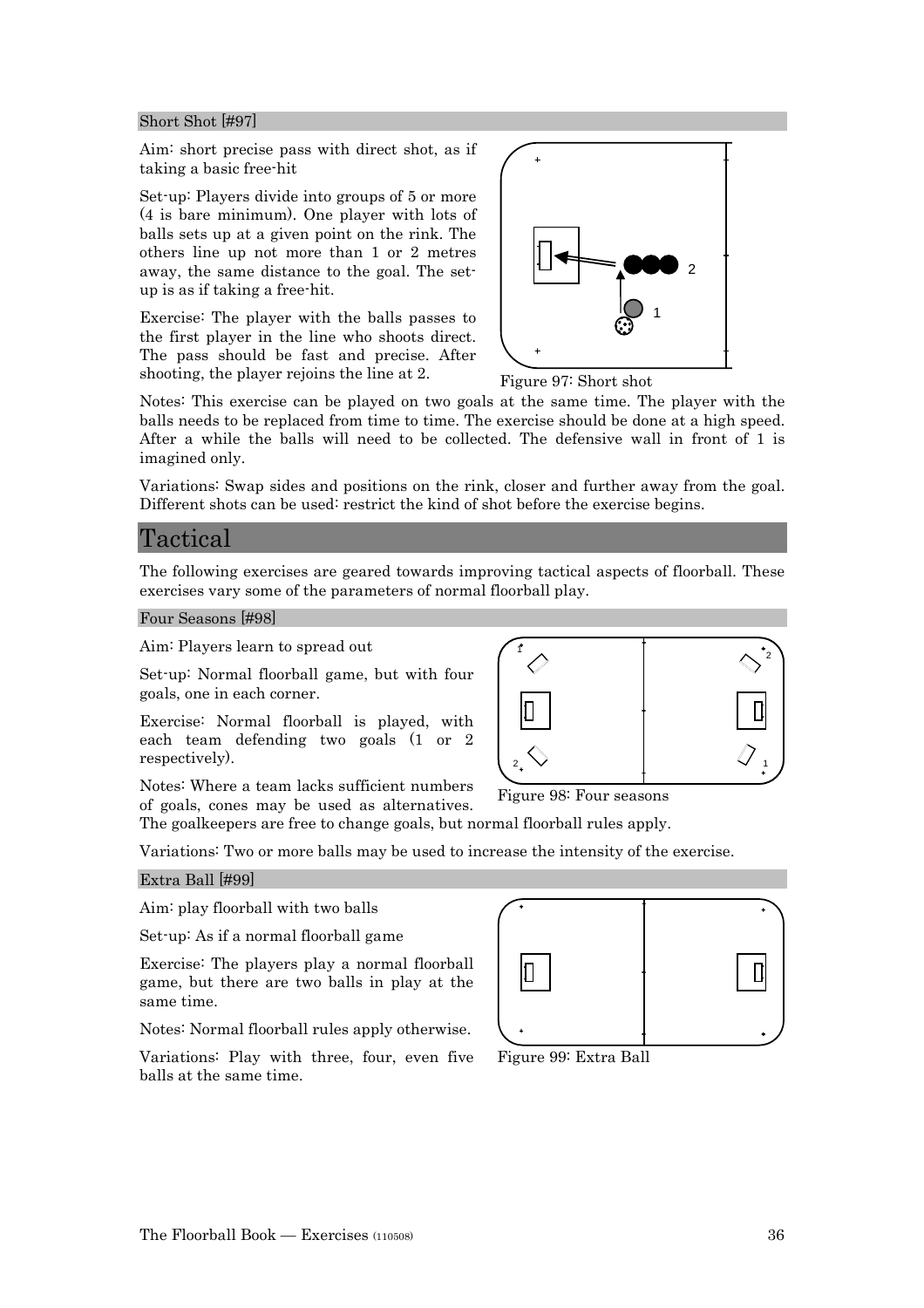#### Tunnel Game I [#100]

Aim: Players learn to spread out and offer themselves for passes

Set-up: Normal floorball game, but with four goals, one in each corner. The goals are marked by cones.

Exercise: Normal floorball is played. Goals are scored by passing through the cones (and receiving the ball successfully).

Notes: The locations of the goals may be varied.

Variations: Two or more balls may be used to increase the intensity of the exercise. Before starting the game it needs to be determined whether repeated passing through a pair of cones counts as multiple goals, or whether other passes need to be involved between goals.

#### Tunnel Game II [#101]

Aim: counter attacks under pressure and with limited space

Set-up: Use benches to create a tunnel in the centre of the rink. Other than that, a normal floorball game is set up.

Exercise: Two teams play normal floorball, but the ball needs to be played through the central channel ("tunnel").

Notes: Additional benches may be placed so no play past the tunnel is possible. Do not allow high passes to get past the tunnel.

Variations: Make the tunnel narrower for a more challenging exercise.

#### Prison Game [#102]

Aim: Playing in positions

Set-up: Players are assigned to specific zones in the rink. In each zone there is one player from each team. The left-hand defender cannot cross the centre line, or the line dividing the rink along lengthways.

Exercise: A normal floorball game is played, with the restriction that players cannot leave

their zones. If they cross over the lines, a free-hit is awarded to the other team.

Notes: This exercise also works well without goalkeepers.

Variations: Depending on the needs of the team, there can be some overlap between zones. The number of outfield players may be limited to 4. If there is a great variety of abilities in the team, the number of zones may be reduced, allowing 2 players from each team in each zone.



Figure 100: Tunnel game I

Figure 101: Tunnel game II

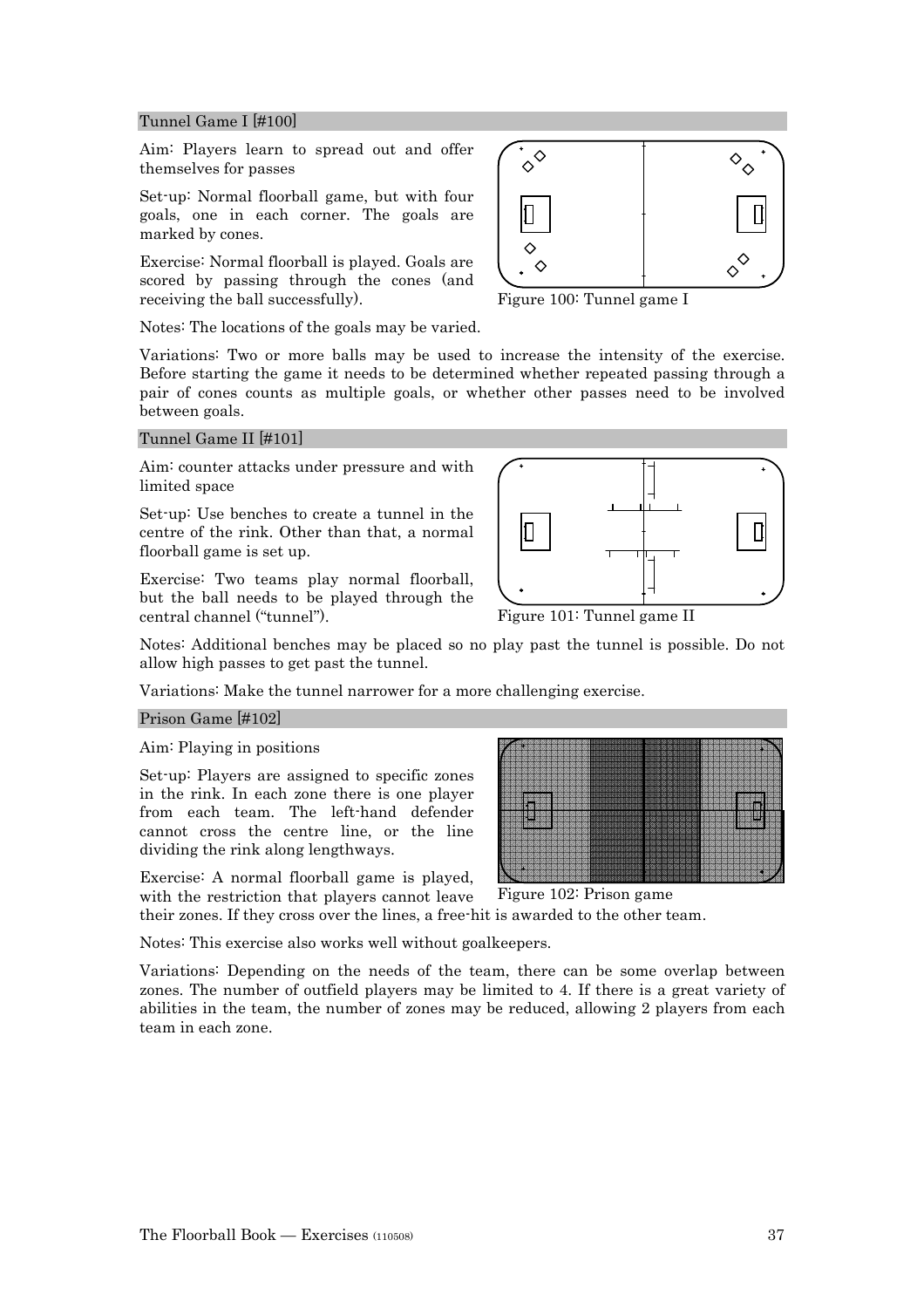#### Slot Play [#103]

Aim: play passes into the slot

Set-up: Normal floorball game.

Exercise: Normal floorball game, but goals only count if scored from a pass from outside the slot.

Notes: This excludes goals scored from dribbling or rebounds. Define which area counts as the slot before starting the exercise.

Variations: Play only on one goal, and restart from the centre or corner whenever the defenders control the ball. Swap teams after a while in this case. In this variant, you may also reduce the number of defenders.

#### One Touch Play [#104]

Aim: passing

Set-up: Normal floorball game.

Exercise: Each player may touch the ball only once. If a second touch is involved, a free-hit is awarded to the opposing team.

Notes: Normally you will not want to allow stopping with the feet either

Variations: Allow two touches.

Chicken Play Floorball [#105]

Aim: coordination

Set-up: Normal floorball game.

Exercise: Players hop on one leg.

Notes: This exercise is intensive, thus also a good work-out. Increase the number of players in each team or reduce the size of the rink.

Variations: Players may only be requested to hop on one leg if they are on the ball. A defender will have to hop if he or she wants to play the ball. Instead of hopping, frog-leaps may be used for players not on the ball. Figure 105: Chicken play floorball

#### One-Armed Bandits [#106]

Aim: stick control

Set-up: Normal floorball game.

Exercise: Players are only allowed to play the ball one-handed.

Notes: In normal games, one-handed play should not be encouraged.

Variations: Restrict which hand may be used (left or right arm), or whether the stick can be

held at the very end only, or only at the bottom of the grip.

Figure 103: Slot play



Figure 104: One touch play





![](_page_37_Picture_32.jpeg)

Figure 106: One-armed bandits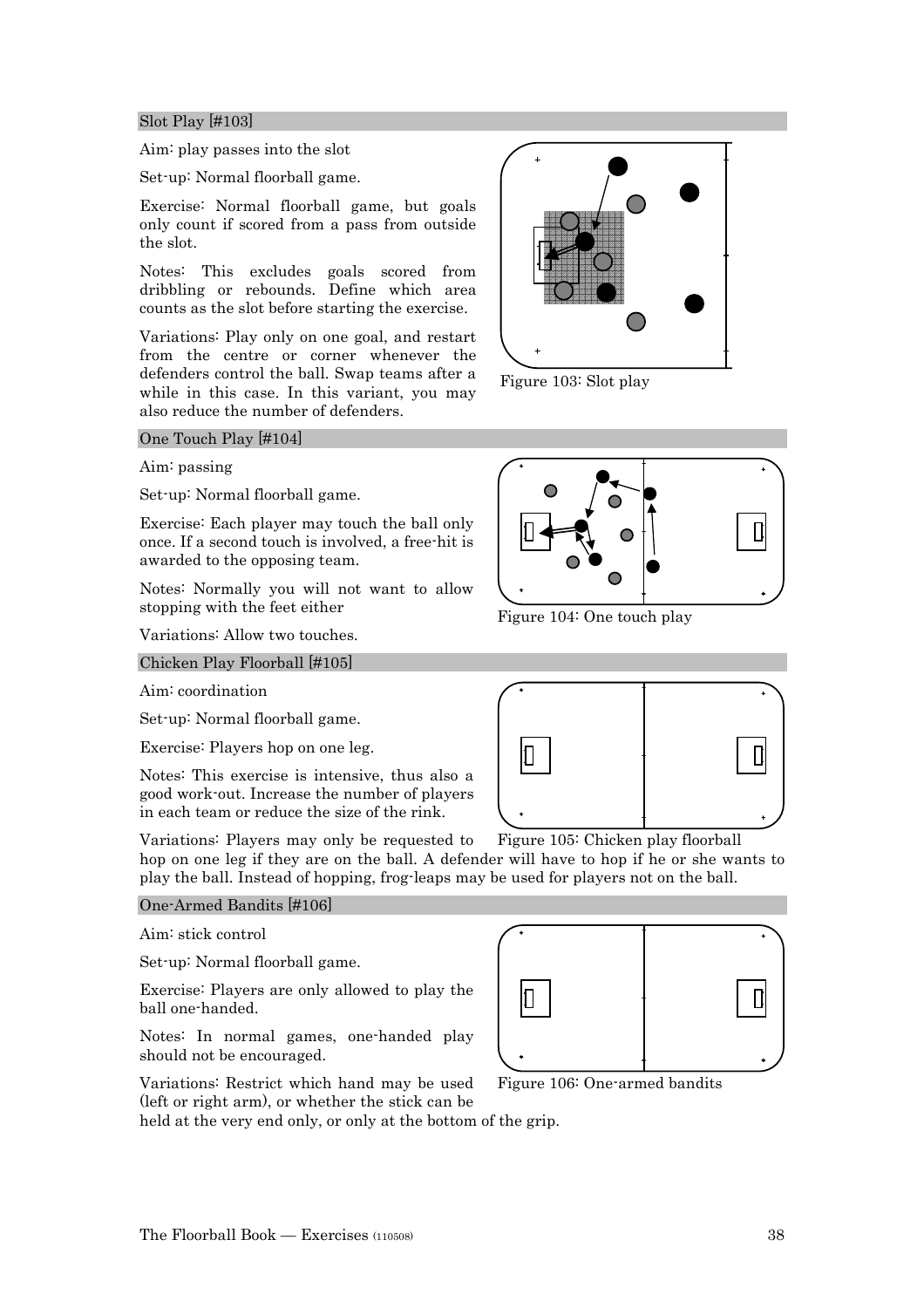#### Space [#107]

Aim: opening up space, looking up

Set-up: Normal floorball game, only three outfield players on each side

Exercise: Normal floorball game

Notes: This exercise is tiring, and lines should be changed frequently.

#### Crowded House [#108]

Aim: ball control and shielding

Set-up: Limit the area of play to about a third of the rink. The play area should not reach the boards or the wall. Every player starts inside the play area with a ball.

Exercise: Players try to keep their own ball under control (inside the play area), and at the same time try to hit the balls of others outside the play area. A player whose ball leaves the area retires. Whoever lasts longest wins.

Notes: The play area needs to be crowded to start with. Players may find it useful to shield the ball. Do not tolerate unfair stick tackles or incorrect pushing.

![](_page_38_Figure_10.jpeg)

Figure 107: Space

![](_page_38_Picture_12.jpeg)

Figure 108: Crowded house

Straitjacket [#109]

Aim: coordination

Set-up: Normal floorball game.

Exercise: Players need to hold their sticks behind their back all the time. Balls are passed with the stick held behind their back.

Notes: This may feel a bit awkward to some of the players, but ball skills are improved. Some advanced players may find this exercise more difficult than beginners, making it good fun.

Variations: Allow running with the stick in front of the body, but insist on playing behind the back when tackling the ball.

#### Tennis Floorball [#110]

Aim: play with different ball

Set-up: Normal floorball.

Exercise: The game is played as normal, but instead of a floorball ball, a tennis ball is used.

Notes: Depending on the skills of the players, there need to be restrictions on shooting and high balls, because in cases where the tennis

ball can be accelerated, there is a danger of injuries. This exercise is more difficult with very soft sticks.

Variations: Other similar sized balls are also suitable, such as baseball balls.

![](_page_38_Figure_27.jpeg)

Figure 109: Straitjacket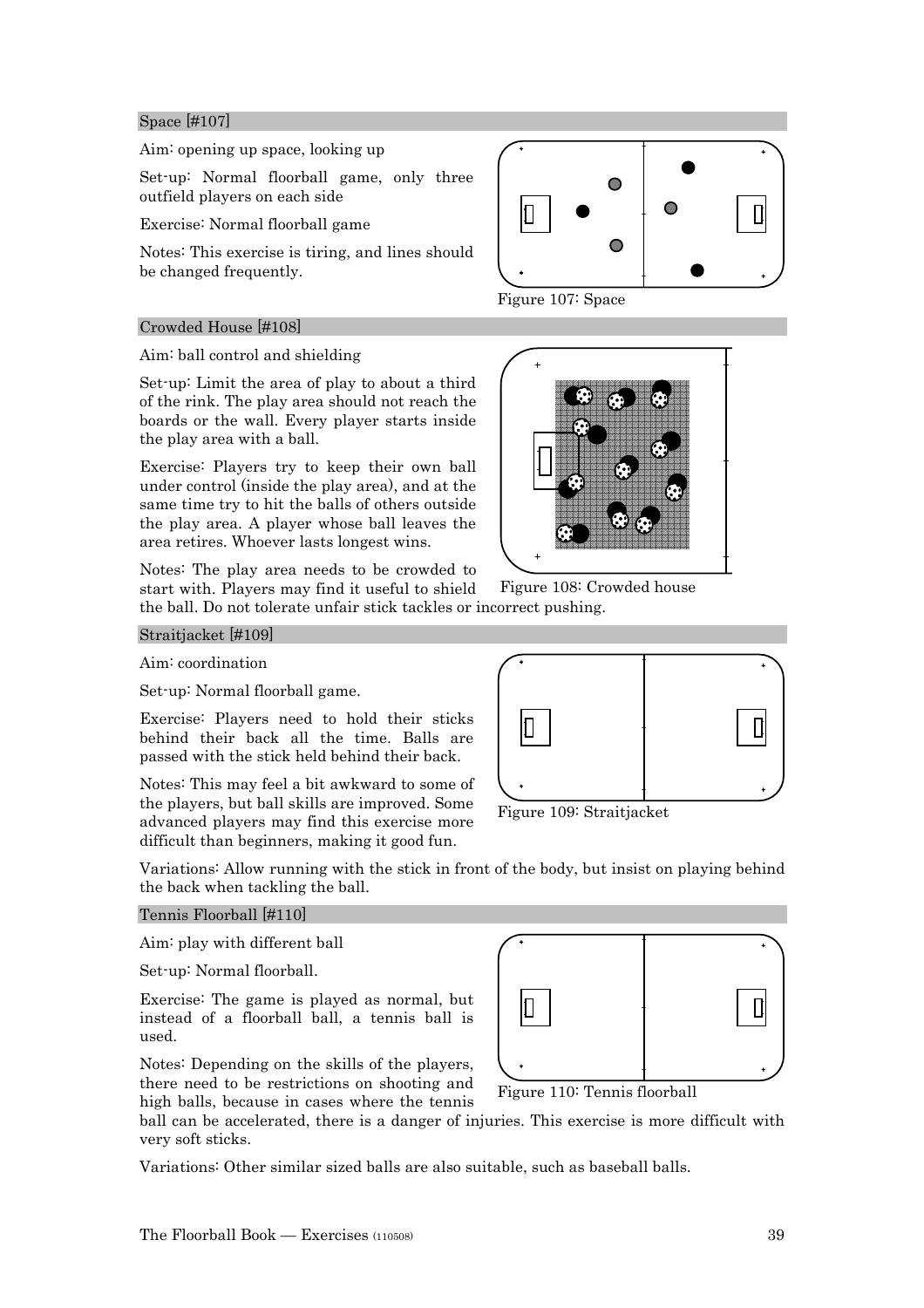#### Central Game [#111]

#### Aim: playing around the slot

Set-up: Normal floorball game, but the goals are placed in the centre of the rink.

Exercise: A normal floorball game is played between two games, with the goals in the centre of the rink.

Notes: Consider goalkeeper areas and goal creases when playing. The aim should be passing in front of the slot.

#### 1-2-3 Attack [#112]

Aim: attacking in various formations

Set-up: Three lines just behind the centre line, with balls distributed amongst all the lines. The keeper is in the goal.

Exercise: (1) The first player at line 2 attacks on the goalkeeper. When the attack is completed, or the goal missed, the attacker turns around immediately and becomes a defender. (2) The first players in line 1 and 3 respectively attack against the defender. When a goal is scored or the shot misses the goal, the defender retires. The attackers turn around and become the defenders for the next wave. (3) The first players in all three lines attack against the two defenders. The attack is finished after the first shot.

Notes: The exercise should be carried out at relatively high speed. If a shot is unsuccessful, the attack is considered over. Similarly, if the attackers lose the ball, or are stuck in the

![](_page_39_Figure_10.jpeg)

Figure 111: Central game

![](_page_39_Figure_12.jpeg)

Figure 112: 1-2-3 Attack

corner, the attack may be called off. The next wave may start just as the previous shot is released, putting the defender under pressure.

## Coordination Skills

The following exercises are geared towards improving the coordination skills of players. Whilst floorball itself is beneficial to developing coordination and motor skills, the following exercises can further improve these aspects, and benefit game play.

#### Floorball Football 1 [#113]

Aim: coordination

Set-up: 1 football, 1 floorball; players divide into two teams, each player with his or her floorball stick.

Exercise: Players play floorball and football at the same time.

Notes: With strong players this is not recommended as goal nets wear out quickly.

Figure 113: Floorball football 1

However, instead of a football, a floorball may be used. In this case, it is essential that the two balls are of different colour, such as a red ball used for football, and a white ball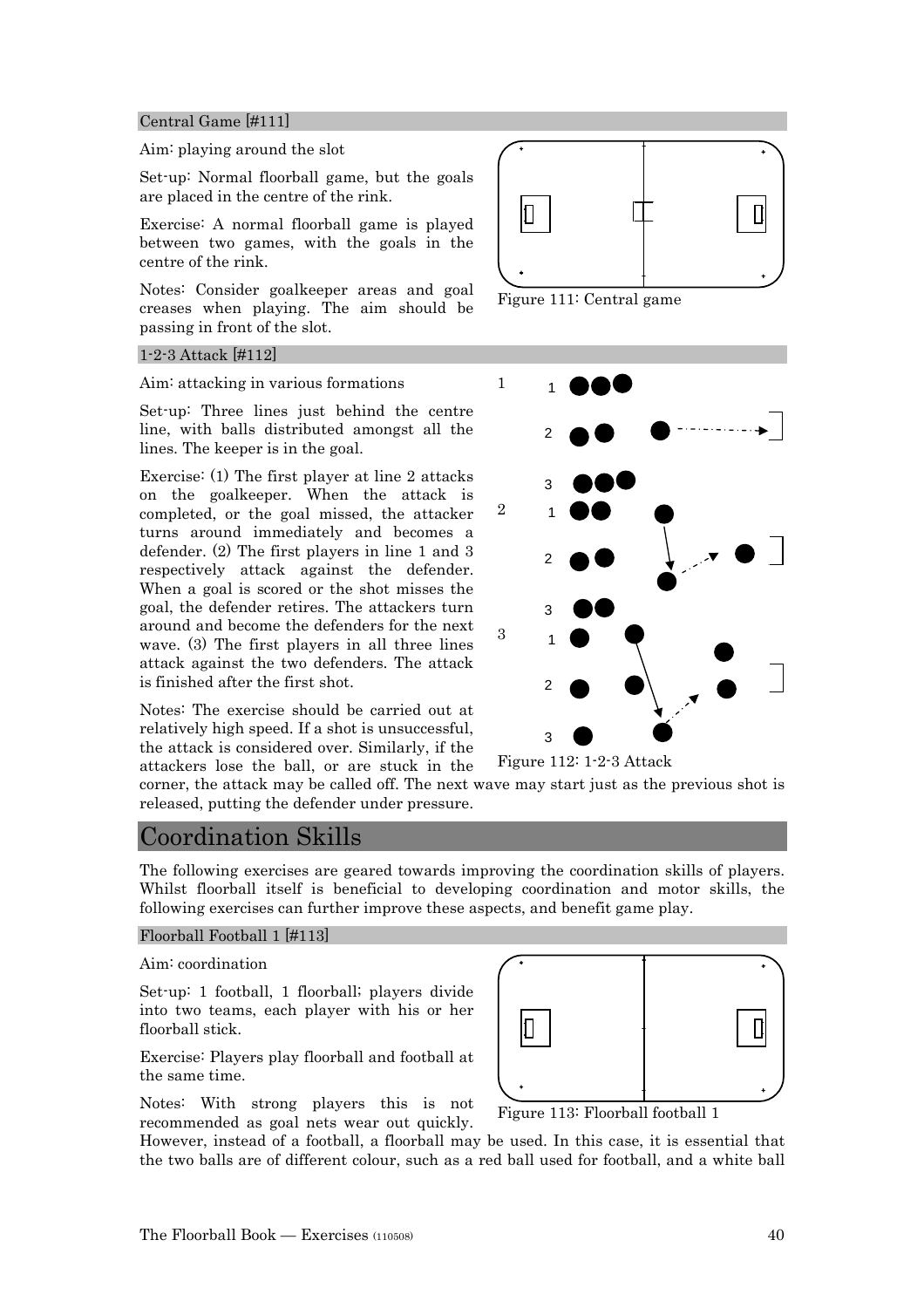for floorball. Obviously, for each ball, the according rules apply—headers are fine with the football, and the stick may not be used for the football.

#### Handball Zone [#114]

Aim: coordination

Set-up: As a normal floorball game

Exercise: normal game, only middle third have to play with hands

Notes: No goals scored with hands; ball has to be touched in the handball zone (not just pass through).

А *УНИИ,* В*'ИНИИ*, А

Figure 114: Handball zone

Variations: play with feet in middle third; into halves (don't forget to swap). Players staying too long in the same zone may be penalized to encourage players to move around.

#### Hand Game [#115]

Aim: coordination

Set-up: As a normal floorball game

Exercise: normal game, only all passes are high and have to be caught by hand, after catching, continue playing with the stick. If the ball dropped, a free-hit is given to the opponents. Free-hits, of course, need to be played high.

![](_page_40_Figure_13.jpeg)

Figure 115: Hand game

Notes: Be careful with high sticks. Make sure players know that in a normal game, hand balls are not allowed.

#### Floorball Football 2 [#116]

Aim: coordination skills

Set-up: Players divide into two teams, each player with his or her stick and one ball. The rink is divided into three zones, marked with cones or existing lines on the floor. There are two floorball zones (A) and a football zone (B) in the middle.

Exercise: This game is a normal floorball game, with football rules in the centre zone.

Notes: Different rules apply in the different zones. In the football zone, only the feet may be used to play the ball, not the sticks. Headers are obviously allowed. In the floorball zones, normal floorball rules apply. A foot-pass into the football zone is not allowed, but it is allowed to kick the ball from the football zone to a player in the floorball zone. The boundaries need to be watched closely, and a free-hit or free-kick is awarded accordingly.

Variations:

![](_page_40_Figure_22.jpeg)

Figure 116: Floorball football 2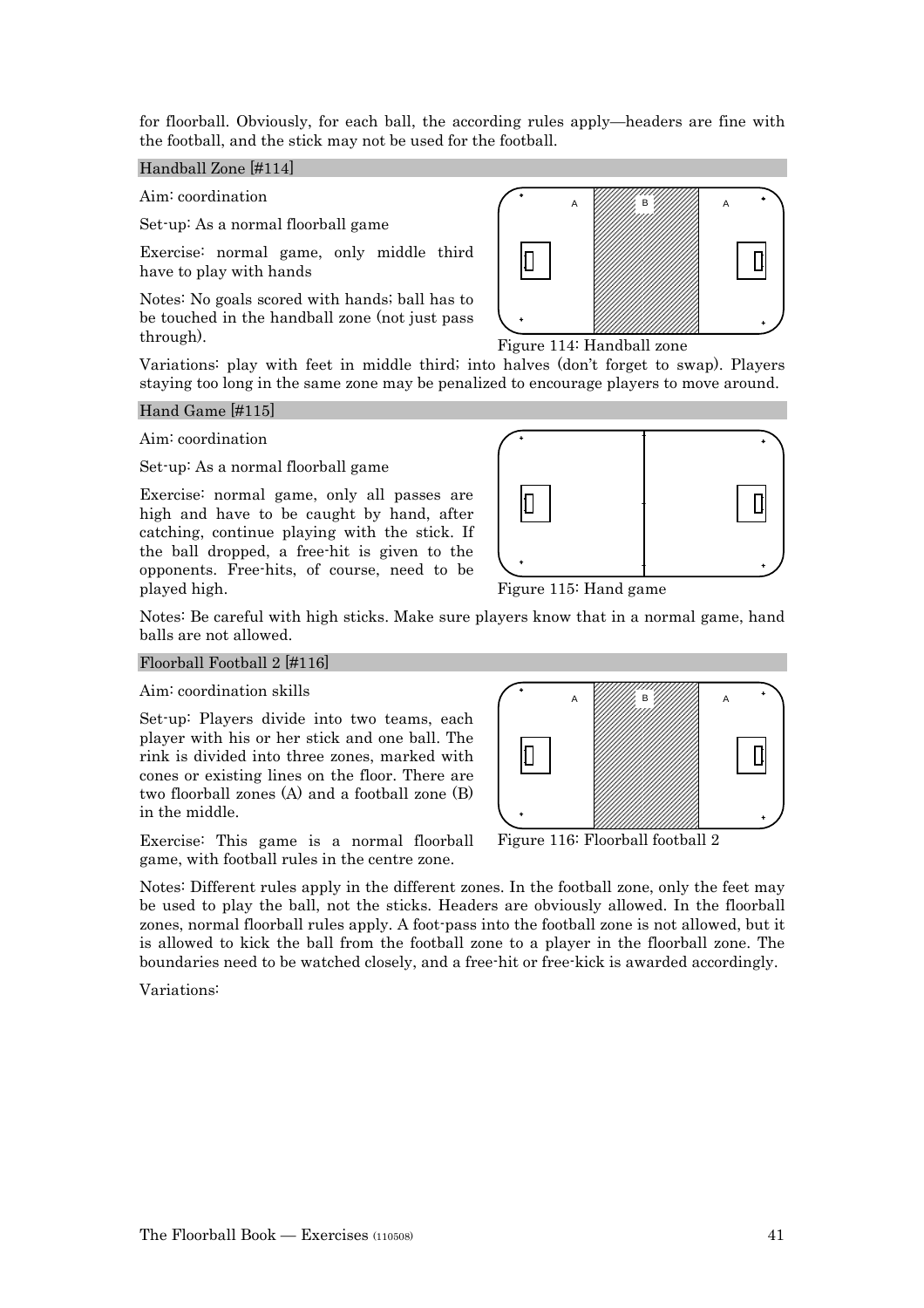## Penalty Shooting

The following exercises are geared towards shooting penalties.

#### Penalty in Turn [#117]

Aim: penalty shots

Set-up: players line up at the centre, one ball each

Exercise: Players take turn to shoot a penalty. If they fail, they are out, it they score, they rejoin the line. Repeated until there is a winner.

Notes: Normal rules apply, such as not shooting twice or dragging the ball backwards.

Variations: Players who hit the frame of the goal may be given a second chance once during the exercise.

#### Penalty Relay [#118]

Aim: penalty shots under pressure

Set-up: The players divide into two teams, each in an opposite corner. The balls are with the players. One goalkeeper in each goal.

Exercise: The first player of each team starts running with the ball, runs around the opposite goal, and then attacks on the goal on the side where the team wait in line. The

players are free to take the penalty/attack as slow as they want to, but this is a relay. Once the player shoots, the next player can start. The relay is continued until each team scores 10 goals. Both teams are on the go at the same time.

Notes: Opposing teams may not obstruct each other. Rematches are always appreciated by the losing team. In this case, the goalkeepers are swapped. To speed up the exercise, the second player of a team can start once the first player has completely passed the goal opposite. This is a good idea where there are many players in each team. Normal penalty shot rules apply once the player has crossed the centre line.

Variations: A player who scores can sit out, but a player who fails rejoins the line. In this case the relay is continued until all players in one team score. Using this variation, a player who failed may be asked to go running straight away again, but not more than twice or three times: that is, if a player fails twice (or three times), he or she rejoins the line regardless of whether a goal was scored.

![](_page_41_Figure_15.jpeg)

Figure 117: Penalty in turn

![](_page_41_Figure_17.jpeg)

Figure 118: Penalty relay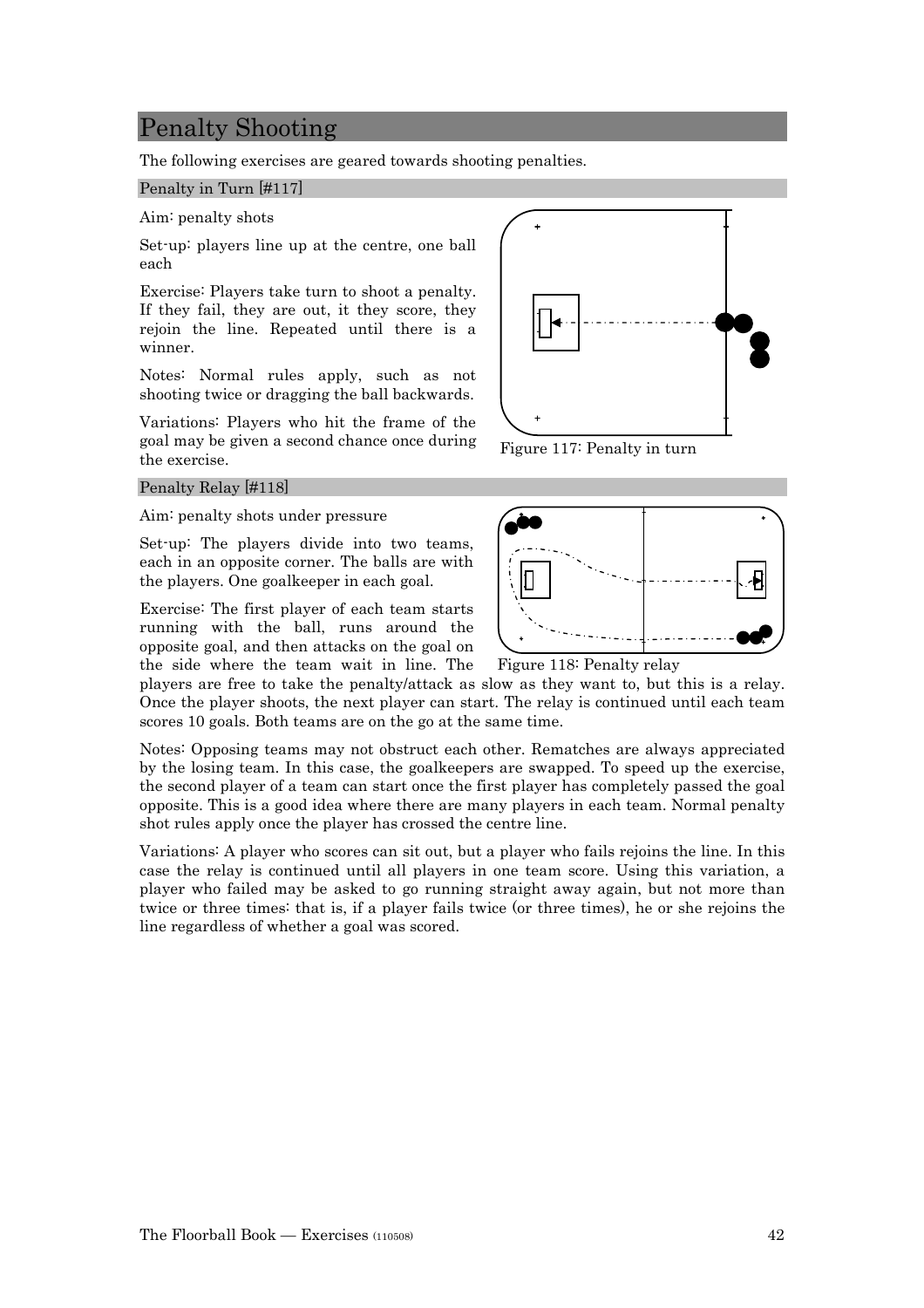#### Short Penalty Relay [#119]

Aim: penalty shots

Set-up: Players divide into two teams, and line up separately behind the centre spot. The balls are with the players. One goalkeeper is needed.

Exercise: The first player from team A takes a penalty shot from the centre spot. After completion, the first player from team B takes a penalty shot. The relay is continued until each team scores 10 goals.

Notes: Rematches are always appreciated by the losing team. in this case, goalkeepers are swapped if there are two goalkeepers.

![](_page_42_Figure_5.jpeg)

Figure 119: Short penalty relay

Variations: A player who scores can sit out, but a player who fails rejoins the line. In this case the relay is continued until all players in one team score. Alternatively, where there are two goalkeepers and many players, the team shoot on different goals at the same time. This adds pressure in terms of time, too. Team A shoots penalties on one goal, team B on the other. In this case, both teams are on the go at the same time.

## Goalkeeper

The following exercises are particularly useful for goalkeepers. They usually involve shooting from different positions, so that the goalkeeper needs to adjust accordingly.

Attack Lines [#120]

Aim: goalkeeper positioning under pressure

Set-up: two lines about half way between the centre line and the goal. Balls with the players.

Exercise: Players take turns to shoot after a few steps (left line), or attack on the goalkeeper (right line). The players then rejoin the other line.

Notes: Swap shooting and attacking line after a while. Two lines are used so that the goalkeeper needs to get back into position after each attack. The exercise should be carried out at a fairly high pace.

![](_page_42_Figure_15.jpeg)

Figure 120: Attack lines

Variations: Both lines may randomly shoot or attack; or the coach behind the goal may indicate which one is to be used.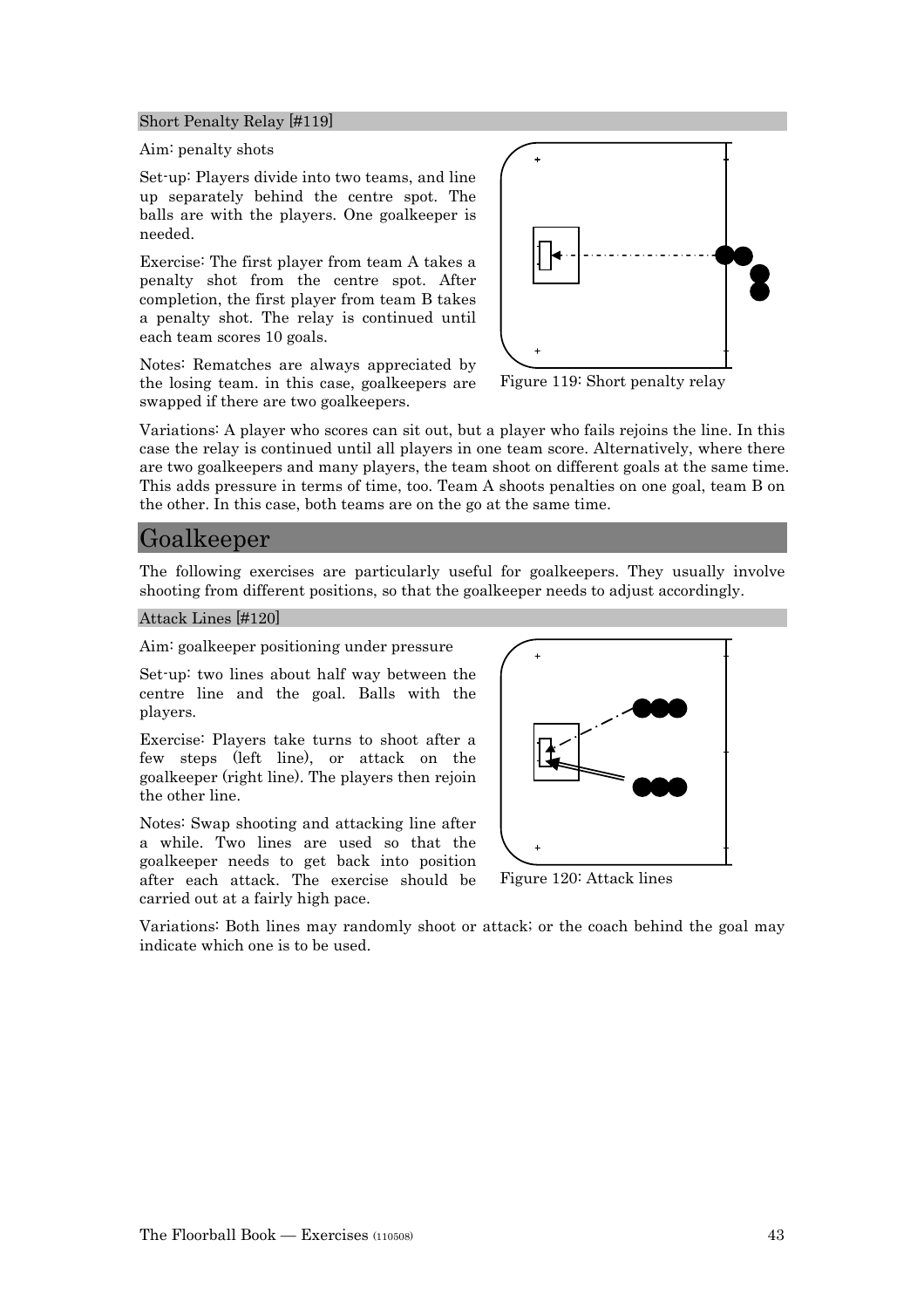#### Line Game [#121]

#### Aim: shooting from different positions

Set-up: The players line up at the same distance from the goal, starting just about 1 metre in front of the goal. The lines used are those painted on the hall floor. If there are no lines painted, cones can be used at regular intervals to mark distances.

Exercise: The players shoot in turn. If they score, they progress to the next line, if the fail, they repeat from the same line in the next round. For example, players scoring on line 2 will progress to line 3 in the next round; those who fail will continue at line 2. In each round

![](_page_43_Picture_4.jpeg)

Figure 121: Line game

each player shoots only once. The players on the closest line to the goal shoot first, then progressing towards the back.

Notes: The goalkeeper needs to stay on the goal line, especially when the shots are from very close. Where there are very many players, when close to the goal, two shifts may be used, so that everyone gets a similar chance. Players only shoot when the goalkeeper is ready. Care must be taken that the players move away after shooting, so that the players on lines further back can shoot. The game can be continued until one player reaches a particular line, or for a given time, or for a given number of rounds. There is no reason to stop at the centre line.

Variations: The kind of shot allowed can be restricted.

#### Jump Attack [#122]

#### Aim: getting into position

Set-up: Two goals are placed on one side of the rink. A box or bench is positioned in between. There are two lines near the centre line with balls.

Exercise: Starting on the left, the goalkeeper is in the left goal. The first player in the left line attacks on the goalkeeper. As soon as the attack is finished, the goalkeeper jumps over the box and takes up position in the other goal. The first player on the right has already started to attack, putting pressure on the goalkeeper. After that, the goalkeeper jumps back onto the left, and so on.

![](_page_43_Figure_13.jpeg)

Figure 122: Jump attack

Notes: This exercise is hard on the goalkeeper, so breaks need to be included. Nevertheless, the exercise should be carried out at a fast pace, putting the goalkeeper under pressure.

Variations: The lines can come closer to the goal. Instead of attacking, the players may shoot. The box may be rather high, so that the goalkeeper needs to literally climb over the box. The coach may also designate individual players to shoot, and other to attack.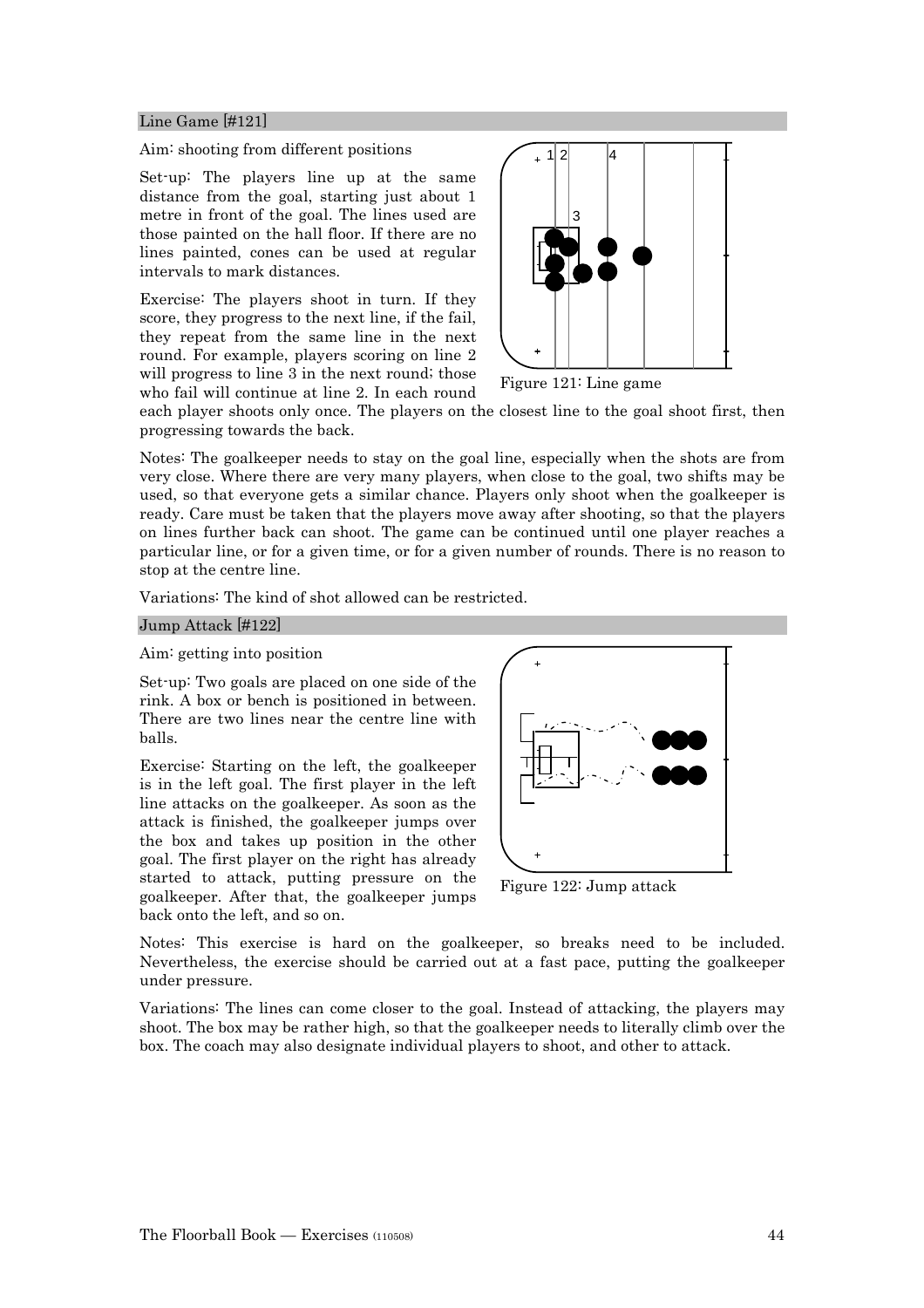#### Double Vision [#123]

#### Aim: position

Set-up: Two lines of players about 5 metres apart, about half way from the centre line. All balls with the players

Exercise: The players take turns to shoot on the goal. A player from the left line shoots, then a player from the right one, then from the left one, and so on. Players rotate from one line to the other after shooting.

Notes: The exercise should be carried out at a high speed, allowing just enough time for the goalkeeper to move into position.

![](_page_44_Picture_5.jpeg)

Figure 123: Double vision

Variations: The same exercise can be done with three lines. The distance to the goal can be varied, and the distance between the lines can be varied. As an alternative, the coach stands behind the goal (to the side) and indicates which side is to shoot next. The goalkeeper in this case needs to be ready from a shot from either side. When this alternative is used, the lines should not be too far apart.

#### Round the Goal [#124]

Aim: position

Set-up: The players line up at the centre spot with balls.

Exercise: The first player in the line attacks on the goalkeeper. As soon as the goalkeeper has finished defending, he or she runs around the goal. At the same time, the next attacker starts with his or her attack.

Notes: The goalkeeper runs round the other side after a while.

Variations: The same exercise can be done with two goalkeepers, where one is behind the

goal, and the other in the goal. This speeds up the exercise, so the players need to keep up the speed accordingly. The distance to the goal may be shortened to increase the speed. The exercise can also be done with shots rather than attacks.

#### Thrower [#125]

Aim: throw-out; position in goal

Set-up: Players with balls in one corner (A). Goalkeeper in goal next to players (B).

Exercise: A high pass is played from A to the goalkeeper. The pass should be very high, so that the goalkeeper can catch the ball when standing upright, preferably above the head. The goalkeeper then throws out. The player

![](_page_44_Figure_19.jpeg)

D

Notes: The second player can start when the first player controls the ball between C and D. For the goalkeeper the exercise is receiving a high pass, throwing out, defending a shot, receiving a high pass, throwing out, defending a shot, and so on. It should not be necessary for the player to wait before shooting; but sometimes a bit of adjustment is

![](_page_44_Figure_21.jpeg)

Figure 124: Round the goal

 $\overline{c}$ 

E

A

B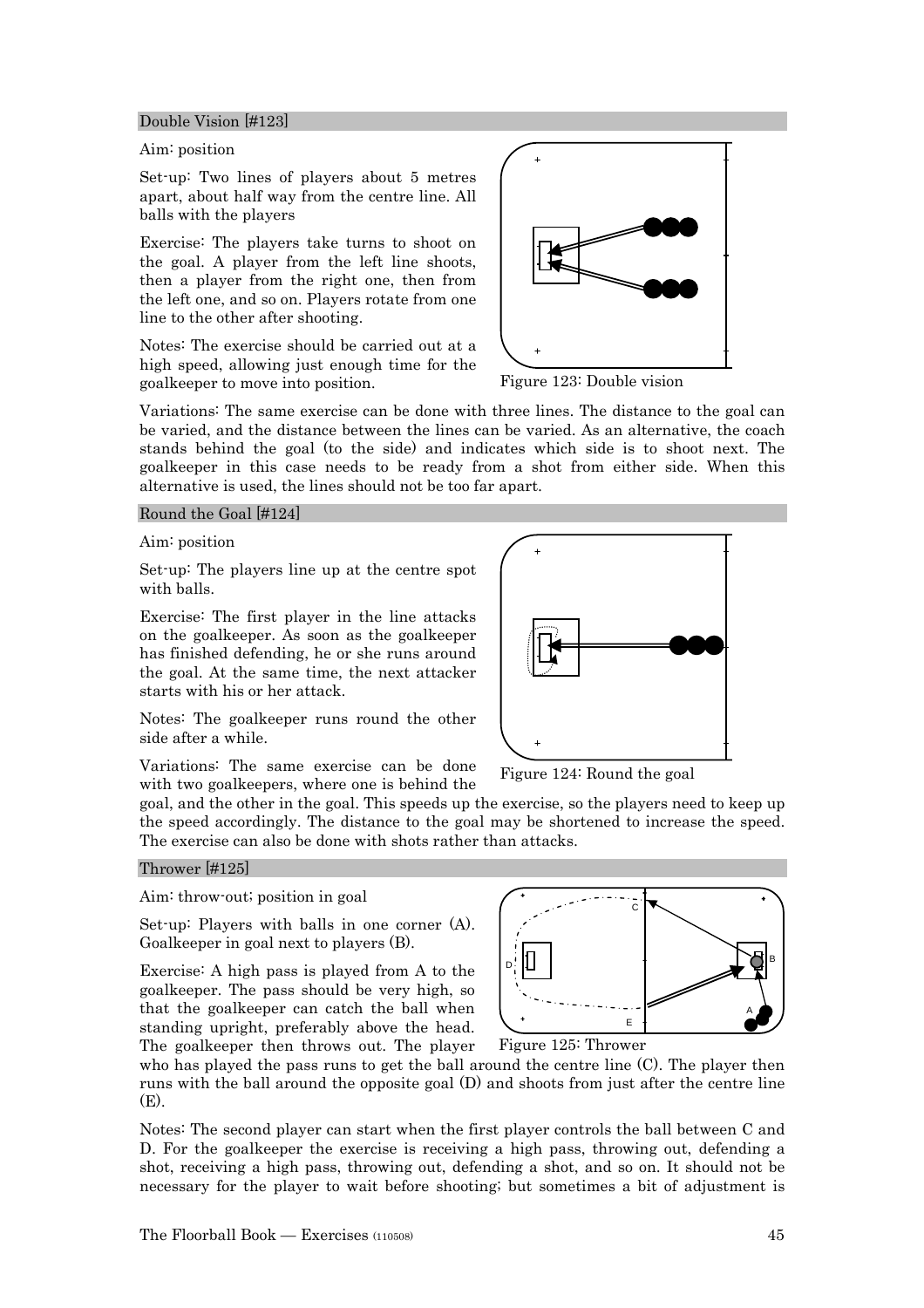needed. The running should be fast, as the players get to rest a bit before they go again. Note that during a game, no pass to the goalkeeper is allowed.

Variations: The exercise can also be played from the other corner. Instead of high passes, the exercise can be started with a low pass to the goalkeeper.

#### Quick Thrower [#126]

#### Aim: throw-out

Set-up: Players with balls in one corner (A). One goalkeeper in each goal.

Exercise: A high pass is played from A to the goalkeeper (B). The pass should be very high, so that the goalkeeper can catch the ball when standing upright, preferably above the head. The goalkeeper then throws out. The player

![](_page_45_Figure_6.jpeg)

Figure 126: Quick thrower

who has played the pass runs to get the ball around the centre line (C). The player then tries to finish on the opposite goal (D) as quickly as possible.

Notes: The second player can start when the first player is about to control the ball at C. The players gather in the corner near the goal they shoot to, on the same side of the board as they started (E). They should walk to position E behind the goal so as not to interfere with the exercise of other players. The exercise then restarts from corner E in the opposite direction. The running should be fast, as the players get to rest a bit before they go again. Note that during a game, no pass to the goalkeeper is allowed. The throwout should be towards the board  $(C)$ , so that the player really has to cross the rink to get the ball.

Variations: Introduce limits up to where the player needs to shoot to encourage quicker finishes. Instead of high passes, the exercise can be started with a low pass to the goalkeeper.

#### Goalkeeper versus Team I [#127]

Aim: being better than the team

Set-up: Field players line up in front of the goal; goalkeeper in goal. Every player with one ball.

Exercise: The players take turns to shoot. The coach counts how many goals are scored. After each round, if more than half the shots went in, the goalkeeper does 10 press-ups; otherwise every field player does 10 press-ups.

#### Notes:

Variations: The penalty for losing the showdown may be varied; the kind of shot and

![](_page_45_Picture_17.jpeg)

Figure 127: Goalkeeper versus team I

distance may be determined; instead of shooting, every other player may attack; the players may shoot once from the right, then from the left of the line.